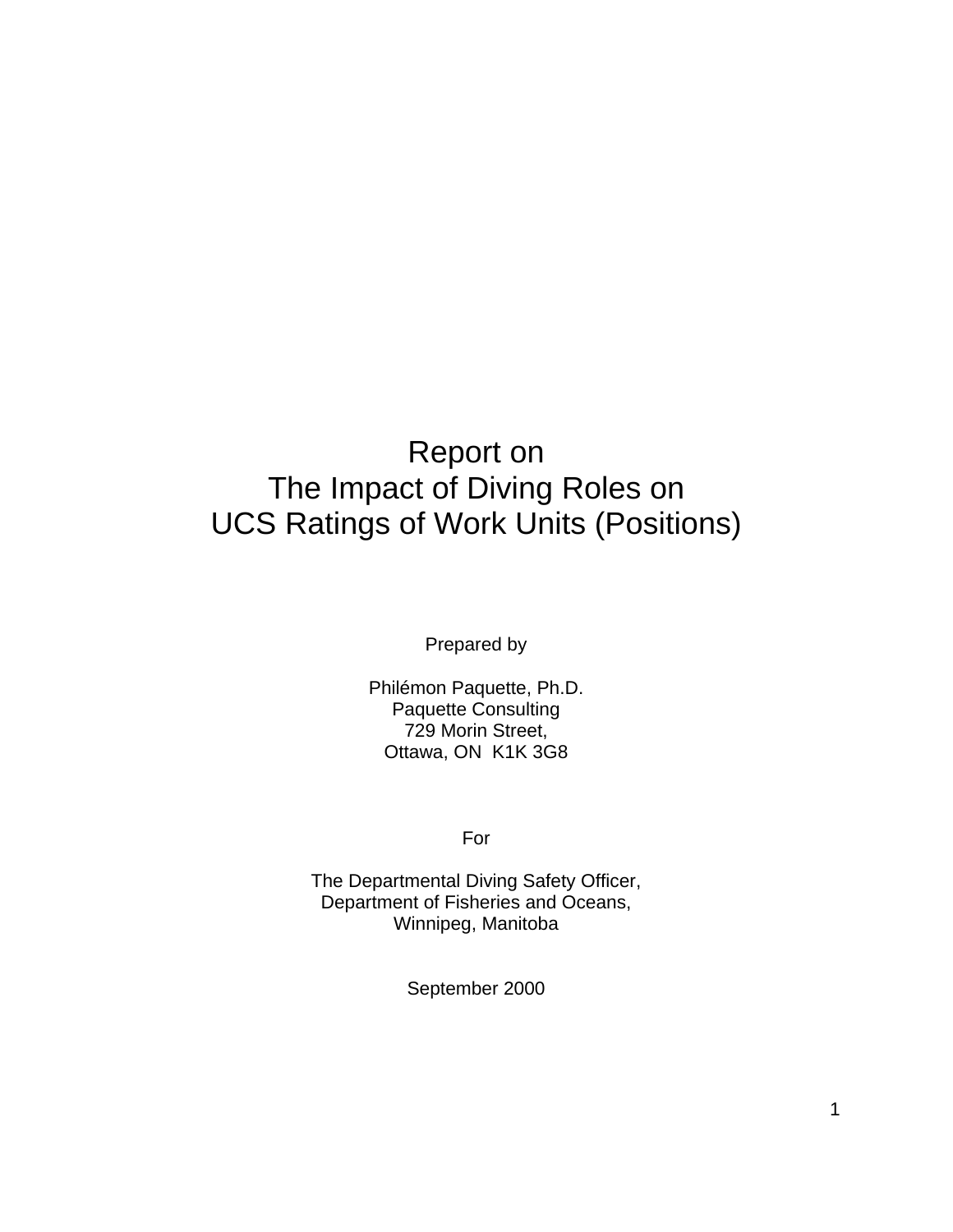# **Table of Contents:**

| Executive Summary Financial Communications and Security 3                                                            |    |
|----------------------------------------------------------------------------------------------------------------------|----|
|                                                                                                                      |    |
| <b>Issue</b>                                                                                                         |    |
| Failure to reflect the diving roles in a UCS Work Description <b>Fig. 1.1.1.1.1.1.1.1.1.1.1.1.1.1.1.5</b>            |    |
| The Five Diving Roles <b>contained a contract the Street Street August</b> 5                                         |    |
| The Rating of Universal Classification Standard Work Descriptions <b>Fig. 1. 19. 19. 19. 19. 19. 19. 19. 19. 1</b> 7 |    |
|                                                                                                                      |    |
|                                                                                                                      |    |
|                                                                                                                      |    |
|                                                                                                                      |    |
| The Sixteen Elements:                                                                                                |    |
|                                                                                                                      | 10 |
|                                                                                                                      | 10 |
|                                                                                                                      |    |
|                                                                                                                      |    |
|                                                                                                                      |    |
|                                                                                                                      |    |
|                                                                                                                      |    |
|                                                                                                                      |    |
|                                                                                                                      |    |
|                                                                                                                      |    |
|                                                                                                                      |    |
|                                                                                                                      |    |
|                                                                                                                      |    |
|                                                                                                                      |    |
|                                                                                                                      |    |
|                                                                                                                      |    |
|                                                                                                                      | 20 |
|                                                                                                                      | 21 |
| <b>Working Conditions Factor:</b>                                                                                    | 21 |
| 15. Work Environment                                                                                                 | 21 |
| 1. Psychological                                                                                                     |    |
| 2. Physical                                                                                                          |    |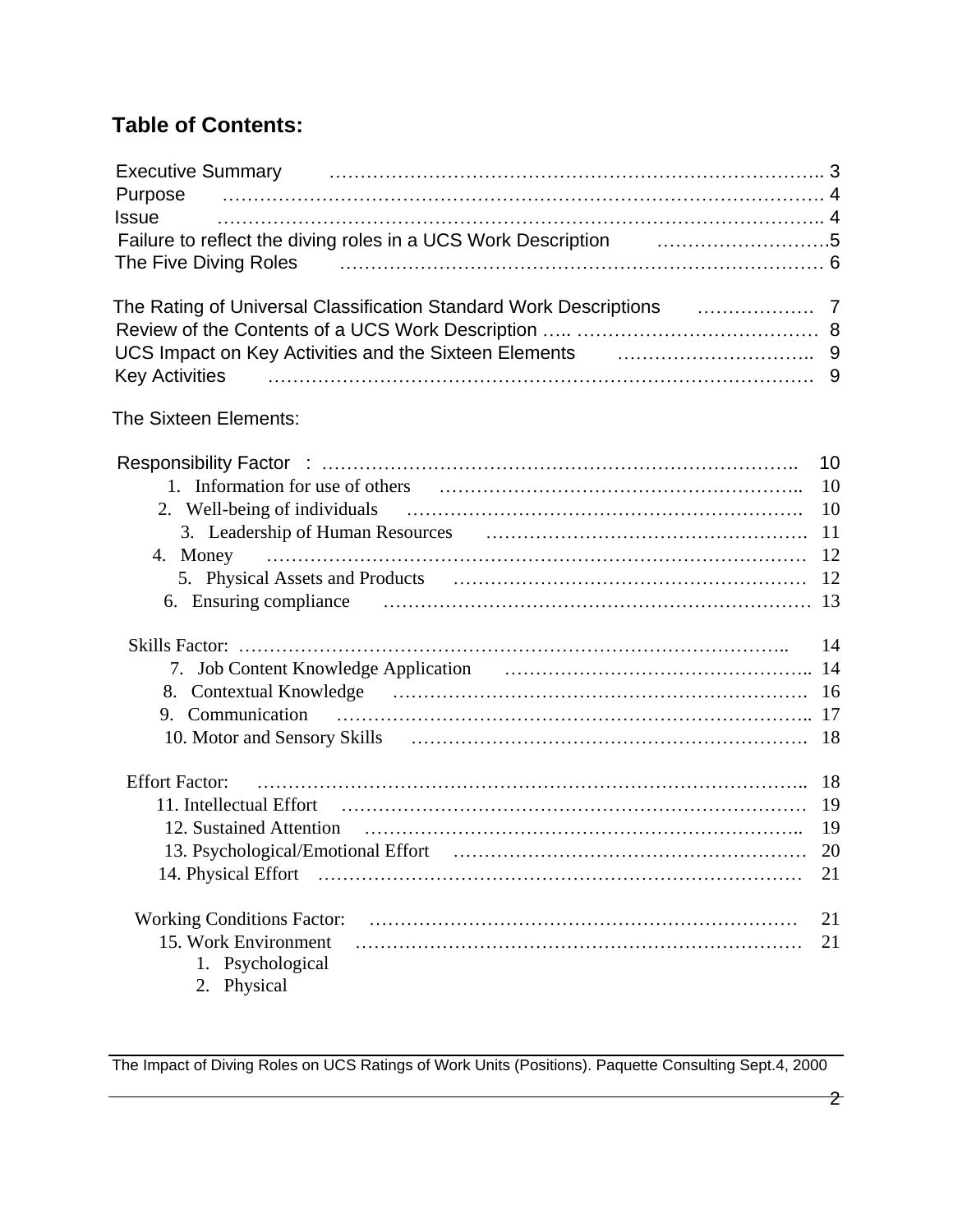|  | 22 |
|--|----|
|  |    |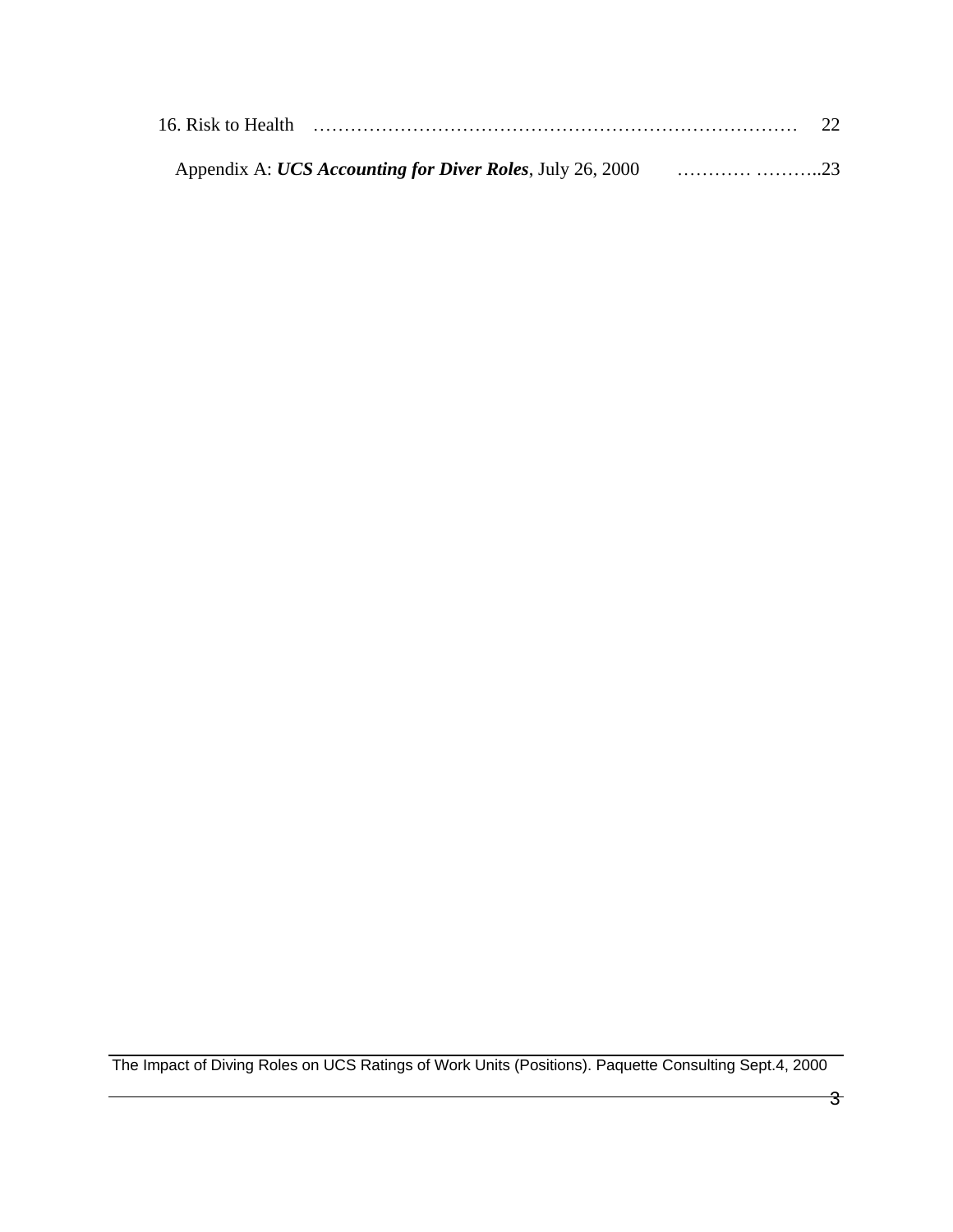#### **Executive Summary**

This report was commissioned to provide individuals who have roles as divers, are managers of individuals who have roles as divers, or human resources advisors and others involved in the rating of work descriptions written under the Universal Classification Standard (Version 2.0) for positions responsible for diving roles with a tool which can assist them in providing appropriate recognition for the responsibilities, skills, effort, and working conditions associated with those diving roles.

The reason such a tool is required is that there are many employees of DFO who carry out one of the five diving roles defined in the Departmental Diving Safety Procedures normally in addition to other duties they might have, e.g. the research scientist who also dives as part of the duties of the position. Under the Universal Classification Standard, all the responsibilities, skills, effort, and working conditions required of work is to be measured. In writing work descriptions, or in evaluating work descriptions of work units which require carrying out one or more of the diving roles, there are aspects of diving which can contribute significantly to the UCS rating of the work description, and hence to the rating of the position.

Specifically, adding a diver role to a work description can contribute enough points to increase the UCS rating of the position by a full level. Consequently, it is important for employees carrying out one or more of the diving roles and for managers of these individuals, to ensure that the requirements associated with their diving roles are fully reflected in their work descriptions. This can be accomplished either by incorporating requirements associated with a diving role directly into a unique work description, or through adding an addendum to a generic work description.

Failure to fully reflect the requirements associated with specific diving roles can lead to an inability to require employees to carry out these roles, or expose management to possible grievance, which would likely be lost.

The report provides detailed comments and suggestions on how the five diving roles can impact on the sixteen elements of a UCS work description, and hence on its rating.

Philémon Paquette, Ph.D. Paquette Consulting September 4, 2000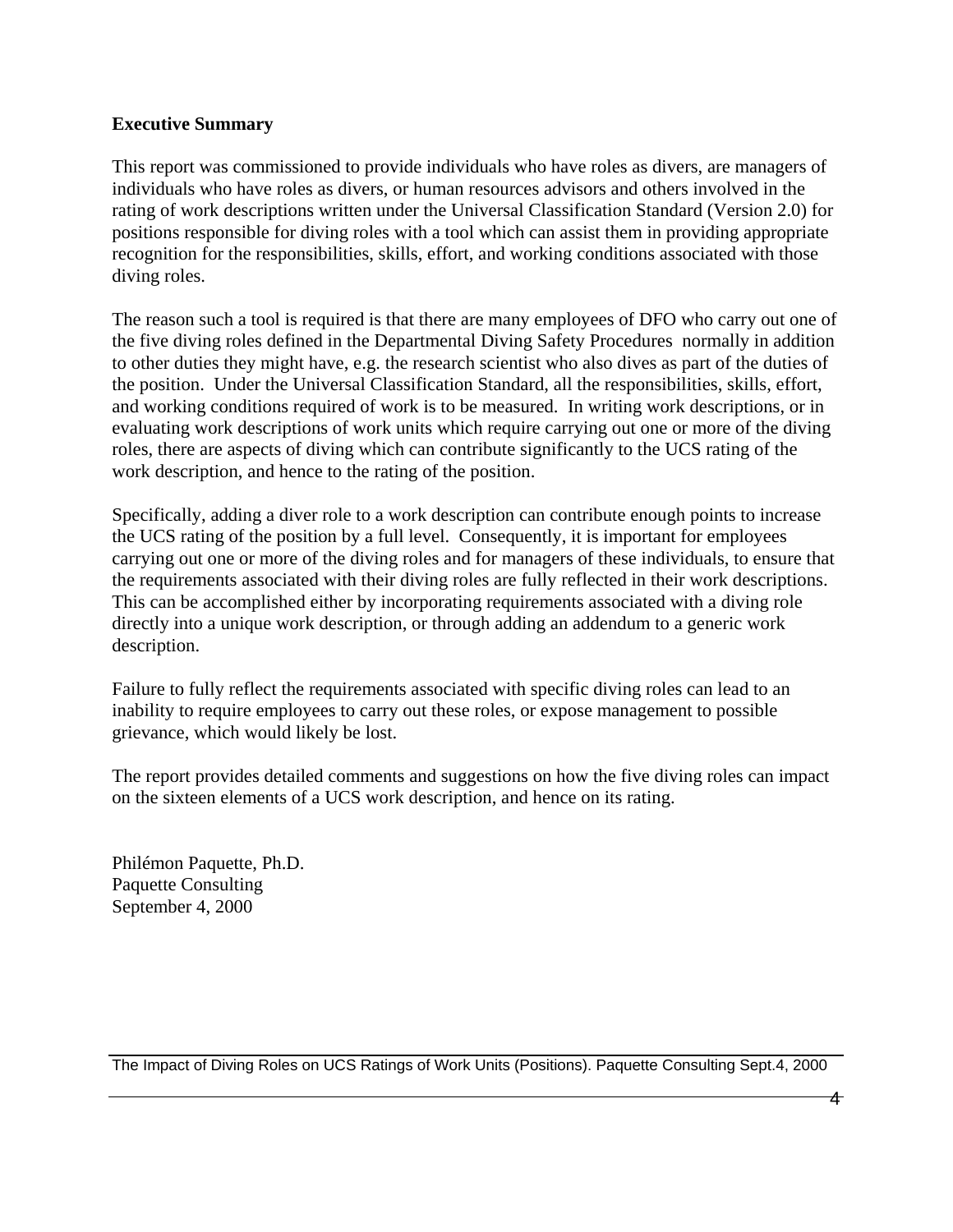#### **Purpose:**

The purpose of this report is to provide individuals who have roles as divers, are managers of individuals who have roles as divers, or human resources advisors and others involved in the rating of work descriptions for work units  $(positions)^1$  responsible for diving roles with a tool which can assist them in providing appropriate recognition for the responsibilities, skills, effort, and working conditions associated with those diving roles.

#### **The Issue:**

 $\overline{a}$ 

There are many employees of DFO who carry out one of the diving roles described below usually in addition to other duties they might have. Under the Universal Classification Standard, all the responsibilities, skills, effort, and working conditions required of work is to be measured. In writing work descriptions, or in evaluating work descriptions of work units which require carrying out one or more of the diving roles, there are aspects of diving which can contribute significantly<sup>2</sup> to the UCS rating of the work description, and hence to the rating of the position.

 $1$  Under the UCS we are describing and rating the requirements of a work unit to produce certain client service results. In common parlance a "work unit" is the equivalent to a "position", and throughout the balance of this report the term "position" will be used, although the accurate technical term is "work unit".

 $2$  I sav "can contribute significantly" because it is possible that in some positions the work required other than that associated with diving already provides points that would otherwise be provided by the diving role being taken into account: an example of this with respect to Risk to Health is a research scientist who is working with hazardous bacteria or microbes which already expose the individual to risks in the work which cannot be entirely managed; if the research scientist is also a diver, diving will offer a risk to health equal to that associated with the microbes, but not greater. On the other hand, if it were an administrator who was also a diver, risk to health would likely jump from a rating of 1 (20 points), to a rating of 3 (75 points) for a net increase of 55 points.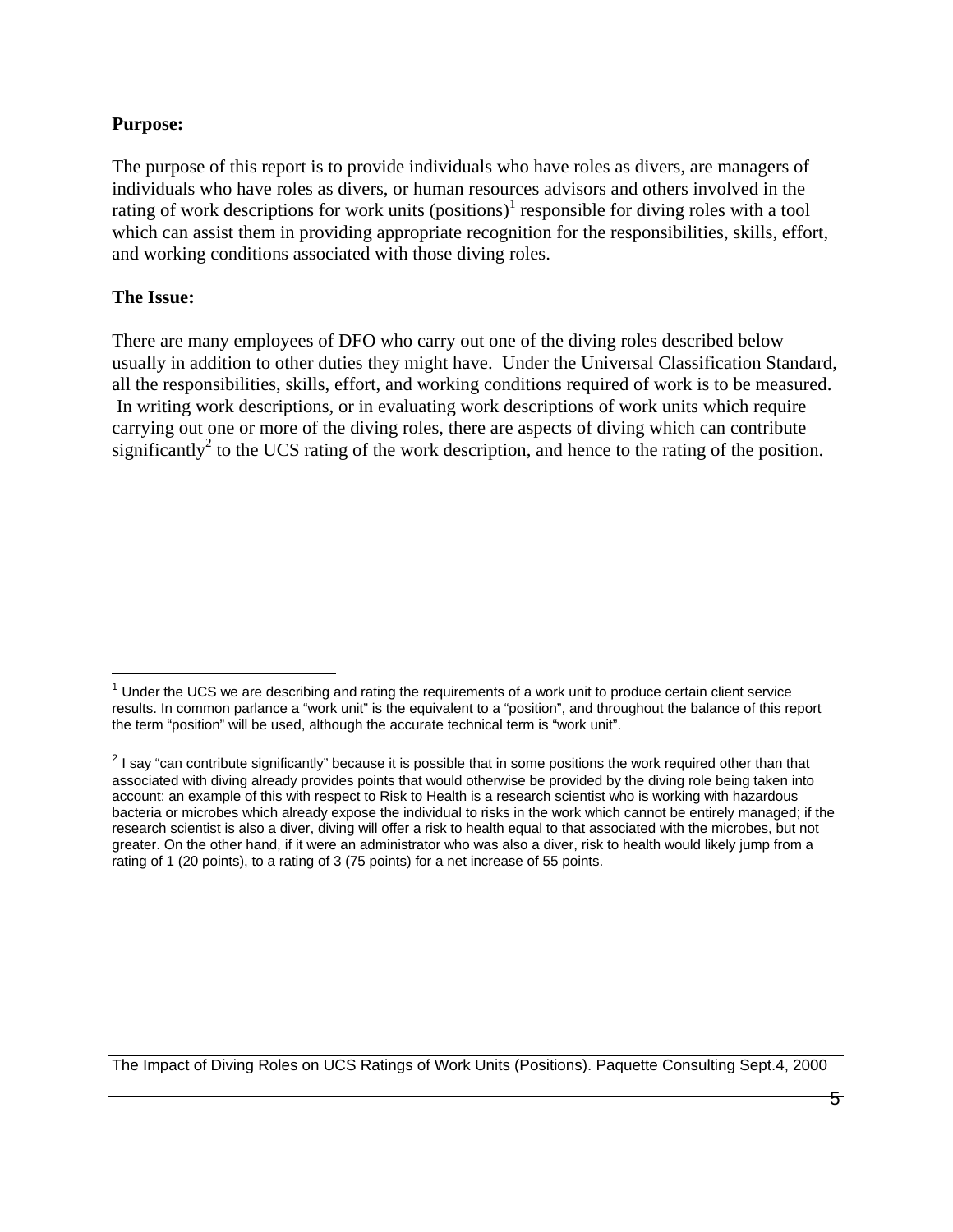Specifically, adding a diver role to a work description can contribute up to  $440$  points<sup>3</sup> – or more than a level to a UCS rating<sup>4</sup>. Consequently, it is important for employees carrying out one or more of the diving roles and for managers of these individuals, to ensure that the requirements associated with their diving roles are fully reflected in their work descriptions; whether the requirements associated with their diving roles are directly incorporated in to their work description as such, or added as an addendum to a generic work description which otherwise adequately reflects the full requirements of the position, the results would be the same.<sup>5</sup>

#### **Failure to reflect the diving roles in a UCS Work Description:**

1

There are a number of implications for failing to accurately reflect the requirements of diving roles in work descriptions stemming from four sources which will be discussed in turn.

- 17. The nature of the UCS in future human resources management: The UCS is one of the early steps in moving increasingly to a competency-based approach to human resources management. A well written UCS work description is a solid basis on which to develop the competency profile for that position, from which a statement of qualification for staffing purposes can be drawn, or on which a gap analysis of the requirements of the position versus the competencies of the incumbent can be carried out to identify the competency gap for purposes of developing a training plan. Failure to incorporate the diver role requirements would distort the competency profile, any competency gap identified, and any professional development program or training plan developed from this data. Further, if an employee were to have a performance rating done and criticized for their weakness in any of the diving related requirements unstated in the work description, the employee would have a basis for grieving the rating.
- 18. The relationship of the work description to the statement of qualifications in staffing and staff relations: under current staffing regulations and directives in the Public Service of

 $3$  This 420 points is derived from the possibility of raising Element 2: Well Being from not applicable (0 points) to level 2 (50 points); raising Element 3: Leadership from level 1 (50 points) to level 2 (100 points); raising Element 9: (Communications In) from a level 2 (200 points) to a level 4 (400 points); raising element 10 (Motor and Sensory Skills) from a level 1 (15 points) to a level 4 (75 points); raising element 13 (Psychological-Emotional Effort) from a level B1 (30 points) to a level B2 (90 points); raising element 14 (Physical Effort) from a level C1 (20 points) to a level A2 (35 points); raising element 15 (Work Environment) from a profile of level 2 psychological (20 points) to level 3 (30 points), and level 1 physical (10 points) to level 3 physical (30 points); and raising element 16 (Risk to Health) from a level 1 (20 points) to a level 3 (75 points).

<sup>&</sup>lt;sup>4</sup> The point spread between levels varies from 174 points for moving from level 10 to 11, and 375 points to move from level 2 to level 3, with an average of 282 points to move from one level to another based on the June 2000 consultation levels posted by Treasury Board.

<sup>&</sup>lt;sup>5</sup> This is the approach taken for instance with Health Canada's CS's in the region versus those at headquarters, where there are specific requirements to travel by small boat or aircraft in the region which do not exist at headquarters.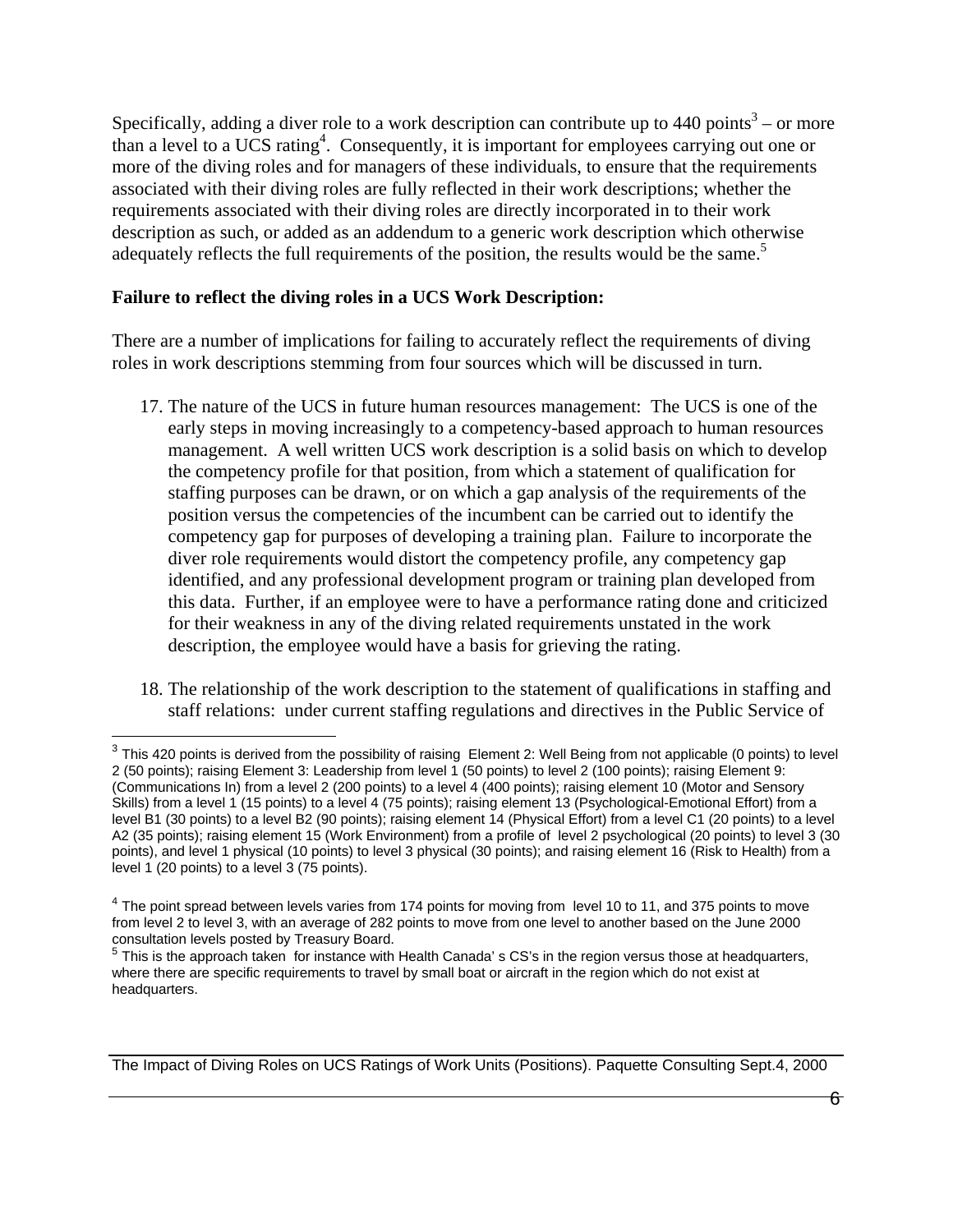Canada, a manager cannot require in a statement of qualifications for a position qualifications not required by that position as described in the work description. Therefore if the diving roles are not explicitly included in the UCS work description a manager could not make the qualifications of any of those diving roles part of the statement of qualifications for possible candidates, and could not screen possible candidates for diving qualifications. If the employer did screen out potential candidates on the basis that they did not have diving skills, the competition could be successfully appealed.

- 19. The principle that a manager cannot require an employee to do work which is not a formal requirement of a job: in order for a manager to be able to require an employee to carry out a duty or function, that duty or function must be a component of the job, and must be stated as required in the work description, and usually in the statement of qualifications on which the employee was hired. If the requirement to carry out one or more of the diving roles is not stated as part of the work description of an employee, the manager can neither require the employee to carry out that work, nor can the employee be penalized for not carrying out that work. Even under the older (current) standards, this is not the kind of work a manager could bury under a requirement of "other duties". If an employee were compelled to carry out such duties without their being included in the work description, the employee would have valid grounds to grieve.
- 20. The requirement under the Human Rights Act that work of equal value is provided equal pay: this final basis is clear, that if an employee is being asked to carry out one or more of the diving roles, the rating of the work description should reflect the difference between a position which does not require diving responsibilities, skills, effort, or working conditions, and one that does; and if the diving requirements are added to a position, then under the Act, there should generally be added value, and hence added pay. Failure to reflect this difference could not only result in a grievance, but in an action under the Human Rights Act.

#### **The Five Diving Roles:**

There are five diving roles defined in the September 2000 draft "Departmental Diving Safety Procedures"; they are the roles of:

- 21. Diver,
- 22. Diver in Charge (or Diving Supervisor),
- 23. Area Diving Safety Officer,
- 24. Regional Diving Safety Officer, and
- 25. Departmental Diving Safety Officer.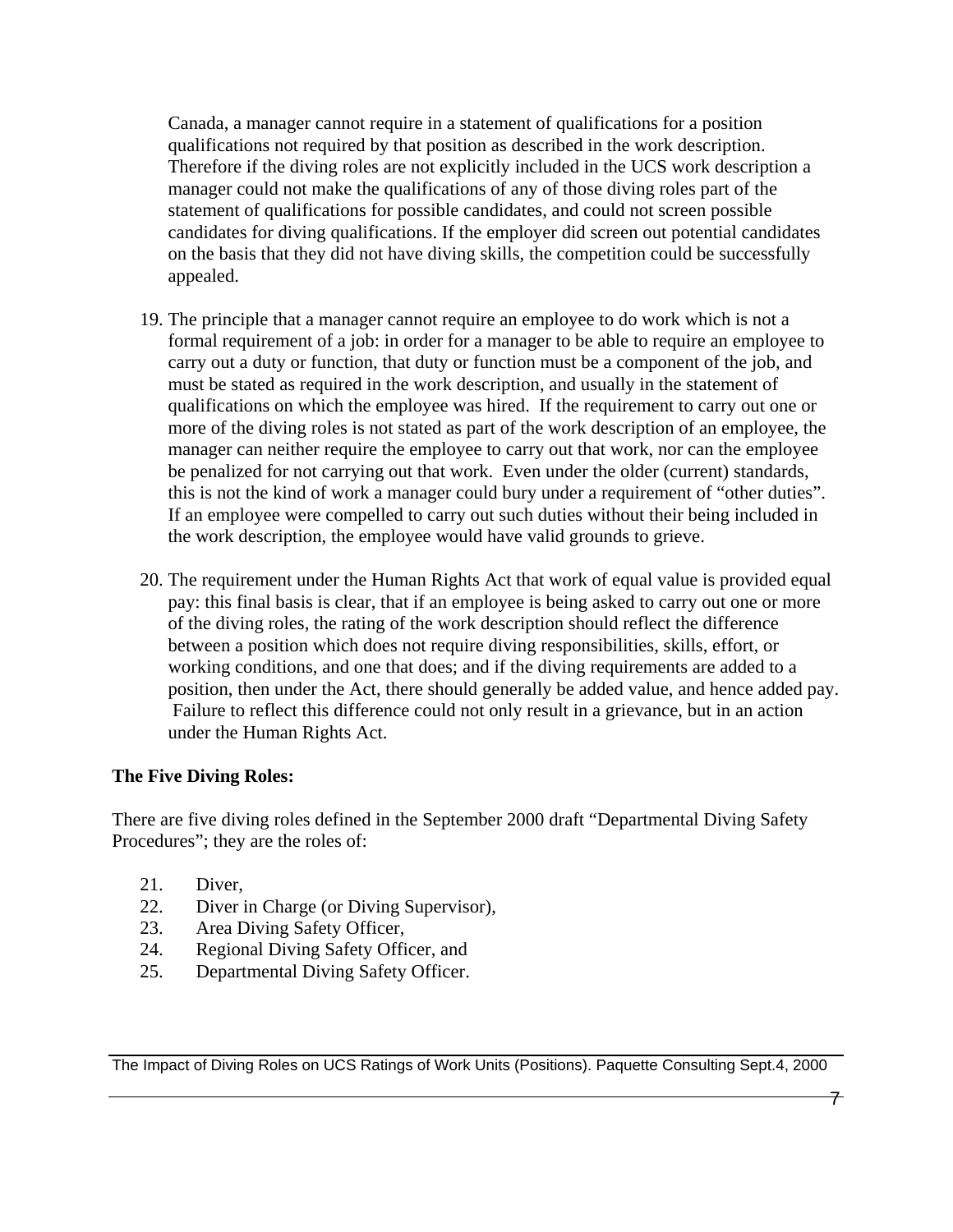To provide perspective on these five roles, the reader might note that the pair of roles, i.e. Diver and Diver in Charge are predominantly operational roles, while the pair of roles, i.e., Regional Diving Safety Officer and Departmental Diving Safety Officer are predominantly administrative, with the Area Diving Safety Officer effectively providing a bridge between the other two pairs of roles, having both administrative and operational aspects in rough balance and is responsible for ensuring diver competency checks are conducted annually.

In fact, to say that the Departmental Diving Safety Officer is predominantly an administrative role understates the fact that this role if focused on interpretation of legislation and writing departmental diving safety policy with the help of the Regional Diving Safety Officers who provide regional operational perspective; it is a role which also issues and manages contracts and seeks joint partnerships with other organizations to research, develop, and explore, policy and regulatory issues.

All that being said, these are roles, not necessarily positions. That is, individuals who carry out one or more of these roles usually have other, primary jobs, such as the case of the research scientist who also is required to be a diver to carry out her or his research, and who might be designated as Diver-in-Charge of a diving team for the purposes of carrying out research. Equally, it could be the case of an employee who also works, and who might also be designated as a Diver-in-Charge based on experience.

Consequently, an employee of a federal department can be responsible for carrying out one or more of these roles as the sole activities of that individual's work unit (position) (an unlikely possibility), or in addition to other key activities and responsibilities, and the responsibilities, skills, effort, and working conditions associated with these roles could be a complete description of the work, or (more likely) can be additions to other responsibilities, skills, effort, and working conditions associated with the work unit (position).

There are specific responsibilities, skills, effort, and working condition characteristics which are required for an individual to carry out each of these diving roles; characteristics which may be of greater significance in terms of the UCS rating of an element of a position than that required for other aspects of the work of the work unit (or position) in question  $6$ . For this reason it is important to recognize in a work description the responsibilities, skills, effort, and working conditions associated with the diving role a work unit is required to carry out, for it can have a significant impact on the rating of the work description.

#### **The Rating of Universal Classification Standard Work Descriptions:**

 $\overline{a}$ 

 $6$  As discussed on page 2 above, and in footnotes 2and 3 above.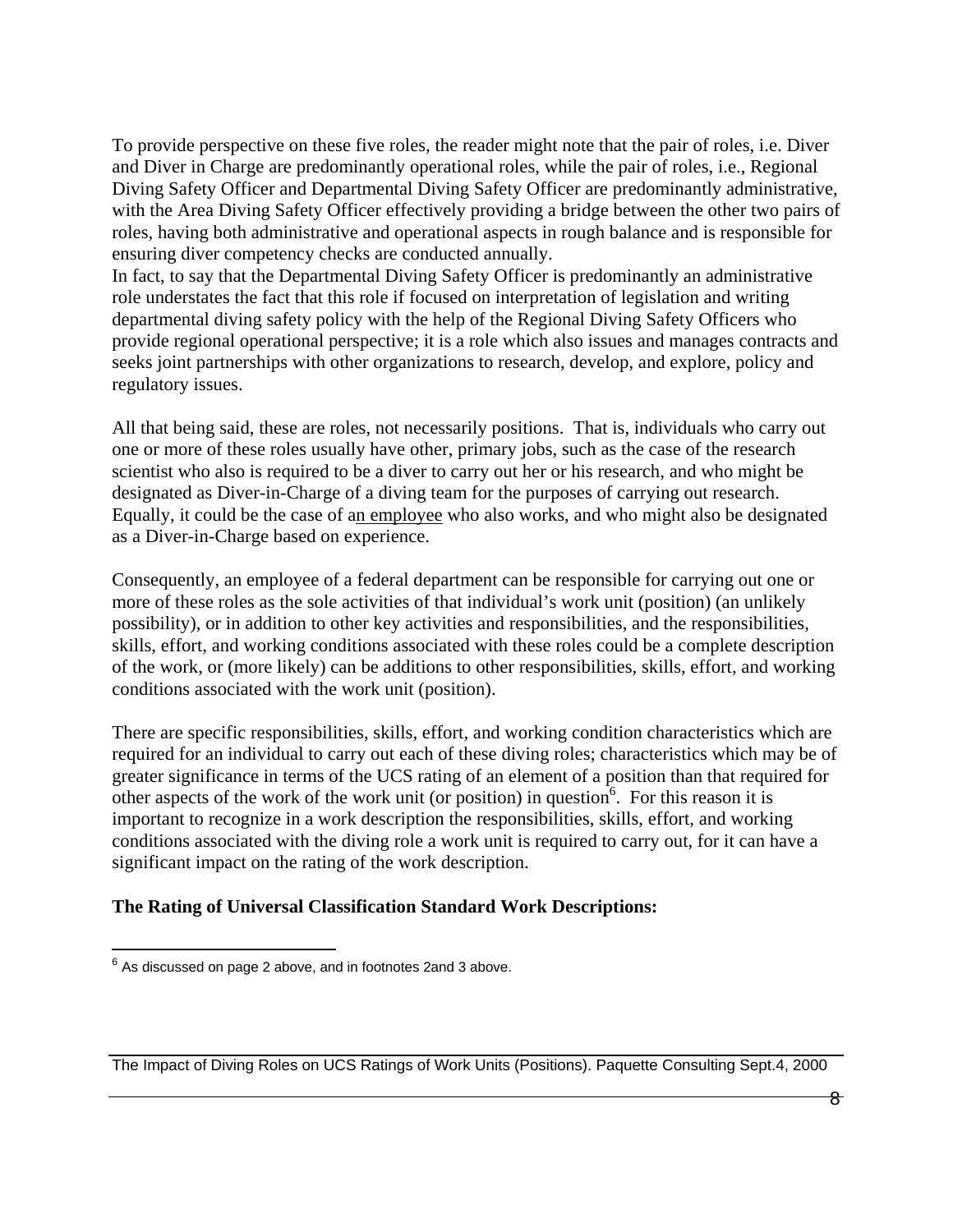One of the principal reasons why the diving roles can have a significant impact on the rating of a UCS position is that in evaluating UCS work descriptions, when considering an element of the work description, in most elements, it is the paragraph which earns the highest rating which determines the rating for the element as a whole. So, for example if under Element 1: Information for Use of Others, there were five paragraphs, and three of the paragraphs earned a  $3A<sup>7</sup>$ , one earned a 3B, and one earned a 4D, the Element would be rated as earning a 4D.

Perhaps one of the best examples of this is the position of Prime Minister. The Prime Minister has many different ways in which she or he provides information to others, but in virtually all cases except one, other Ministers provide information to others in exactly the same way. The exception is that the Prime Minister alone has the authority to recommend to the Governor General that Parliament should be dissolved and an election called. I would argue that this is an example of a 5D rating – the highest

Consequently, because one paragraph can have such an impact in so many elements, acknowledging the requirement that a position carry out a diver role, can have quite an impact on the rating of a position.

Attached as an appendix is a tabular presentation of the impact on all sixteen elements of a UCS work description of each of the five diving roles as defined in the Diving Safety Procedures September 2000 draft; this report basically provides a guide on how to interpret that appendix by describing the impact on each element of the five roles.

#### **Review of the contents of a UCS Work Description:**

A UCS Work Description is composed of four parts:

1

1. The "tombstone" data such as title, organization, position number etc. – this information is removed from a work description prior to its being evaluated to prevent any bias in the rating of the position.

 $<sup>7</sup>$  These ratings are being used for illustrative purposes. If the reader will simply accept that a number or letter higher</sup> than another number of letter (respectively) reflects a higher rating for the moment, the meanings of these ratings will be discussed below.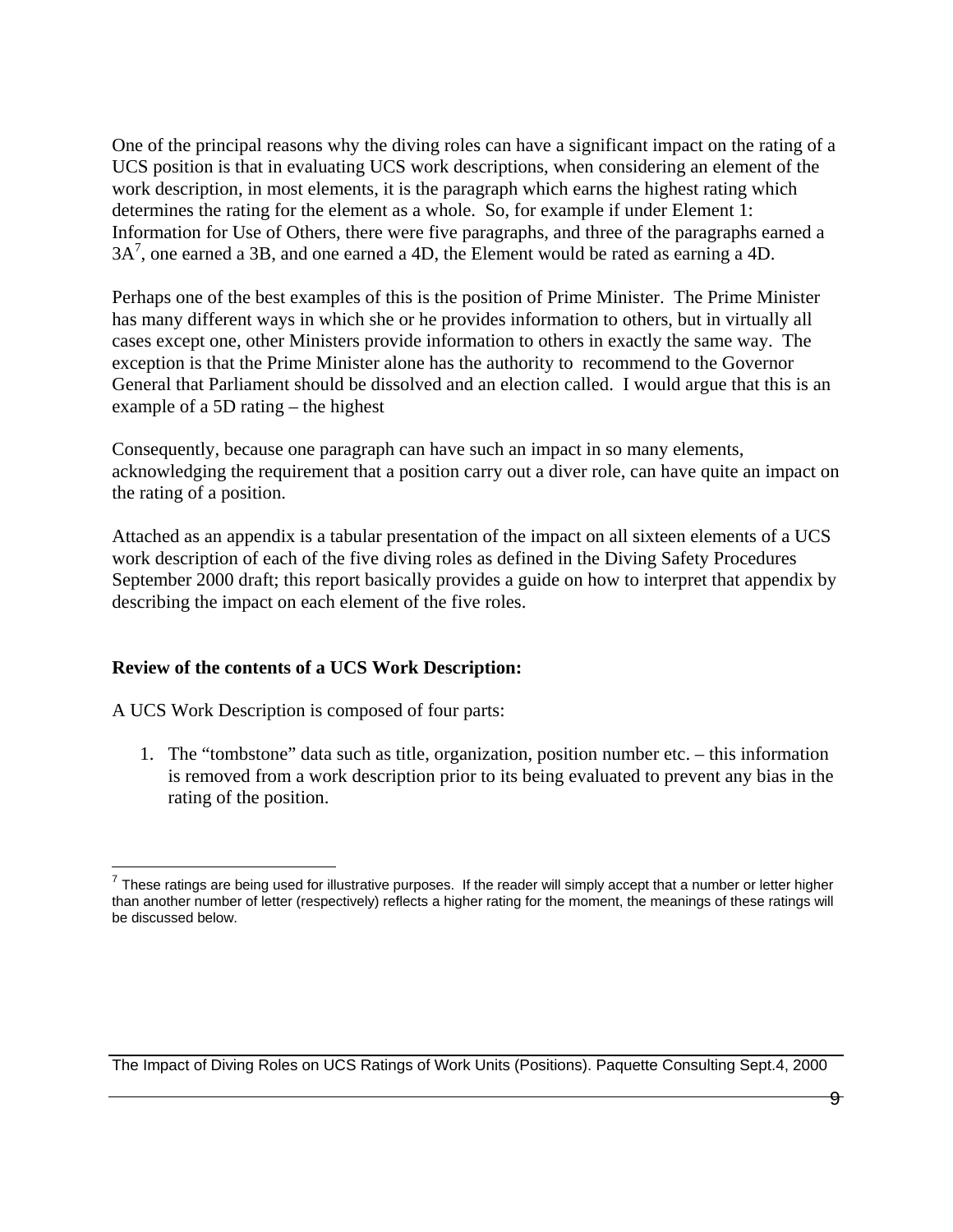- 2. The Client Service Results: this provides a framework, or general notion of the purpose of the position to the reader – this is also removed from a work description prior to its being evaluated to prevent any bias in the rating of the position.
- 3. Key Activities: These are three to seven (ideally) statements in bullet form describing the main activities which are essential to producing the results defined in the client service results – they are the what of the job, not the how, and clients need not be mentioned – these do not have to be complete statements. These are used by the evaluation committee to determine what the work is; anything included in the elements which follow which cannot be directly linked to a key activity cannot be taken into account for rating – i.e. it is to be ignored.
- 4. The Four Factors: the four factors are used to measure the work requirements, as required under the Human Rights Act. The four factors measure work through sixteen perspectives which are as follows:
	- 1. Responsibility
		- 1.Information for use of others 2.Well-being of individuals 3.Leadership of Human Resources 4.Money 5.Physical Assets and Products 6.Ensuring compliance.
	- 2. Skills
		- 1.Job Content Knowledge Application 2.Contextual Knowledge 3.Communication 4.Motor and Sensory Skills
	- 3. Effort
		- 1.Intellectual Effort 2.Sustained Attention 3.Psychological/Emotional Effort 4.Physical Effort

# 4. Working Conditions

- 1.Work Environment
	- 1. Psychological
	- 2. Physical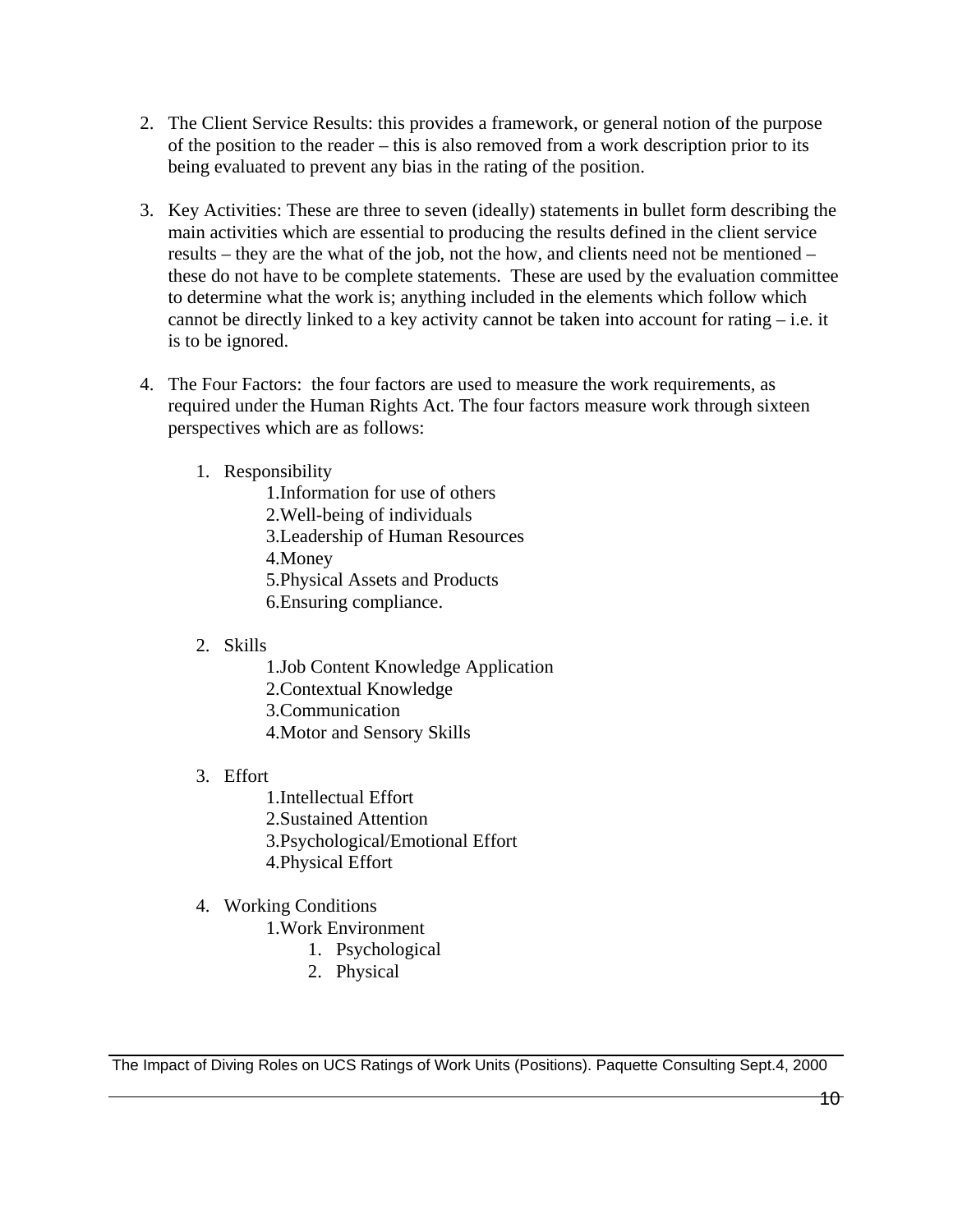#### 2.Risk to Health

It is these sixteen elements which are used to actually measure the value of the work, and on which ultimately the rating depends.

#### **UCS IMPACT ON KEY ACTIVITIES AND THE SIXTEEN ELEMENTS:**

#### **KEY ACTIVITIES:**

If the work of a work unit requires the carrying out of any or all of the five diving roles, it should be stated in the key activities that the work requires the conduct of the roles applicable, i.e. if diver only, or if diver plus one or more of the other diving roles. These roles are defined in the September 2000 draft of DFO's "Diving Safety Procedures".

## **FACTOR I: RESPONSIBILITY ===============================**

*Note: This factor measures responsibility in the work for people, ideas, and things. It comprises six elements to be discussed below:* 

- \_ *Information for use of others*
- \_ *Well being of individuals*
- \_ *Leadership of Human Resources*
- \_ *Money*
- \_ *Physical Assets and Products*
- \_ *Ensuring Compliance*

# **Element 1: Information for Use of Others:**

*Note: This element uses two dimensions to measure its value: the first is a numeric value measuring the responsibility for information, and the second uses an alphabetic measure to indicate who uses the information*.

The diver earns points (degree 2) for uncomplicated dissemination of information for maintaining an operation (degree A) through providing information both to a buddy diver and to the diver in charge.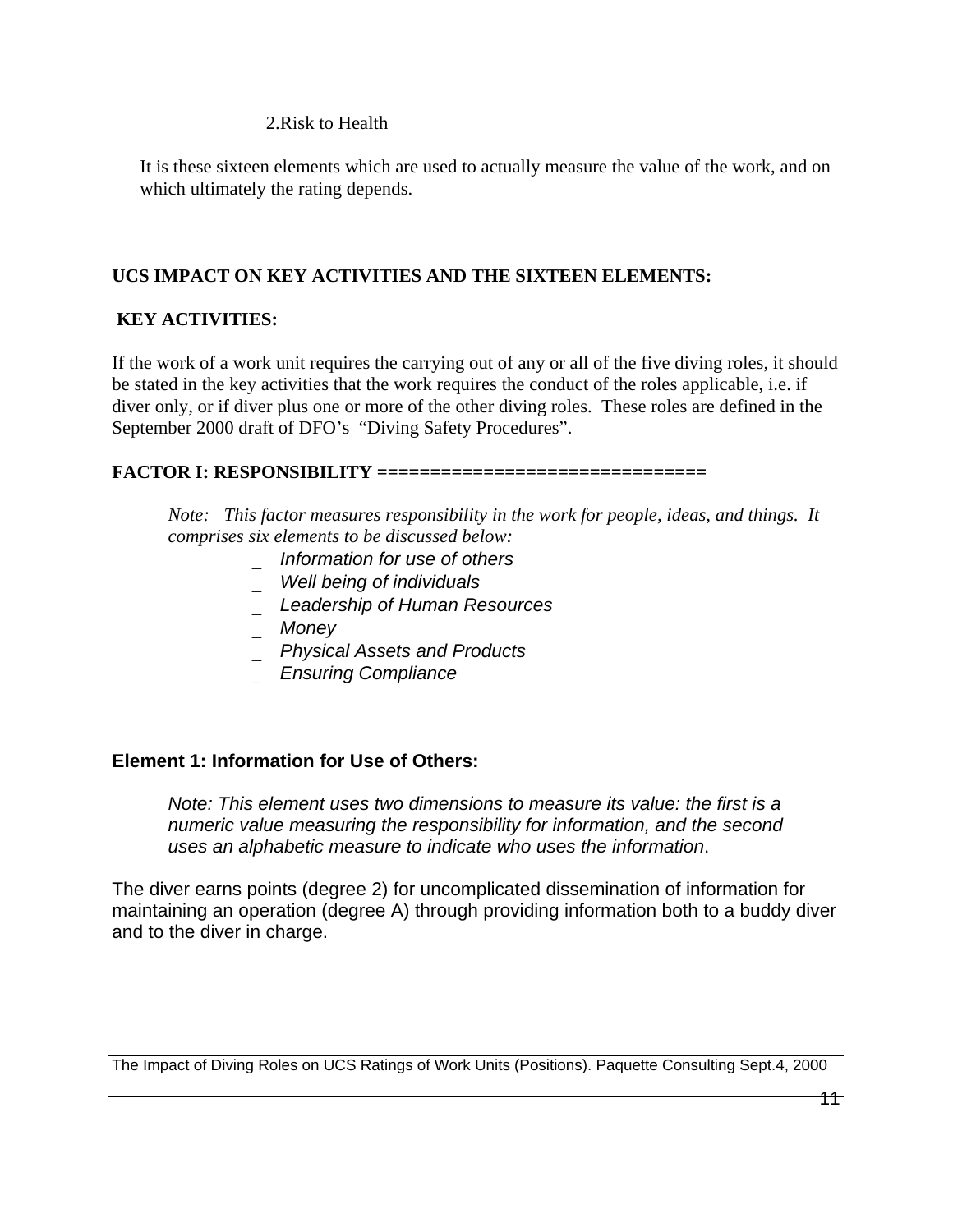The Diver in Charge earns points (degree 2) for uncomplicated dissemination of information for improving the performance (degree B) of divers for which responsible.

An Area Diving Safety Officer is responsible for adapting procedures or making recommendations (degree 3) in developing dive site emergency and evacuation plans for the use of divers, and in rendering decisions on the competency of divers and divers-in charge (degree B)

A Regional Diving Safety Officer is responsible for adapting procedures or making recommendations (degree 3) in developing advice on issues pertaining to diving safety and health for use of the Regional Management Committee (advice may be oral, or in form of report) (degree B)

A Departmental Diving Safety Officer is responsible for developing policies, methodologies, or standards through the provision of expertise, advice and recommendations on diving protocols, policy, regulations, and plans (degree 4) for the use of divers and diving managers of public and private organizations in the Department, in Canada, and internationally (degree D).

# **Element 2: Well Being:**

*Note: Well Being of Individuals measured direct responsibility for supporting the health and development of individuals and for helping them to function better in their environment and in Canadian society. This responsibility includes protecting them from harm and providing for their welfare. The work must specify an obligation to provide service to one or more individuals, and the service must be based on the personal circumstances of the individual(s) (i.e. both conditions must be met). This element uses one dimension, a numeric value from 1 to 5, to measure impact and measures from no accountability (degree 1) to being the ultimate federal well-being provider within a community (degree 5).* 

The diver earns points (degree 2) as a buddy diver for the obligation to be first on the scene to provide for the health and safety of buddy divers

The Diver in Charge earns points (degree 3) as the qualified person designated by the employer to be in charge of the diving operation and thus carrying the obligation to identify what needs to be done, who should do it, and to select from clearly defined options. This includes the safety and health of all members of the dive team, including sole source provision of first aid and CPR at the dive site.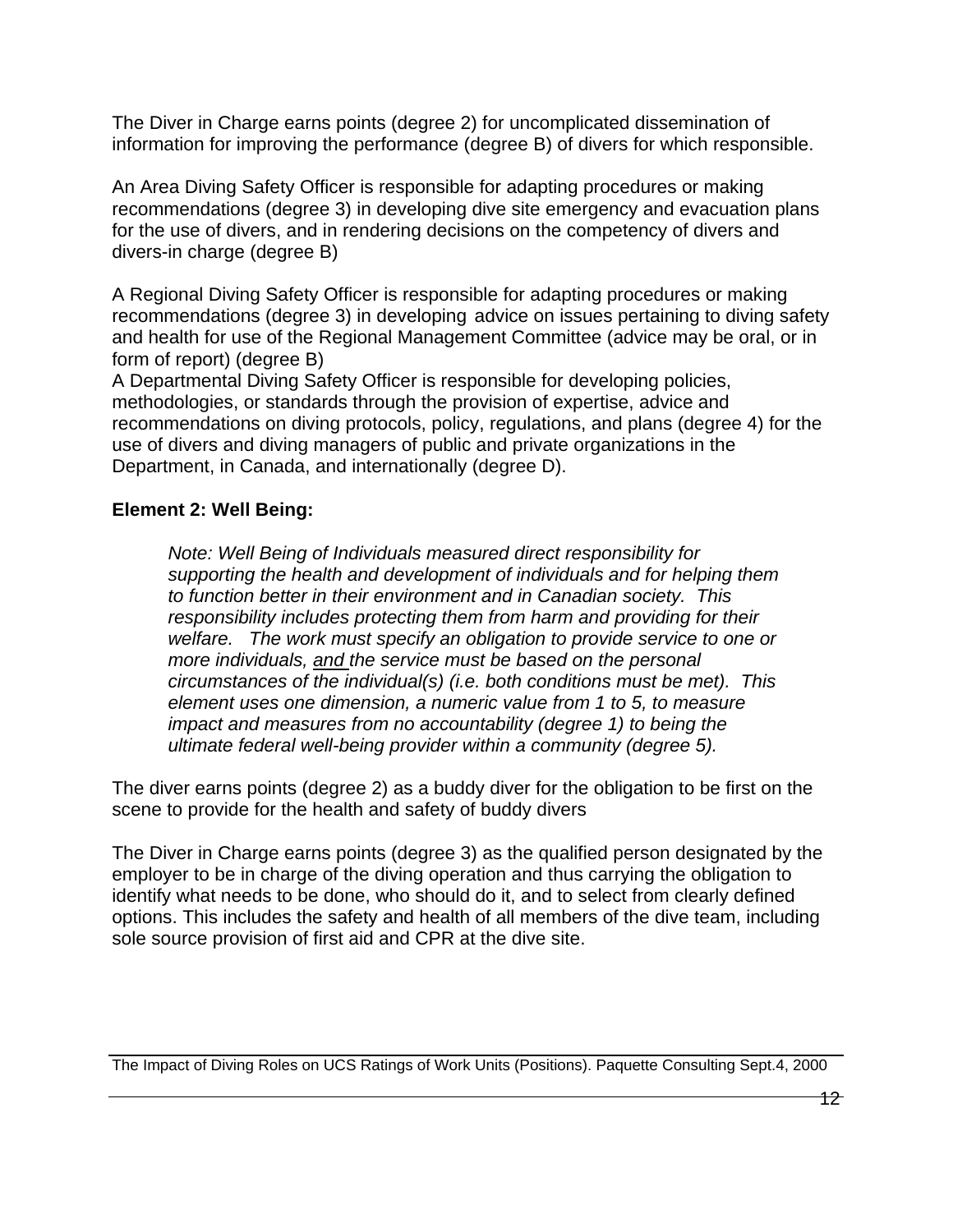The roles of Area Diving Safety Officer, Regional Diving Safety Officer, and Departmental Diving Safety Officer have no further responsibilities under this element: a work unit would only obtain points if the work called for working as a Diver or Diver in Charge.

# **Element 3: Leadership**

*Note: Leadership of human resources measures responsibility for leading people who are working to achieve the goals of the Public Service of Canada. People refers to colleagues, subordinates, employees of other federal departments and agencies, volunteers, agency personnel, students, interns, inmates used as workforce, persons on personal service or professional contracts, employees of other levels of government, and employees of private and public sector organizations. This is a one dimensional, numeric, scale from degree 1 (responsible for working with others, providing direction to sources of supplies and services) to degree 7 (responsible for establishing corporate values and culture).* 

The Diver earns points (degree 2) for participating in a team

The Diver in Charge earns points (degree 3) for leading short term diving teams

An Area Diving Safety Officer earns points (degree 4) for recommending membership in diving teams in area, for leading teams and groups on a regular basis

A Regional Diving Safety Officer earns points (degree 4) for recommending membership in diving teams in area, for leading teams and groups on a regular basis, including chairing the regional safety committee, and coaches and provides feedback to regional dive teams so that they are aware of their responsibilities, diving safety protocols including the use of the emergency evacuation plan, audit procedures, and dive regulation, equipment and training requirements.

A Departmental Diving Safety Officer earns points (degree 5) for initiating and coordinating (chairs and facilitates) multi-disciplinary project teams and work groups composed of colleagues, subordinates, project teams, industry, industry associations, other government departments or other governments to develop standards, procedures, guidelines and regulations on existing or emerging diving procedures and technologies.

# **Element 4: Money**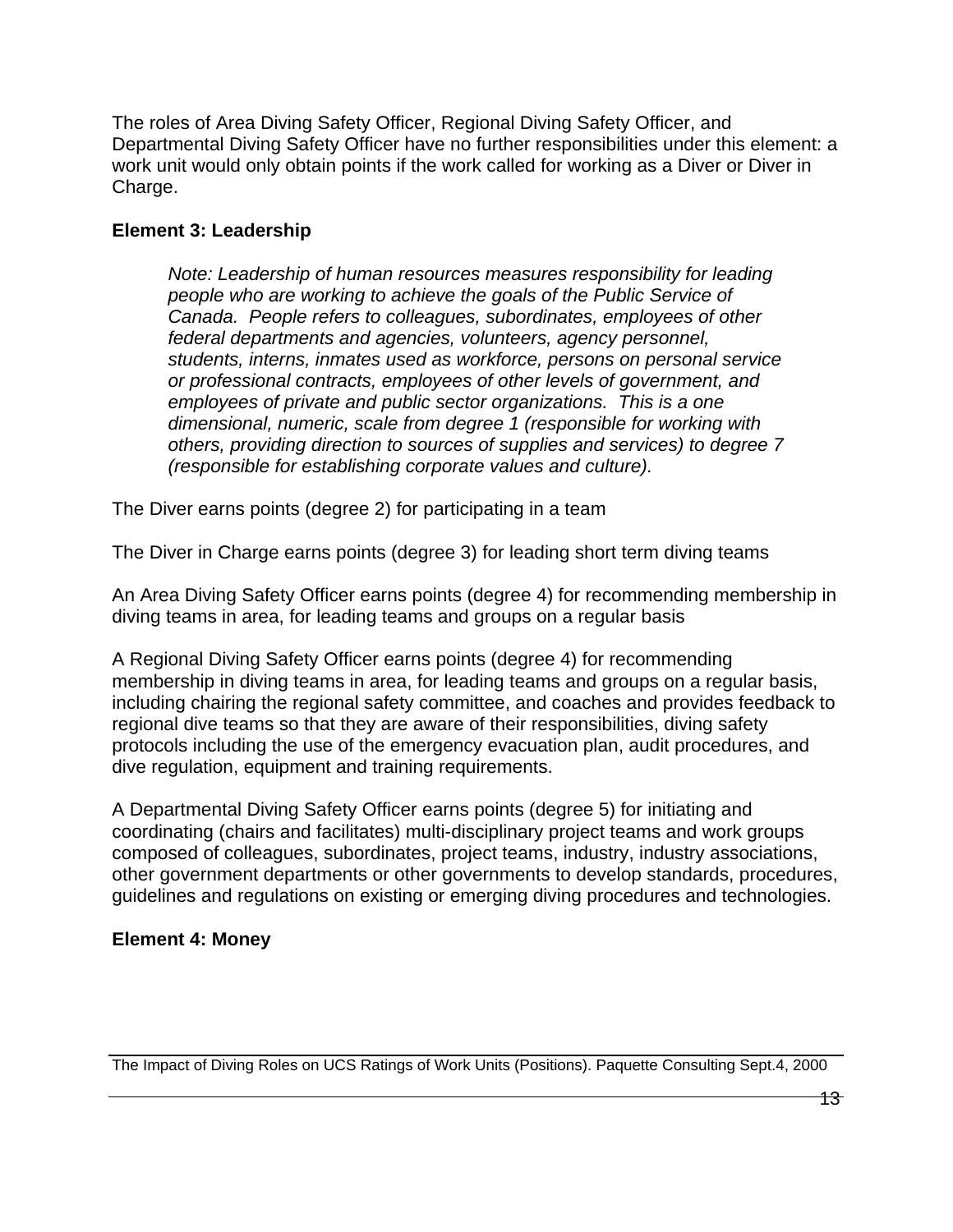Note: Money has three sub-elements: A-Planning and Controlling, B-Acquiring Funds, and C- Spending funds, and a position may not necessarily have requirements under all three or any. This text looks only at the responsibility for money of the five roles under the three subelements.

The Diver earns points only under spending (Sub element C: degree 2) on the basis that the work may require travel to a dive site locally by taxi, and thus spending taxi chits

The Diver in Charge earns points only under spending (Sub element C: degree 2) on the basis that the work may require travel to a dive site locally by taxi, and thus spending taxi chits

An Area Diving Safety Officer earns points under planning and controlling (Sub element A: degree 3) for developing and recommending budgets and forecasts to support the development and control of the budgets of the area for which responsible, and under spending (Sub element C: degree 2) on the basis that the work may require travel to a dive site locally by taxi, and thus spending taxi chits

A Regional Diving Safety Officer earns points under planning and controlling (A: degree 3) for budget forecasting and analysis for area, under acquiring funds (B: degree 4) for negotiating collaborative initiatives, joint funding, and cost recovery arrangements, and under spending (C: degree 3) for establishing contract requirements and certifying services have been rendered in accordance with terms of the contract, and authorizes payment (either recommends or actually approves).

The Departmental Diving Safety Officer earns the same rating as the Regional Diving Safety Officer.

#### **Element 5: Physical Assets and Products**

*Note: Physical assets are measured using two dimensions: the first, a numeric value, measures the purpose, or by whom an asset is to be used; and the second, a letter, measures the ease or difficulty of replacing the asset.* 

The Diver is responsible for own equipment and for equipment of diving team as buddy (degree 3), and there may be some difficulty in replacing custom equipment (degree B)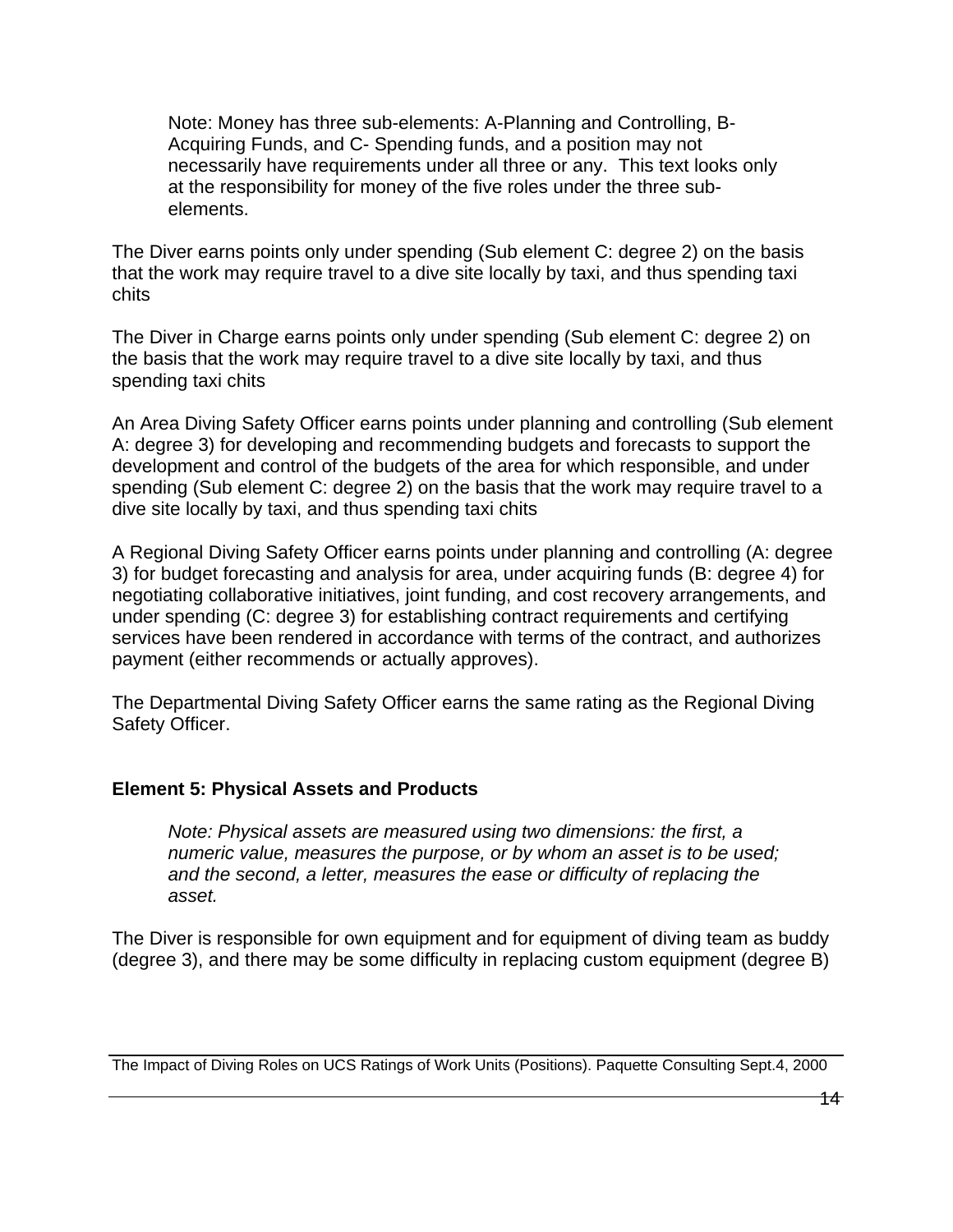The Diver in Charge is responsible for own equipment and for equipment of diving team as buddy (degree 3), and for ensuring that the gear of the team has had annual maintenance check (degree 3), and there may be some difficulty in replacing custom equipment (degree B)

The Area Diving Safety Officer is responsible to ensure that area diving equipment is inventoried, inspected, tested, maintained, and calibrated as required by the federal diving regulation, including underwater camera systems for use by qualified departmental employees (FTE, contractors, or casuals) and employees of partner departments. (degree 4), and there may be some difficulty in replacing custom equipment (degree B).

 A Regional Diving Safety Officer is responsible to ensure that regional diving equipment is inventoried, inspected, tested, maintained, and calibrated as required by the federal diving regulation, including underwater camera systems for use by qualified departmental employees (FTE, contractors, or casuals) and employees of partner departments. (degree 4), and there may be some difficulty in replacing custom equipment (degree B).

A Departmental Diving Safety Officer has no special requirements under this element.

## **Element 6: Compliance**

*Note: Compliance is focused on regulatory or quasi-regulatory responsibility and is measured by a single scale ranging from 1 (decisions and actions are prescribed) to 5 (clearly applicable precedent is generally not available; the decision is likely to set precedents for other clients)* 

The Diver is responsible for own work complying with standards (degree 1).

The Diver in Charge is responsible for Responsible for assessing dives and reports prepared by dive team members (degree 2)

An Area Diving Safety Officer is responsible for monitoring branch diving programs for compliance with Fed. Diving Regulations, and protocols, including annual competency checks. (degree 3)

A Regional Diving Safety Officer is responsible for monitoring regional diving programs for compliance with Fed. Diving Regulations, and protocols, including carrying out audits of operations in accord with the regulations. Must use precedents in identifying action adapting procedures or making recommendations (degree 3)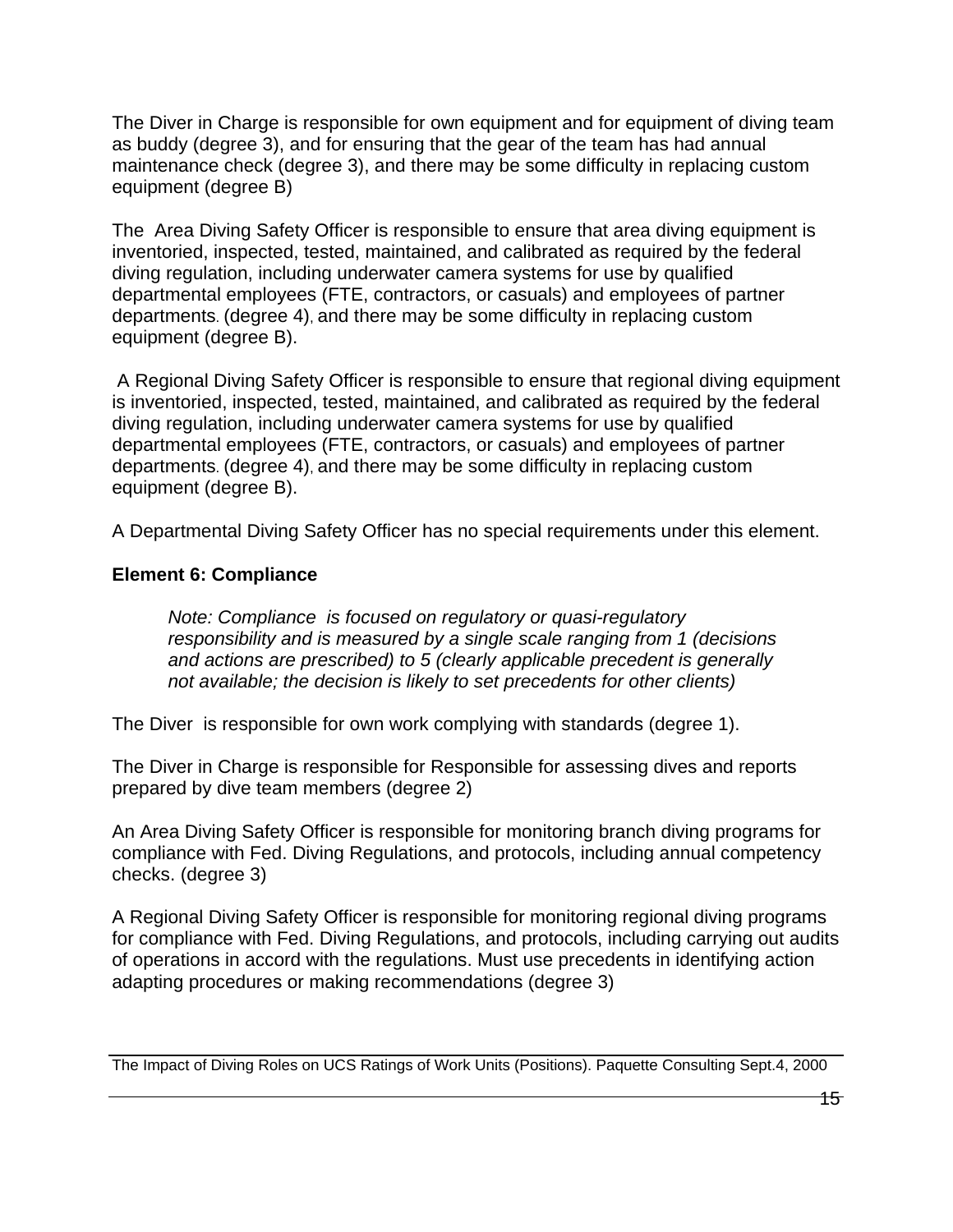A Departmental Diving Safety Officer is responsible for monitoring, and carrying out audits in accord with regulatory requirements, reporting, and offering analysis or recommendations on diving operations, diver training and competency checks, dive records, equipment maintenance and repair, program audits, incident and accident investigations which show regulatory compliance and prove due diligence or for taking action guided by federal diving regulations, and accepted processes and practices to achieve regulatory compliance and prove due diligence. Is required to select from a range of Canadian and international precedents to identify the most appropriate action (degree 3).

#### **FACTOR II: SKILLS ================================**

*Note: This factor measures what employees need to know about, or be able to do, in order to perform the assigned work. It comprises four elements:* 

- \_ *Job Content Knowledge Application*
- \_ *Contextual Knowledge*
- \_ *Communication*
- \_ *Motor and Sensory Skills*

#### **Element 7: Job Content Knowledge Application**

*Note: Job Content Knowledge Application is measured by applying a numeric grade of from 1 to 8 to up to four independent or unrelated areas of knowledge. In the case of these diver roles, all require at least four independent areas of knowledge. If a work unit also requires other areas of knowledge, then it would be the four highest rated areas which would determine the rating for this element. If one or more of those required for the diving roles were among the top four rated areas of independent knowledge, they would clearly contribute to the rating of the position; on the other hand if there were four other areas of knowledge required with higher ratings, then while these four areas would still be in the work description they would not add to the rating. The four areas of unrelated knowledge are listed from the highest rated to the lowest using the letters A, B, C. and D. While the five diving roles require knowledge of basically the same four independent areas, the reasons why they require this knowledge varies with the role.*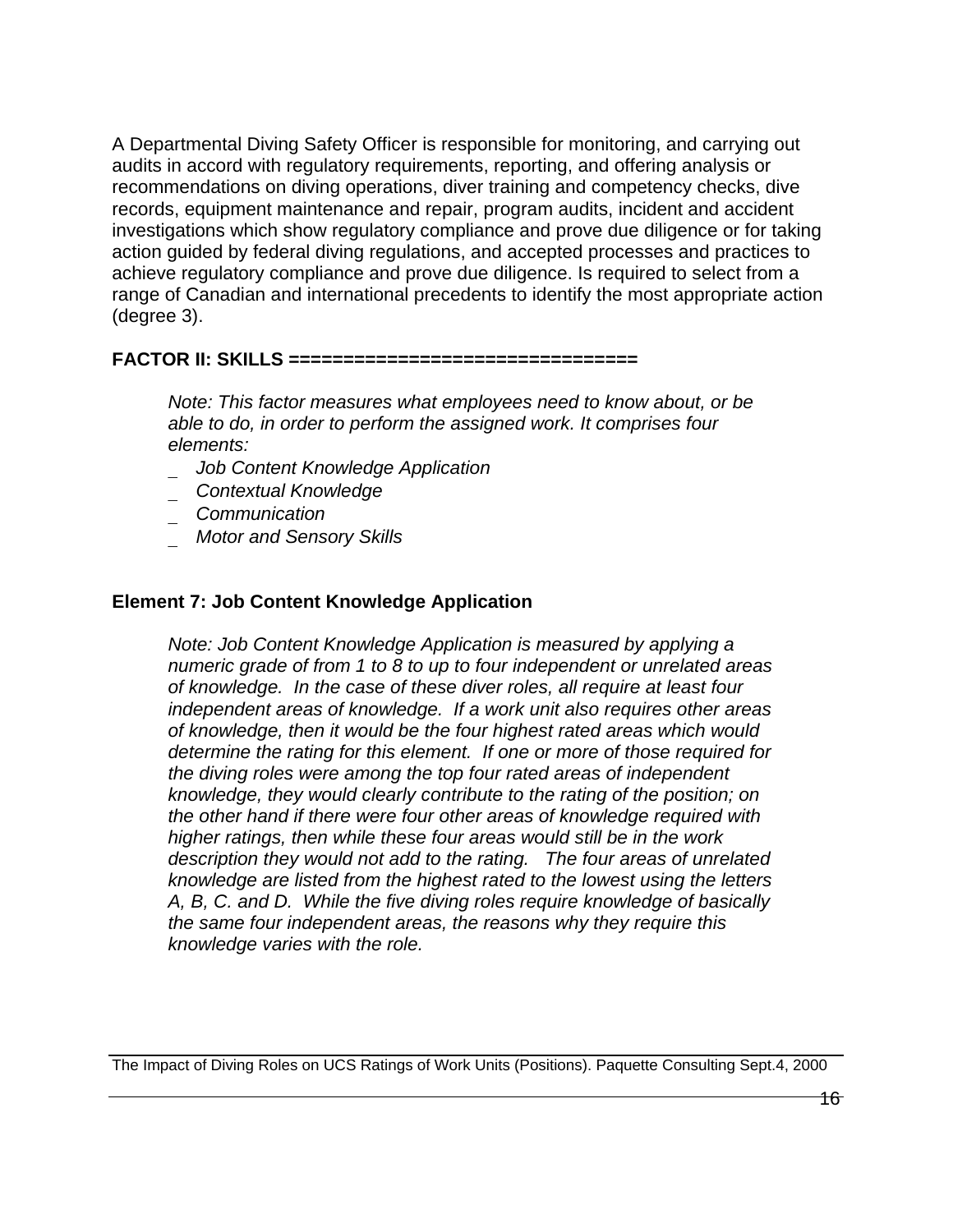The Diver role requires the four following unrelated areas of knowledge:

- 1. theories, principles and practices of the physiology the human body in an underwater environment and gas laws of diving and potential dangers to the individual diver at various depths at a level of understanding to develop proper procedures and practices to ensure the safety of self and buddy (degree 5)
- 2. theories, principles and practices of the medical treatment of diving related injury, including treatment protocols at a level of understanding to provide assistance to buddy (degree 5)
- 3. theories, principles and practices of common law as applied in health and safety at a level of understanding to interpret statutes and regulations (degree 5)
- 4. theories, principles, practices, and techniques of diving at a level of understanding to carry out diving operations under all underwater conditions (degree 5)

The Diver In Charge role requires the four following unrelated areas of knowledge:

- 5. theories, principles and practices of the physiology the human body in an underwater environment and gas laws, and of diving and potential dangers to the individual diver at various depths at a level of understanding to develop proper procedures and practices to ensure the safety of divers (degree 5)
- 6. theories, principles and practices of the medical treatment of diving related injury, including treatment protocols at a level of understanding to provide assistance to diving team members (degree 5)
- 7. theories, principles and practices of common law as applied in health and safety at a level of understanding to interpret statutes and regulations (degree 5)
- 8. theories, principles, practices, and techniques of diving at a level of understanding to carry out diving operations under all underwater conditions and provide instruction to others on carrying out diving under all underwater conditions (degree 5)

The Area Diving Safety Officer role requires the four following unrelated areas of knowledge:

- 1. theories, principles and practices of the physiology the human body in an underwater environment and gas laws, and of diving and potential dangers to the individual diver at various depths at a level of understanding to develop proper procedures and practices to ensure the safety of divers (degree 5)
- 2. theories, principles and practices of the medical treatment of diving related injury, including treatment protocols at a level of understanding to develop evacuation and emergency plans for area diving teams (degree 5)
- 3. theories, principles and practices of common law as applied in health and safety at a level of understanding to interpret statutes and regulations (degree 5)
- 4. theories, principles, practices, and techniques of diving at a demonstrated level of mastery in the application level of these theories, principles, practices, and concepts to the carrying out of diving operations under all underwater conditions and to the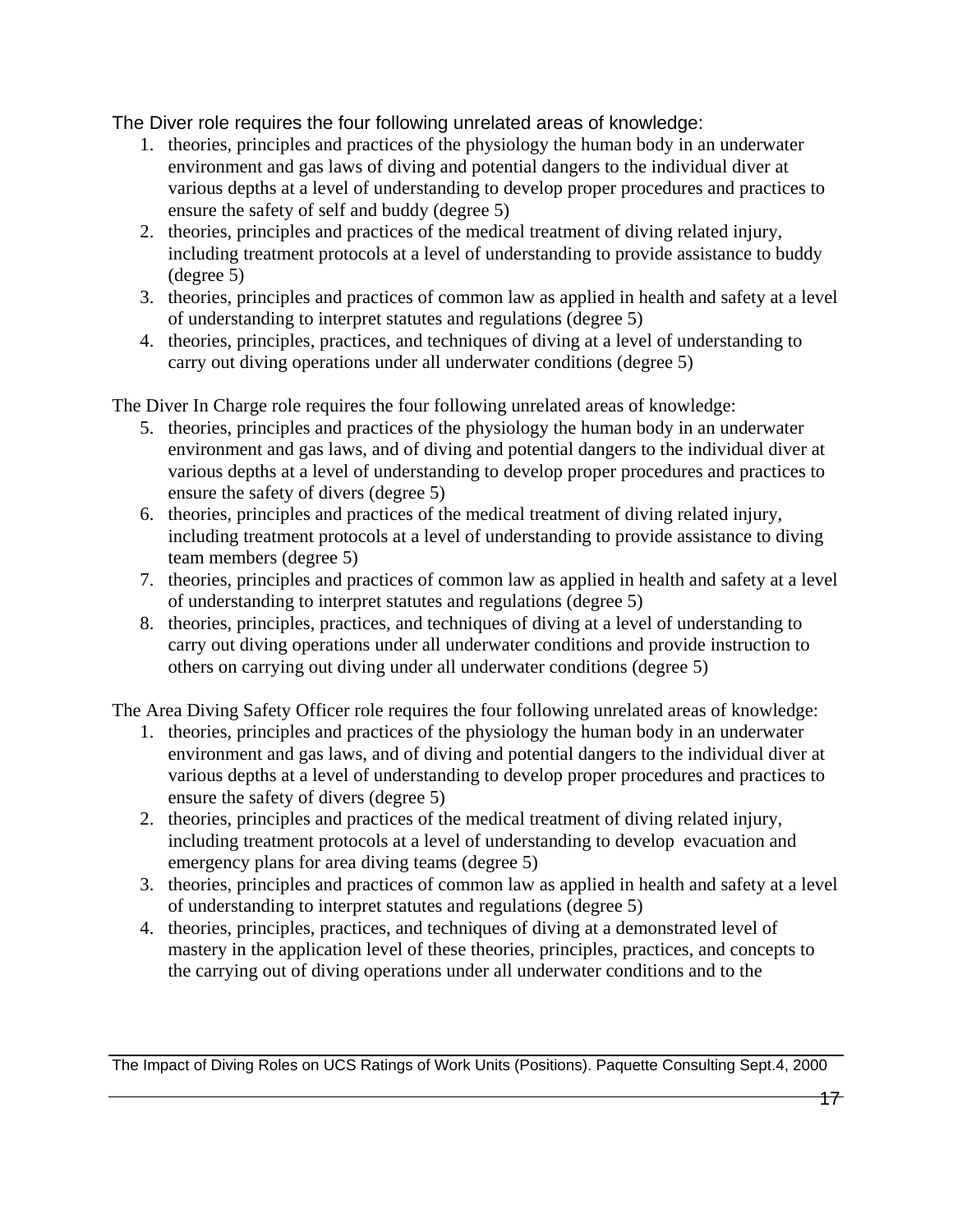assessment of competency of individuals to carry out their roles as divers or divers-incharge (degree 6)

The Regional Diving Safety Officer requires the four following unrelated areas of knowledge:

- 9. theories, principles and practices of the physiology the human body in an underwater environment and gas laws, and of diving and potential dangers to the individual diver at various depths at a level of understanding to develop proper procedures and practices to ensure the safety of divers (degree 5)
- 10. theories, principles and practices of the medical treatment of diving related injury, including treatment protocols (including hyperbaric chamber operation), long term health problems at a level of understanding to develop regional safety plans (degree 5)
- 11. theories, principles and practices of common law as applied in health and safety at a level of understanding to interpret statutes and regulations, and to develop regional diving safety protocols (degree 5)
- 12. theories, principles, practices, and techniques of diving at a level of understanding to carry out diving operations under all underwater conditions (degree 5).
- A Departmental Diving Safety Officer requires the four following unrelated areas of knowledge:
	- 13. theories, principles and practices of the physiology the human body in an underwater environment and gas laws, and of diving and potential dangers to the individual diver at various depths at a level of understanding to develop proper procedures and practices to ensure the safety of divers (degree 5).
	- 14. theories, principles and practices of the medical treatment of diving related injury, including treatment protocols (including hyperbaric chamber operation), long term health problems at a level of understanding to develop in collaboration with Health Canada physicians, treatment criteria (degree 5).
	- 15. theories, principles and practices of common law as applied in health and safety at a level of understanding to interpret statutes and regulations, and to develop diving safety protocols (degree 5)
	- 16. theories, principles, practices, and techniques of diving at a level of understanding to carry out diving operations under all underwater conditions (degree 5)

# **Element 8: Contextual Knowledge**

*Note: Contextual knowledge is measured by assessing the depth of knowledge required (for what purpose is the knowledge required) on a scale of 1 to 5, across six areas (A-Own Unit (where "Own Unit" includes all those who one works with below departmental level, e.g. team, section, area, or region); B-Own Department or Agency; C-Other Federal Departments; D- Canadian Private and Other Public Sectors; E- International public and private sectors; F- Legislation and*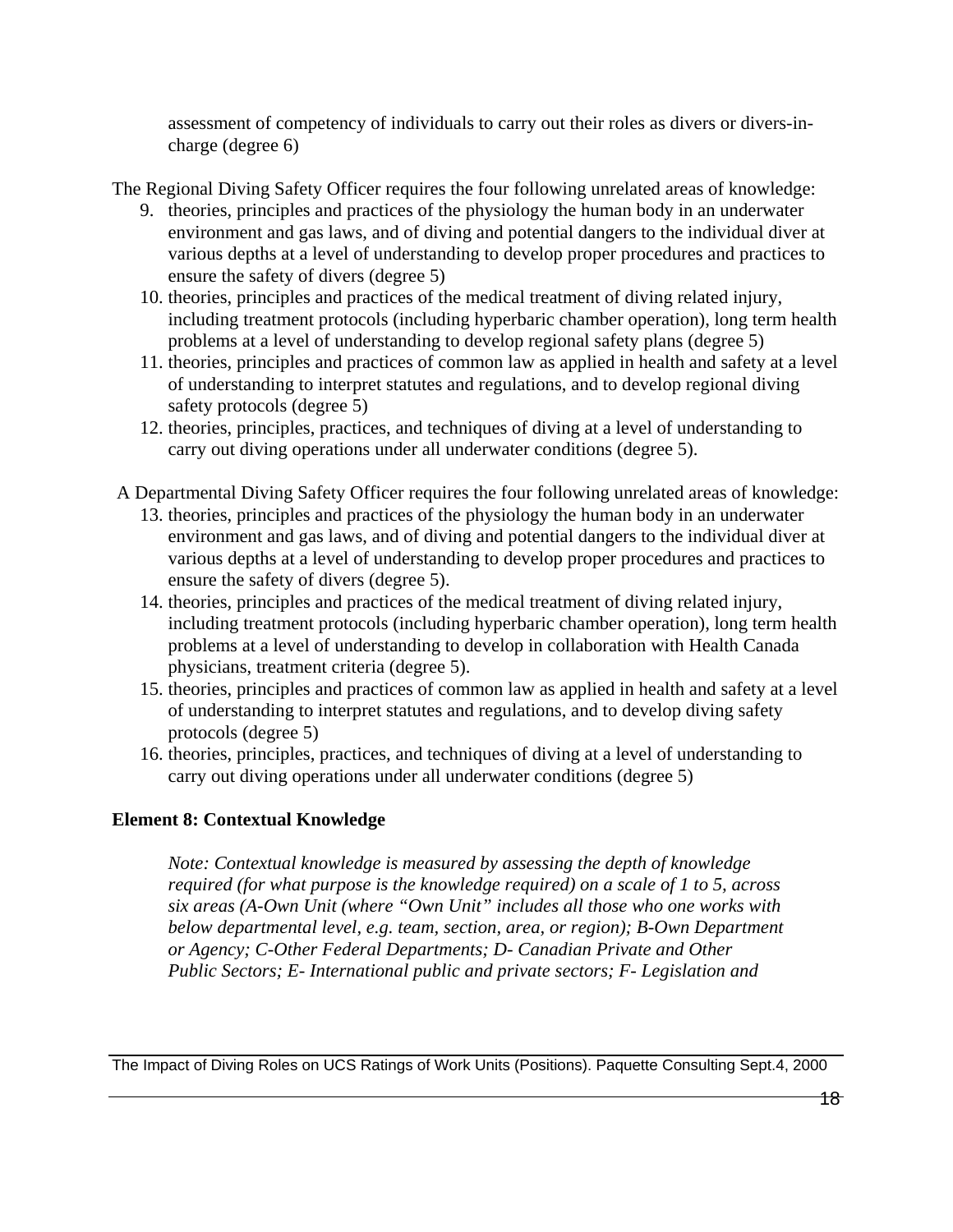*regulations): the total rating is the sum of the six sub-element ratings which is shown as a profile against which the points are allocated and then totaled.* 

The Diver is required to know enough in all sub-elements to choose the best course of action to take in each, for a profile of 444444.

The Diver in Charge is required to know enough in own unit to recommend operational changes with respect to structures, policies, or protocols, and in all other sub-elements to choose the best course of action for a profile of 544444.

An Area Diving Safety Officer is required to know enough in own area to recommend changes to structures, policies, or protocols, and in all other sub-elements to choose the best course of action for a profile of 544444

A Regional Diving Safety Officer is required to know enough in own region to recommend changes to structures, policies, or protocols, and in all other sub-elements to choose the best course of action for a profile of 544444

A Departmental Diving Safety Officer is required to have significant knowledge in all six areas to recommend changes to existing structures, policies, protocols, and regulations both domestically and internationally for a profile of 555555.

#### **ELEMENT 9: Communications**

.

*Note: Communications is measured both for communications in and for communications out, in both cases a numeric value of one to four is used.* 

Communications In: as a diving buddy the diver must also be able to recognize a problem during the dive by carefully monitoring and identifying the implicit messages produced by the body language (signs) and communications (symptoms) of the diving buddy which are key to ensuring medical attention is made available in a timely fashion if required (– for a Degree 4); Communications Out: the diver is required to be able to adapt or clarify messages using different means as buddy (degree 3).

Communications In: the Diver-in-Charge must be able to recognize a problem before, during, or following a dive (e.g., decompression illness), by carefully monitoring and identifying the implicit messages produced by the body language (signs) and communications (symptoms) of the diver which are key to ensuring medical attention is made available in a timely fashion if required (Degree 4); and in communications Out is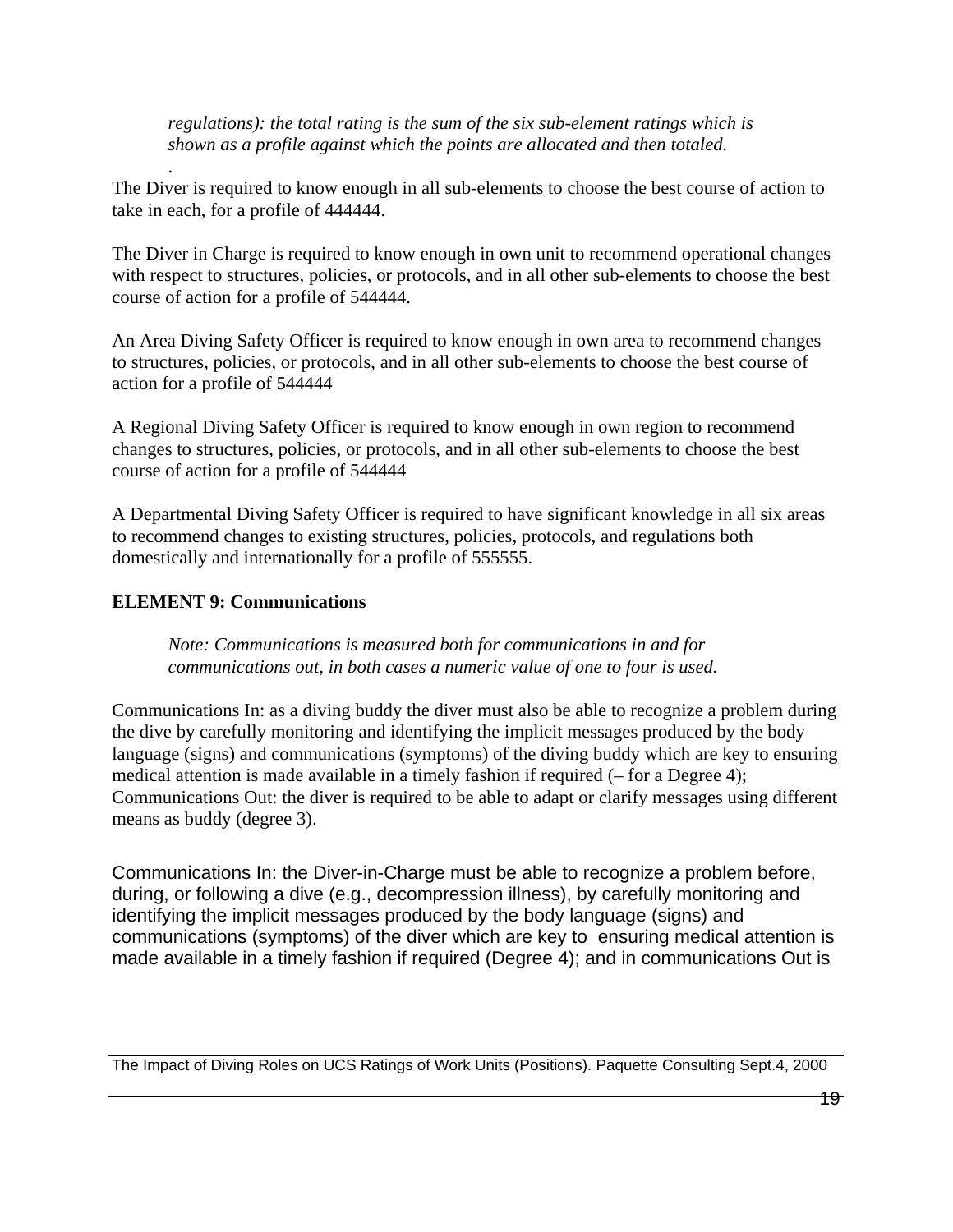required to be able to adapt or clarify messages using different means as Diver-in-Charge (degree 3).

An Area Diving Safety Officer has no unique communications requirements per se, but the work unit would earn the same as for the Diver or Diver In Charge if carrying out those roles.

A Regional Diving Safety Officer has no unique communications requirements per se, but the work unit would earn the same as for the Diver or Diver In Charge if carrying out those roles.

Communications In: the Departmental Diving Safety Officer would earn the same as a Diver or Diver in Charge if responsible for those roles as well, but also has a strong requirement for interpreting implicit messages apart from that which could also earn a degree 4 as the implicit messages are often key to understanding the total message; in the case of communications out there is a higher requirement for skills than that required for the Diver or Diver In Charge (and the higher requirement is a degree 4) based on the requirement to have speaking and writing skills to effectively deal with a variety of audiences, including other non-diving public servants, divers, equipment manufacturers, suppliers, and other organizations by persuasively presenting solutions to resolve differences or disputes, persuasively presenting the regional position on proposed policies, regulations, standards and procedures. These skills are used to persuade others and build consensus among stakeholders.

#### **Element 10: Motor and Sensory Skills**

*Note: Motor and Sensory Skills are measured by a one dimensional numeric scale which is allocated from one to five based on whether the work requires basic everyday motor and sensory skills at the bottom, and both expert motor skills and expert sensory skills at the top.* 

The Diver and Diver-in-Charge roles require expert or trained, motor and sensory skills to carry out underwater diving in a broad range of conditions (open water, under ice, frigid and warm waters, etc) and is considered a degree 4 (one expert, the other trained).

Given that the Area Diving Safety Officer is responsible for determining the competency of individuals who wish to be certified as competent divers or divers-in-charge, it could be argued that the level of skills required for this work is at the expert level for both diving related motor and sensory skills; if this were done, then a degree 5 could be awarded.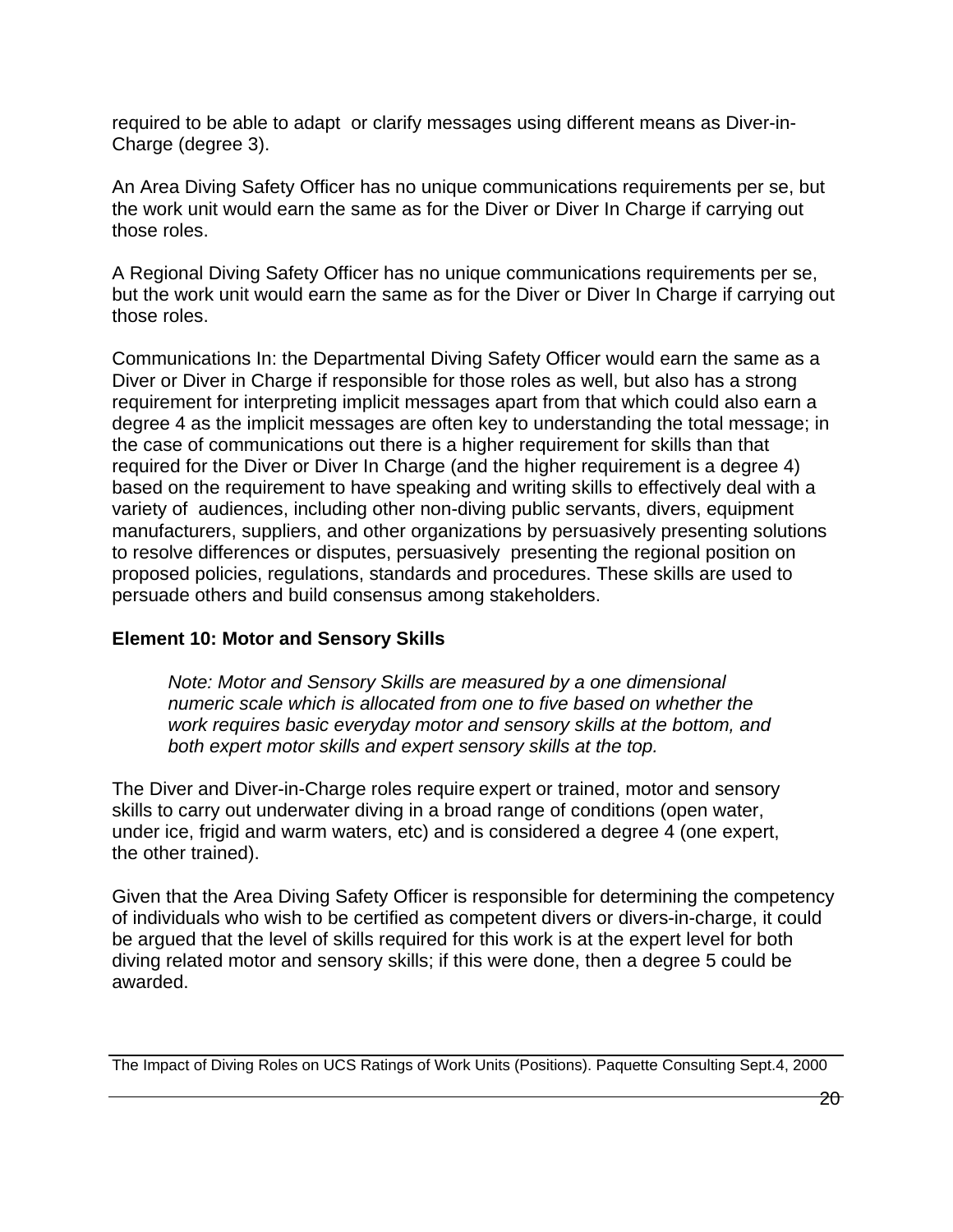The skills required of the other roles, i.e. Regional Diving Safety Officer, and Departmental Diving Safety Officer, for physical effort are minimal, and would likely earn a rating of a A1; however, these work units would get the rating for the Diver or Diver-in-Charge roles if performing one of those roles as well.

#### **FACTOR III: EFFORT =======================**

*Note: This factor measures the mental and physical exertion required by the work. It comprises four elements:* 

- \_ *Intellectual Effort*
- \_ *Sustained Attention*
- \_ *Psychological/Emotional Effort*
- \_ *Physical Effort*

#### **Element 11: Intellectual Effort**

*Note: Intellectual Effort is measured by a two dimensional grid, one (a numeric value) measures the degree of intensity of the effort (difficulty of problems), while the other (alpha value) the level of constraints on solving the problem.* 

The Diver earns points for having to apply existing knowledge, guidelines, and protocols in conducting dives and serving as a dive buddy (degree 2); and will have to deal with external constraints as they arise in uncertain conditions (degree B).

The Diver in Charge earns essentially the same points for intellectual effort as does the diver, i.e. for having to apply existing knowledge, guidelines, and protocols in conducting dives and serving as a dive buddy (degree 2); and will have to deal with external constraints as they arise in uncertain conditions (degree B).

An Area Diving Safety Officer earns points for being required to analyze options to improve the coordination and safety of all diving operations conducted on behalf of the organization, and develop and maintain dive site emergency contingency and evacuation plans based on field experience and knowledge (degree 3), and will have to deal with a number of external constraints as they arise in uncertain conditions (degree B).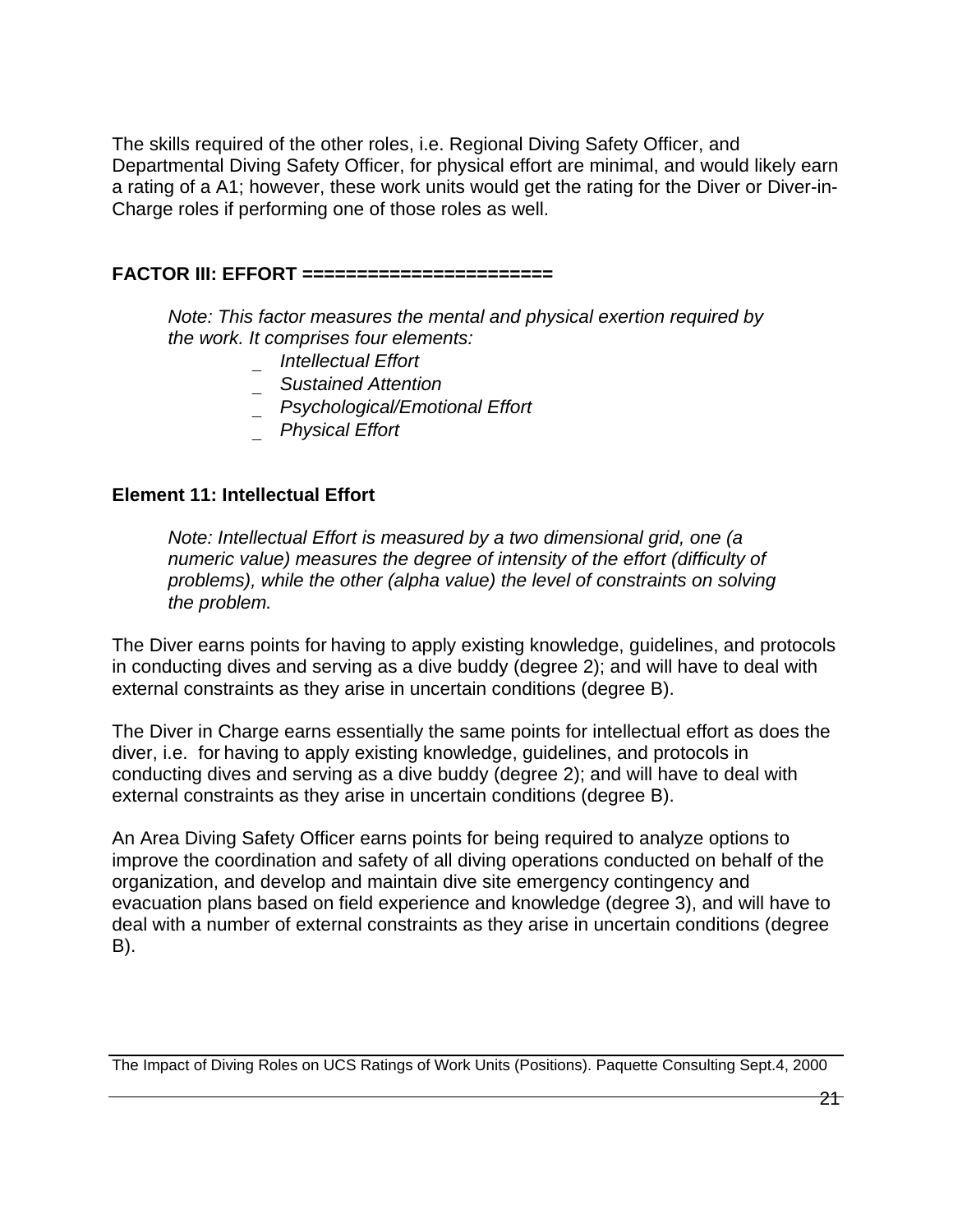A Regional Diving Safety Officer earns points for being required to analyze options and possible solutions to develop and provide advice on issues pertaining to diving safety and health to senior management of the Region and of the Department based on field experience and knowledge (degree 3), and will have to deal with a number of external constraints as they arise in uncertain conditions (degree B).

A Departmental Diving Safety Officer earns points for being required to analyze options and possible solutions to develop and provide advice on diving policy and compliance guidelines, standards, and procedures governing the provision of diving and diving services within DFO and interdepartmentally, as established within the Canada Labour Code and pursuant regulations, and internationally as negotiated based on field experience and knowledge; and will have to deal with a number of external constraints as they arise in uncertain conditions (degree B).

# **Element 12: Sustained Attention**

*Note: Sustained Attention is measured by a two dimensional grid, one (a numeric value) measures the degree of intensity of the effort (or tolerance for lapses in attention), while the other (alpha value) the degree distractions affect the effort to focus.* 

The Diver earns points (degree 1) for the work allowing little or no tolerance for a lapse in attention during dives for up to 30 hours per year, but overall in doing the work of this work unit, it is possible to focus on one thing at a time (degree A).

The Diver in Charge and the Area Diving Safety Officer have no additional requirements for sustained attention other than that earned as a Diver.

A Regional Diving Safety Officer, is responsible for sustained attention as a Diver (degree A), but is also responsible for chairing or participating in meetings requiring focus and would likely earn a degree 2 for the increased amount of time involved.

A Departmental Diving Safety Officer is responsible for sustained attention as a Diver (degree A), but is also responsible for chairing or participating in many lengthy meetings requiring focus and would likely earn a degree 2 for the increased amount of time involved (up from "occasional" to "up to a third of the time")

# **Element 13: Psychological/Emotional Effort**

*Note: Psychological/Emotional effort is measured by a two dimensional grid, one (a numeric value) measures the degree of intensity of the effort,*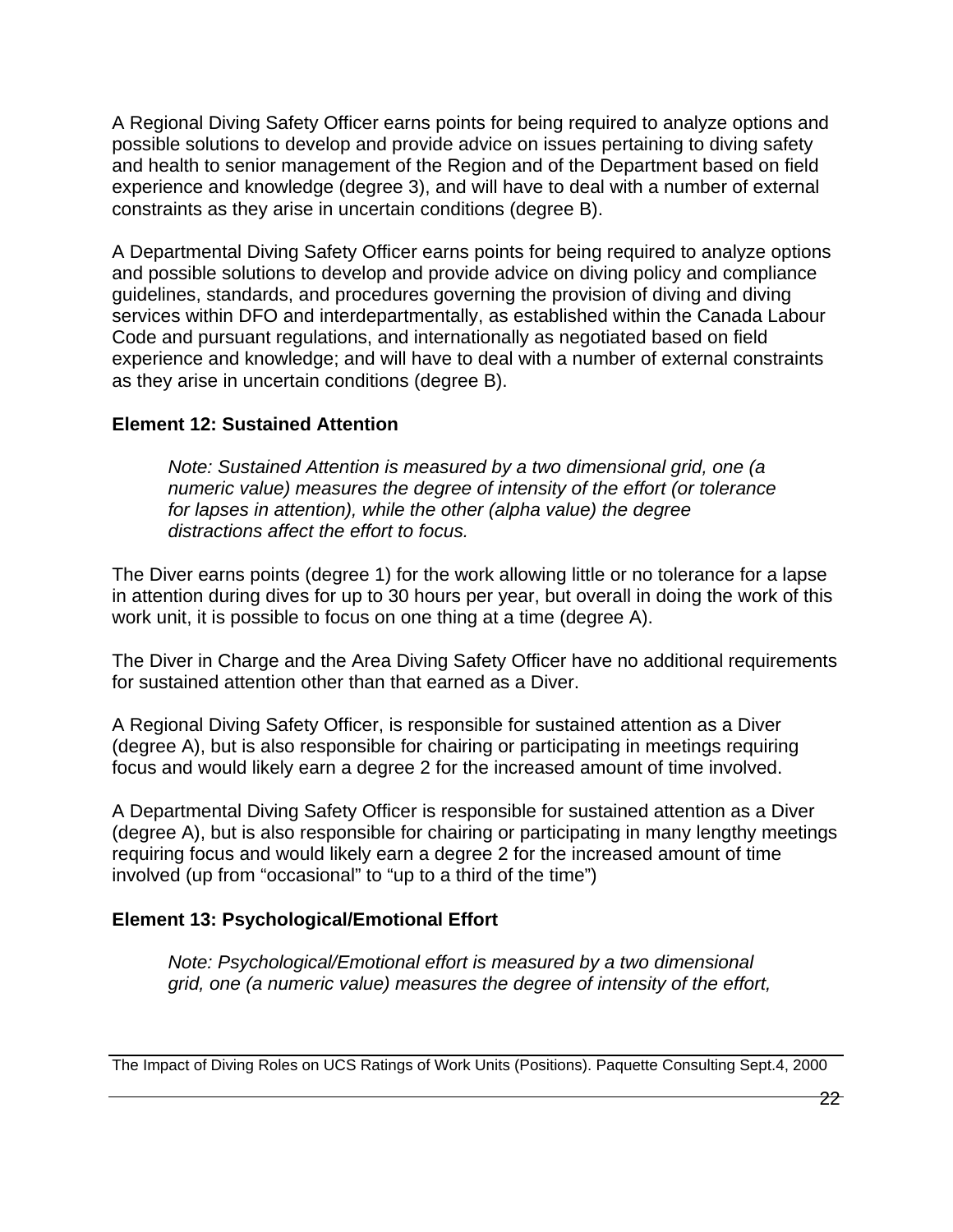*while the other (alpha value) the degree of control over the psychological effort or emotions.* 

The Diver role would earn a degree 2 for moderate intensity of psychological or emotional reactions to the work, and a degree B for having control over some of the work demands giving rise to these reactions but not to all based on the fact that psycho-emotional effort is needed to control some, but not all, work demands, in particular once a dive has begun there is no control over the timing and frequency, and the need to mentally control psychological reaction increases significantly when life-threatening crises arise, and the incumbent must implement emergency procedures to either save an individual diver threatened with death, or recover the body of a diver who has died.

Responsibility for psychological/emotional effort of the other roles per se, i.e. Diver In Charge, Area Diving Safety Officer, Regional Diving Safety Officer, and Departmental Diving Safety Officer, are minimal, and unless a stronger example from some other aspect of a work unit's requirements, would likely earn a rating of a A1 for requiring little psychological/emotional effort for most of the time; however, the work unit would get the rating for the Diver role if performing that role as well.

# **Element 14: Physical Effort**

 $\overline{a}$ 

*Note: Physical effort is measured by a two dimensional grid, one (a numeric value) measures the degree of intensity of the effort, while the other (alpha value) duration.* 

The Diver role earns a degree2 for intensity of effort as the work requires wearing protective/special clothing for field work which impede work, movement and vision, thus increasing physical effort; and dive gear required to be worn for each dive weighs in excess of 50 Kg and movement prior to entering the water requires physical exertion. The Diver role earns a degree A for duration as this intensity occurs only occasionally, i.e. this occurs 20 to 30 times a year for an hour or so at a time

Responsibility for the other roles, i.e. Diver In Charge, Area Diving Safety Officer, Regional Diving Safety Officer, and Departmental Diving Safety Officer, for physical effort are minimal, and would likely earn a rating of a C1 for requiring little physical effort for most of the time; however, the work unit would get the rating for the Diver role if performing that role as well<sup>8</sup>.

 $^8$  It should be remembered that where two possible ratings could apply, it is the highest of the two which will be

The Impact of Diving Roles on UCS Ratings of Work Units (Positions). Paquette Consulting Sept.4, 2000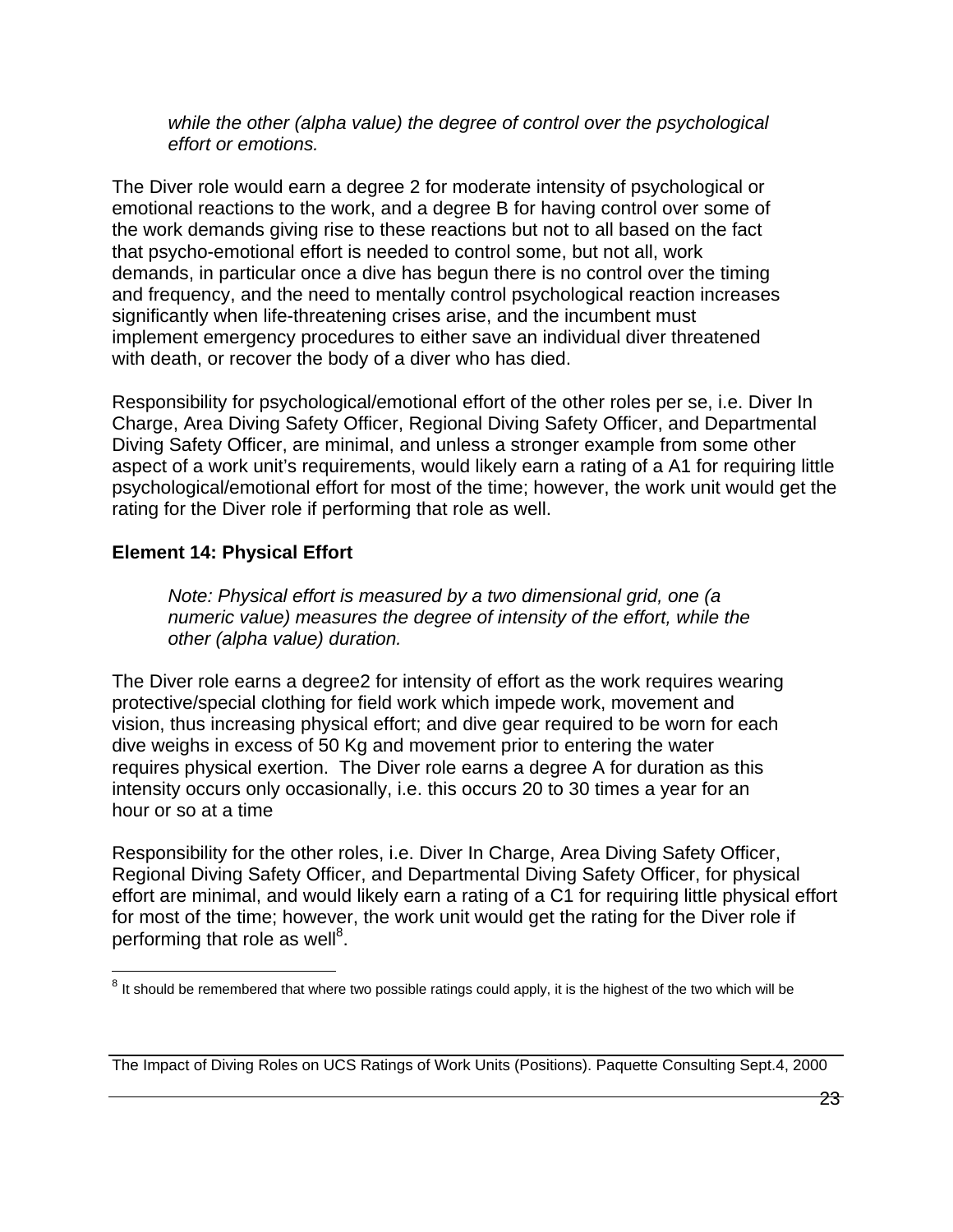#### **FACTOR IV: WORKING CONDITIONS ====================**

*Note: This factor measures the physical and psychological conditions under which the work is performed, and their potential effects on the health of employees. It comprises two elements:* 

\_ *Work Environment* 

- 2. Psychological
- *A. Physical*
- \_ *Risk to Health*

#### **Element 15: Work Environment**

*Note: Work environment has two dimensions, both of which are measured, that is, a psychological environment (A), and a physical environment (B) both of which are measured by a numeric score.* 

The Diver role earns a degree 3 for psychological environment as when diving 20-30 times a year, conditions can cause a high degree of psychological discomfort  $=$  on occasion; and earns a degree 3 for physical environment as when diving 20-30 times a year, conditions can cause a high degree of physical discomfort = on occasion.

Responsibility for the other roles, i.e. Diver In Charge, Area Diving Safety Officer, Regional Diving Safety Officer, and Departmental Diving Safety Officer, are basically office environments and if alone would likely earn a degree 2 for psychological environment for a typical deadline-driven office environment, and a degree 1 for physical environment, i.e. the typical office. Would get the rating for the Diver role if performing that role.

#### **Element 16: Risk to Health**

 $\overline{a}$ 

chosen as the rating of the element, i.e. not the sum of the two.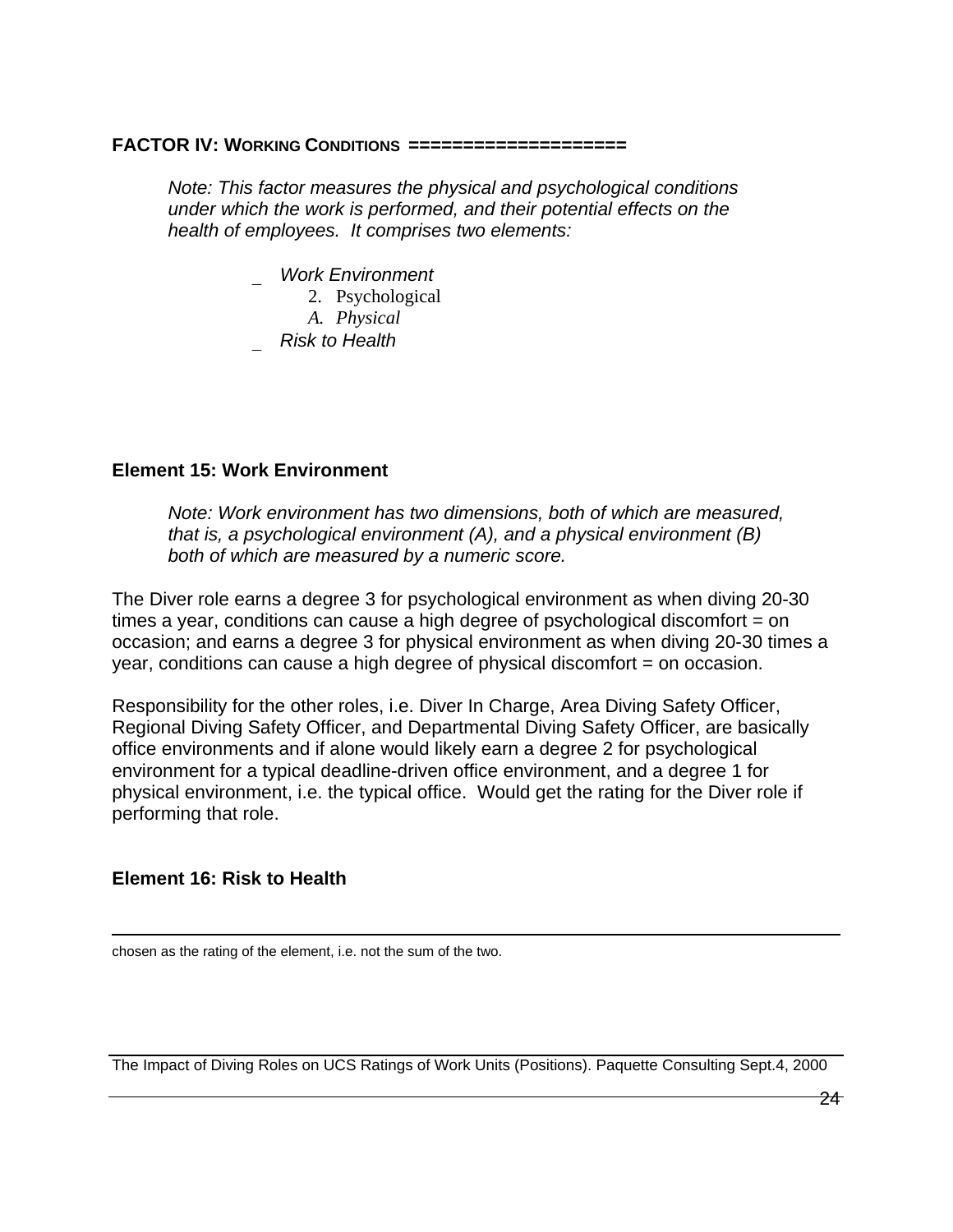*Note: Risk to health measures the exposure to unavoidable mental and/or physical risks or hazards to health resulting directly from the performance of the work. This element captures only those risks remaining after the application of normal safety precautions.<sup>9</sup> A one dimensional, numeric, scale (from 1 to 4) is used to measure the risk.* 

The Diver role earns points at a degree 3 for when diving, risks in the work cannot be entirely managed: in spite of all safety precautions, diving exposes the incumbent to greater risk to health such as accident, injury, or death.

Responsibility for the other roles, i.e. Diver In Charge, Area Diving Safety Officer, Regional Diving Safety Officer, and Departmental Diving Safety Officer, do not add any risk to health per se and if the sole work of the work unit, would earn a minimum level points. Would get the rating for the Diver role if performing that role.

Respectfully submitted.

 $\overline{a}$ 

Philémon Paquette, Ph.D. Paquette Consulting APPENDIX A : *UCS Accounting for Diver Roles*, July 26, 2000

|         | <b>Diver</b> | Diver In<br>Charge | <b>Area</b><br><b>Diving</b><br><b>Safety</b><br><b>Officer</b> | Regional<br><b>Diving</b><br><b>Safety</b><br><b>Officer</b> | <b>Departmen</b><br>tal Diving<br><b>Safety</b><br><b>Officer</b> |  |
|---------|--------------|--------------------|-----------------------------------------------------------------|--------------------------------------------------------------|-------------------------------------------------------------------|--|
| Element |              |                    |                                                                 |                                                              |                                                                   |  |

<sup>&</sup>lt;sup>9</sup> "Normal safety precautions are those in place to eliminate or control exposure to risks to health. They can include, but are not limited to, ergonomic furniture, mandated breaks, work standards or protocols, and protective clothing or equipment. Work performed in the Public Service of Canada is subject to legislated and procedural health and safety precautions required by the relevant federal legislation on health and safety in the workplace. Working tools and locations are designed to meet or exceed accepted tolerances for occupational health and safety and to eliminate or reduce exposure to risks to health. This element measures the inherent risk remaining in the work assuming all such measures are in place and all appropriate practices are followed" (from p. 73, UCS Standard, Version 2.0)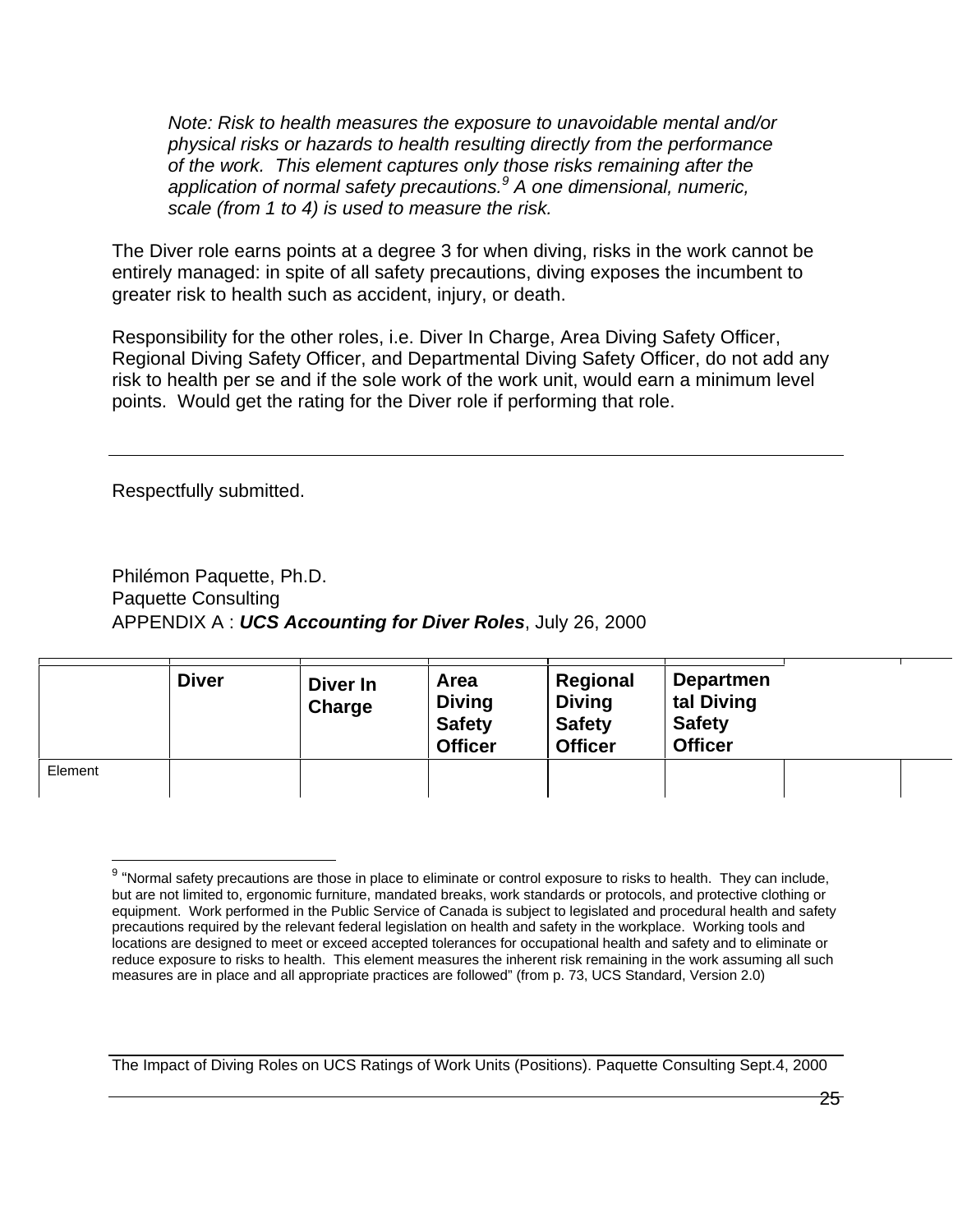| 1 Information | 2A             | Responsible<br>for providing<br>info on dive<br>to DIC to<br>maintain dive | 2B | Responsibl<br>e for<br>providing<br>info for use<br>of diver to<br>improve<br>performanc<br>e | 3B | Developing<br>dive site<br>emergency<br>and<br>evacuation<br>plans for<br>use of<br>divers in<br>area<br>Developing<br>diving<br>records as<br>required for<br>use of<br>auditors<br>and<br>managers | 3B | Advice on issues<br>pertaining to diving<br>safety and health<br>for use of Regional<br>Management<br>Committee (advice<br>may be oral, or in<br>form of report)<br>$4D -$<br>4 All Paragraphs;<br>provides expertise,<br>advice and<br>recommendations<br>on diving protocols,<br>policy, regulations,<br>and plans.<br>D Paragraph 3:<br><b>Recommendations</b><br>are used by<br>divers and diving<br>managers of public<br>and private<br>organizations<br>in Canada and<br>internationally.<br>Poi |
|---------------|----------------|----------------------------------------------------------------------------|----|-----------------------------------------------------------------------------------------------|----|------------------------------------------------------------------------------------------------------------------------------------------------------------------------------------------------------|----|---------------------------------------------------------------------------------------------------------------------------------------------------------------------------------------------------------------------------------------------------------------------------------------------------------------------------------------------------------------------------------------------------------------------------------------------------------------------------------------------------------|
| 2 Well Being  | $\overline{2}$ | "buddy" in<br>diving team                                                  | 3  | in role of<br>Diver-in-<br>Charge,                                                            |    | Points only<br>in role as                                                                                                                                                                            |    | plaatteordy diverlen                                                                                                                                                                                                                                                                                                                                                                                                                                                                                    |
|               |                |                                                                            |    |                                                                                               |    |                                                                                                                                                                                                      |    | 26                                                                                                                                                                                                                                                                                                                                                                                                                                                                                                      |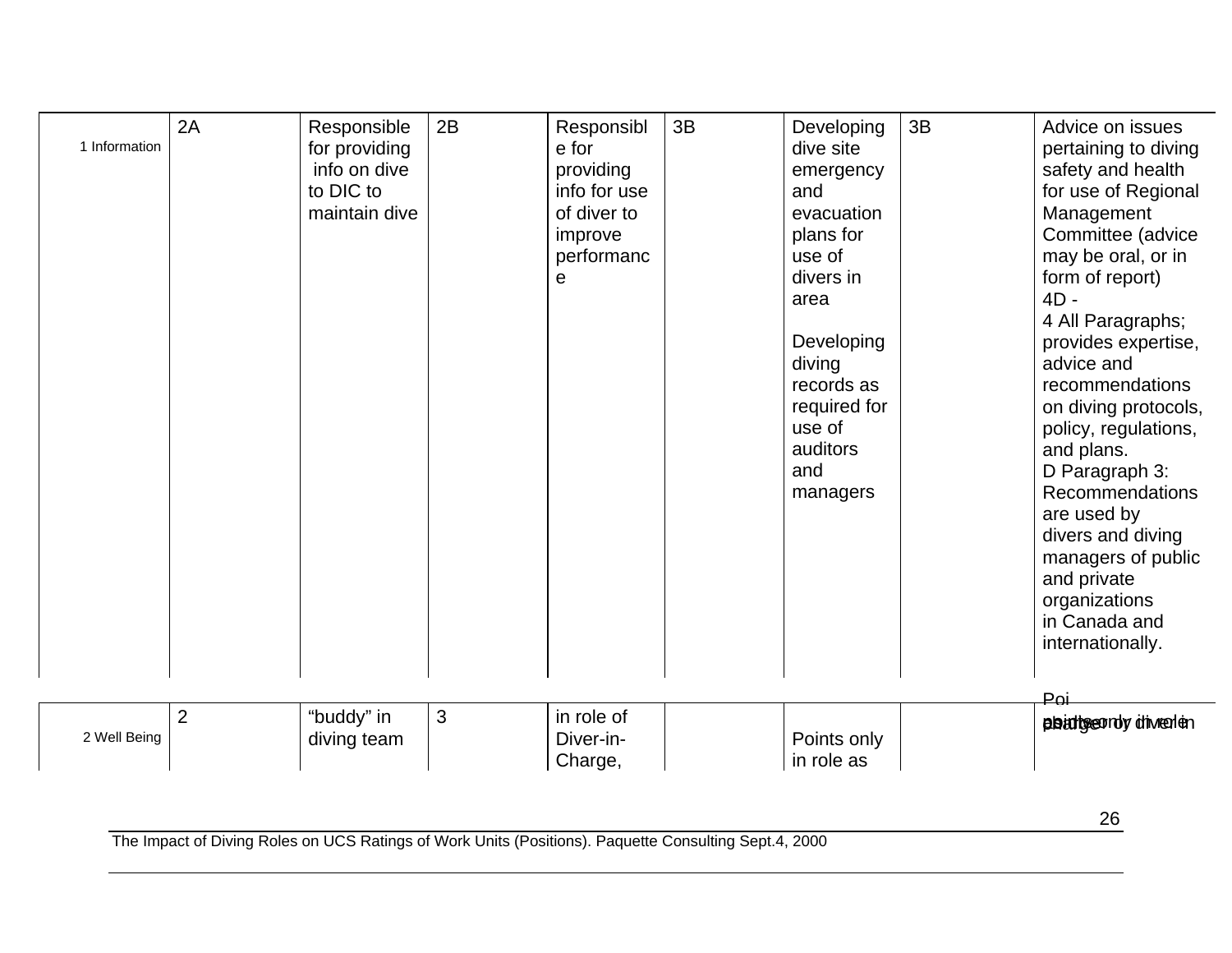|              |   |                                       |                | acts as the<br>qualified<br>person<br>designated<br>by the<br>employer to<br>be in<br>charge of<br>the diving<br>operation.<br>This<br>includes the<br>safety and<br>health of all<br>members of<br>the dive<br>team,<br>including<br>sole source<br>provision of<br>first aid and<br>CPR at the<br>dive site. |                | diver, or as<br>diver in<br>charge                     |   | Points only in role<br>as diver or diver in<br>charge                               |
|--------------|---|---------------------------------------|----------------|----------------------------------------------------------------------------------------------------------------------------------------------------------------------------------------------------------------------------------------------------------------------------------------------------------------|----------------|--------------------------------------------------------|---|-------------------------------------------------------------------------------------|
| 3 Leadership | 2 | Participates<br>in a (diving)<br>team | $\mathfrak{S}$ | leads short<br>term<br>(diving)<br>teams                                                                                                                                                                                                                                                                       | $\overline{4}$ | Recommen<br>ds<br>membershi<br>p in diving<br>teams in | 4 | Biornald Contains for ey<br>$5 -$<br>Contains all<br>elements of<br>description for |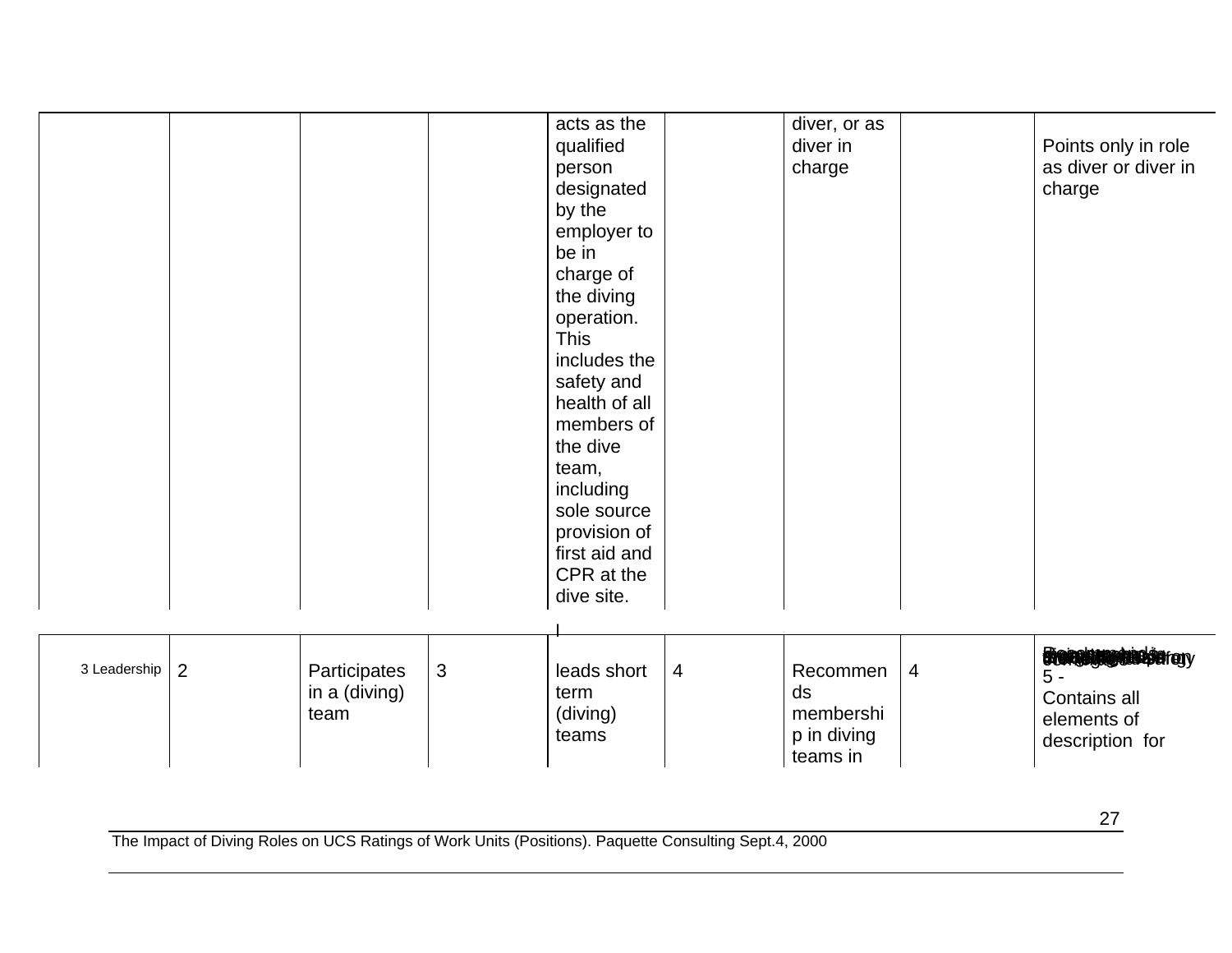|  |  |  | area, leads<br>teams/\$gro<br>ups on a<br>regular<br>basis | level <sub>5</sub> |
|--|--|--|------------------------------------------------------------|--------------------|
|  |  |  |                                                            |                    |
|  |  |  |                                                            |                    |
|  |  |  |                                                            |                    |
|  |  |  |                                                            |                    |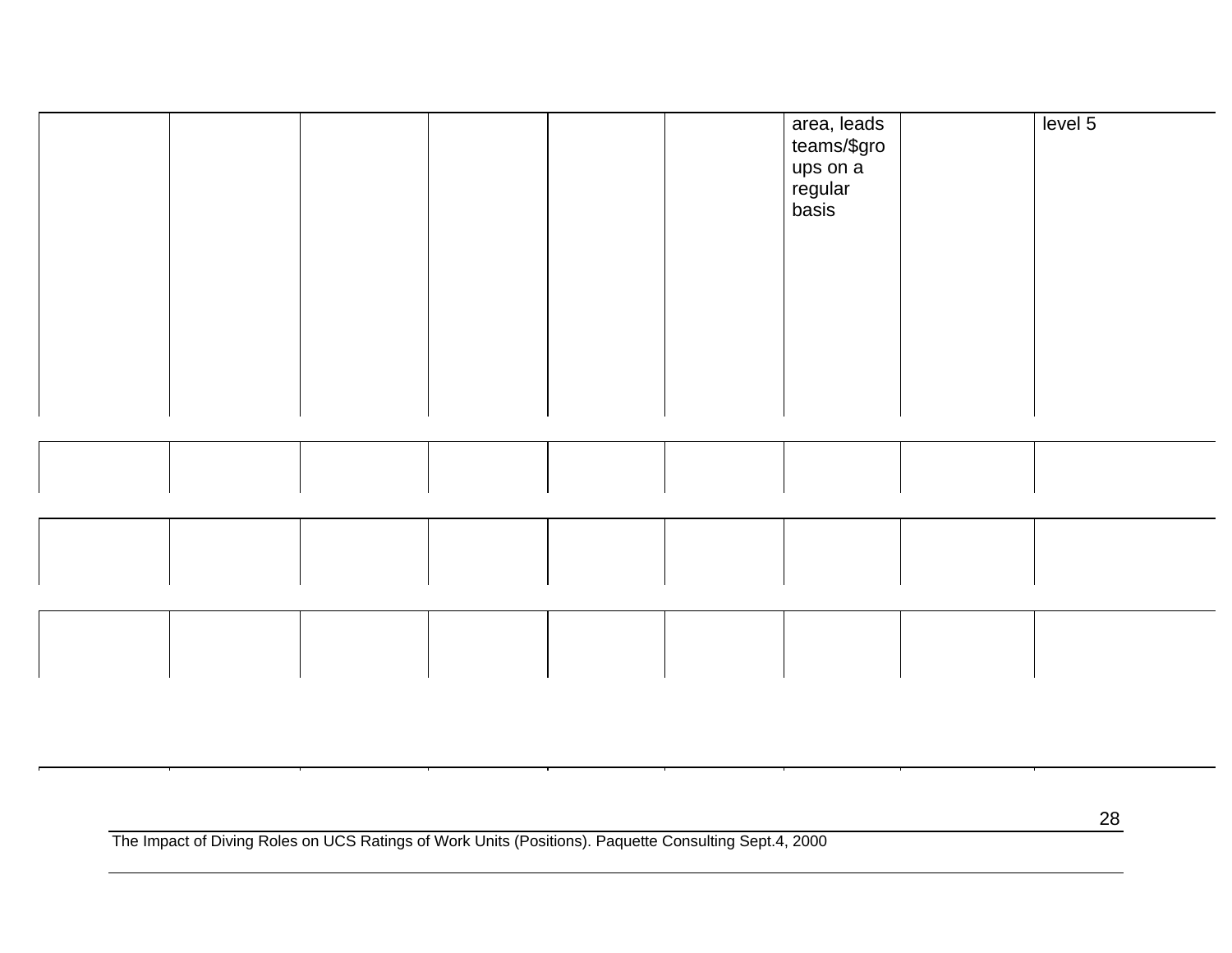| 4. Money | 112 | A not applic<br>B. not applic<br>C. Taxi chits,<br>travel as<br>required | 112 | A not applic<br>B. not<br>applic<br>C. Taxi<br>chits, travel<br>as required | 312 | A Develops<br>and<br>recommend<br>s budgets<br>and<br>forecasts<br>for training,<br>equipment<br>rqmts, and<br>travel, to<br>support<br>devel and<br>control of<br>the budget<br>of the area<br>B. not<br>applic<br>C. Taxi<br>chits, travel<br>as required | 343 | A 3- Develops and<br>recommends<br>budgets and<br>forecasts for<br>training, equipment<br>requirements, and<br>travel, and<br>prepares detailed<br>cost benefit/risk<br>management<br>analyses to support<br>the development<br>and control of the<br>budget of the<br><b>Regional Diving</b><br>Office.<br>B 4 - negotiates<br>collaborative<br>initiatives with<br>external partners<br>(HC, RCMP, DOE)<br>and manages joint<br>funding to<br>accomplish joint<br>operations.<br>Negotiates joint<br>funding and cost<br>recovery<br>armonements |
|----------|-----|--------------------------------------------------------------------------|-----|-----------------------------------------------------------------------------|-----|-------------------------------------------------------------------------------------------------------------------------------------------------------------------------------------------------------------------------------------------------------------|-----|----------------------------------------------------------------------------------------------------------------------------------------------------------------------------------------------------------------------------------------------------------------------------------------------------------------------------------------------------------------------------------------------------------------------------------------------------------------------------------------------------------------------------------------------------|
|----------|-----|--------------------------------------------------------------------------|-----|-----------------------------------------------------------------------------|-----|-------------------------------------------------------------------------------------------------------------------------------------------------------------------------------------------------------------------------------------------------------------|-----|----------------------------------------------------------------------------------------------------------------------------------------------------------------------------------------------------------------------------------------------------------------------------------------------------------------------------------------------------------------------------------------------------------------------------------------------------------------------------------------------------------------------------------------------------|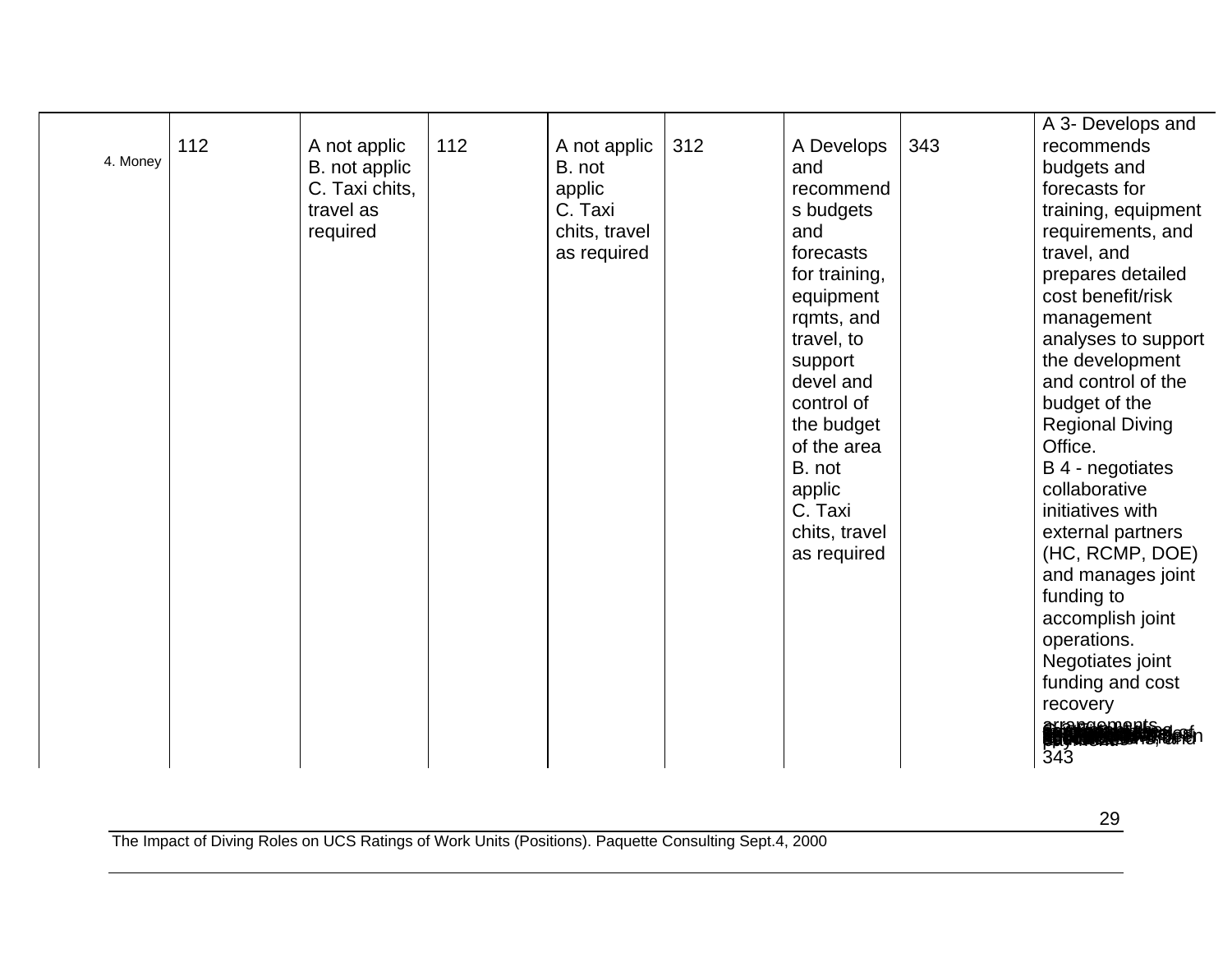|  |  |  |  | A 3- Develops and<br>recommends<br>budgets and<br>forecasts for<br>training, equipment<br>requirements for<br>the Department,<br>and prepares<br>detailed cost<br>benefit/risk<br>management<br>analyses to<br>support the<br>development and<br>control of the diving<br>budget of the<br>Department and of<br>the Office of the<br>Departmental<br><b>Diving Safety</b> |
|--|--|--|--|---------------------------------------------------------------------------------------------------------------------------------------------------------------------------------------------------------------------------------------------------------------------------------------------------------------------------------------------------------------------------|
|  |  |  |  |                                                                                                                                                                                                                                                                                                                                                                           |
|  |  |  |  |                                                                                                                                                                                                                                                                                                                                                                           |
|  |  |  |  |                                                                                                                                                                                                                                                                                                                                                                           |
|  |  |  |  |                                                                                                                                                                                                                                                                                                                                                                           |
|  |  |  |  |                                                                                                                                                                                                                                                                                                                                                                           |
|  |  |  |  |                                                                                                                                                                                                                                                                                                                                                                           |
|  |  |  |  |                                                                                                                                                                                                                                                                                                                                                                           |
|  |  |  |  |                                                                                                                                                                                                                                                                                                                                                                           |
|  |  |  |  |                                                                                                                                                                                                                                                                                                                                                                           |
|  |  |  |  |                                                                                                                                                                                                                                                                                                                                                                           |
|  |  |  |  | Officer                                                                                                                                                                                                                                                                                                                                                                   |
|  |  |  |  | B 4 - negotiates                                                                                                                                                                                                                                                                                                                                                          |
|  |  |  |  | collaborative                                                                                                                                                                                                                                                                                                                                                             |
|  |  |  |  | initiatives with                                                                                                                                                                                                                                                                                                                                                          |
|  |  |  |  | external partners                                                                                                                                                                                                                                                                                                                                                         |
|  |  |  |  | (HC, RCMP, DOE)                                                                                                                                                                                                                                                                                                                                                           |
|  |  |  |  | and manages joint                                                                                                                                                                                                                                                                                                                                                         |
|  |  |  |  | funding to                                                                                                                                                                                                                                                                                                                                                                |
|  |  |  |  | accomplish joint                                                                                                                                                                                                                                                                                                                                                          |
|  |  |  |  | operations or joint                                                                                                                                                                                                                                                                                                                                                       |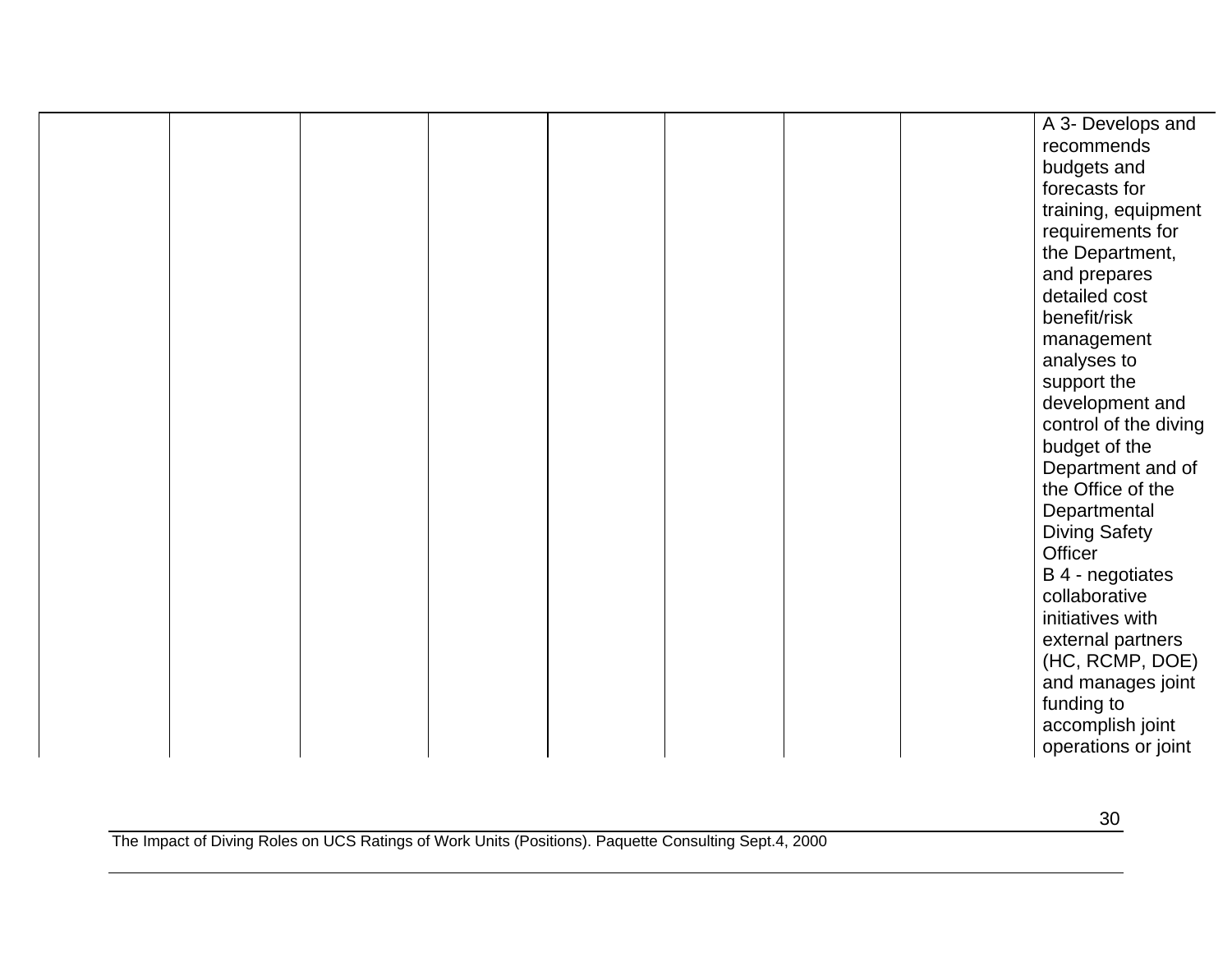|                    |    |                                                                        |    | <u>respond</u>                                 |    |                                       |            |                                                                                 |
|--------------------|----|------------------------------------------------------------------------|----|------------------------------------------------|----|---------------------------------------|------------|---------------------------------------------------------------------------------|
| 5. Physical Assets | 3B | <del>.coron</del><br>responsible<br>for own and<br>tor<br>equipment of | 3B | responsible<br>for own and<br>tor<br>equipment | 4B | responsible<br>to ensure<br>that area | $4B - 155$ | 4 responsible to<br>ensure that regional<br>diving equipment is<br>inventoried, |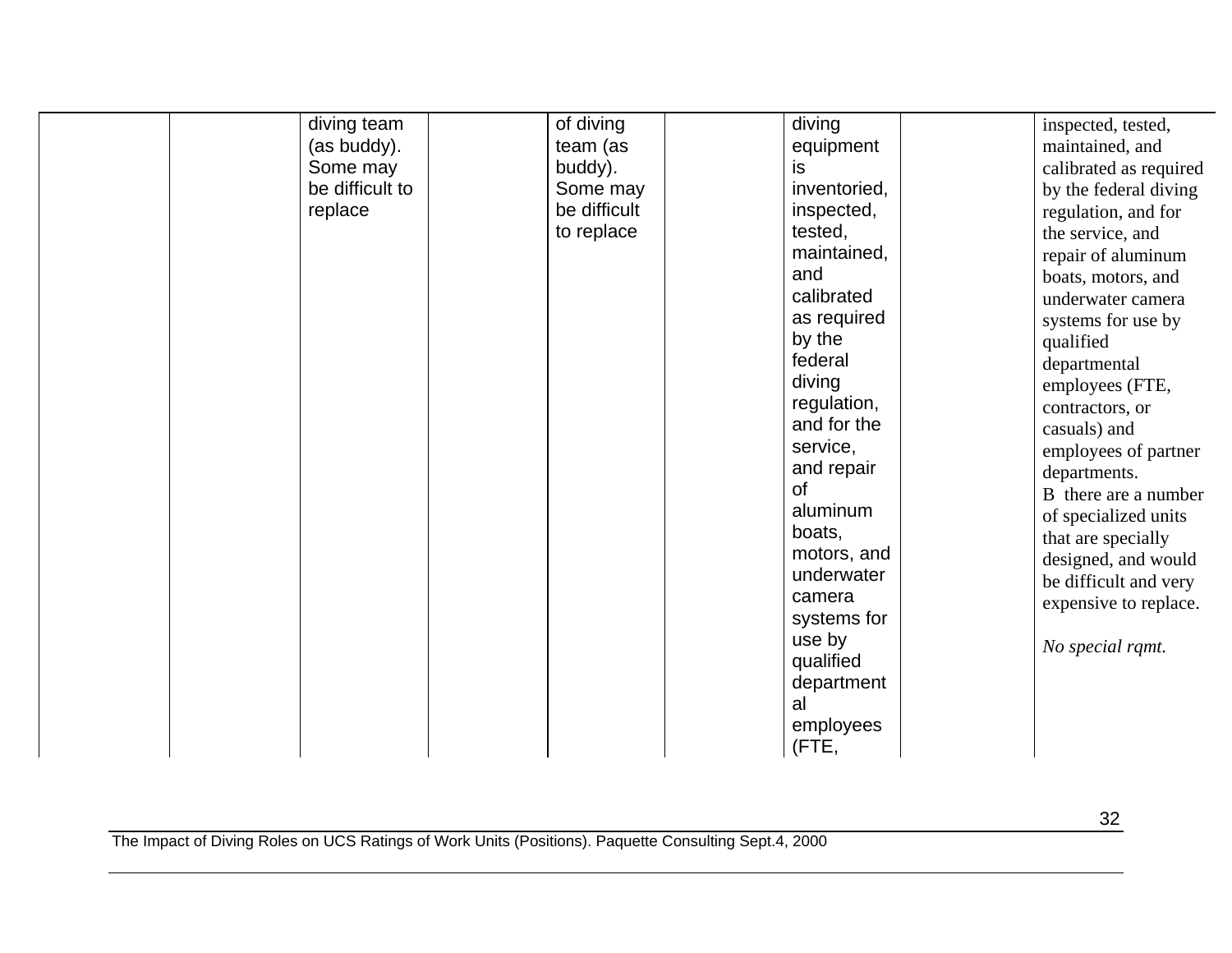|               |              |                                                               |                |                                                                                                 |                | contractors,<br>or casuals)<br>and<br>employees<br>of partner<br>department<br>S.<br>B there are<br>a number of<br>specialized<br>units that<br>are<br>specially<br>designed,<br>and would<br>be difficult<br>and very<br>expensive<br>to replace. |               |                                                                                                                                                                                               |
|---------------|--------------|---------------------------------------------------------------|----------------|-------------------------------------------------------------------------------------------------|----------------|----------------------------------------------------------------------------------------------------------------------------------------------------------------------------------------------------------------------------------------------------|---------------|-----------------------------------------------------------------------------------------------------------------------------------------------------------------------------------------------|
| 6. Compliance | $\mathcal I$ | Responsible<br>for own work<br>complying<br>with<br>standards | $\overline{2}$ | Responsibl<br>e for<br>assessing<br>dives and<br>reports<br>prepared by<br>dive team<br>members | $\overline{2}$ | <b>Monitors</b><br>per chapter<br>7 requiring<br>corrective<br>action or<br>suspending,<br>and<br>assesses<br>competency                                                                                                                           | $\mathcal{S}$ | <b>BROUT IN MORAL CONDUCTS</b><br>$\overline{3}$ –<br>Responsible for<br>monitoring,<br>reporting, and<br>offering analysis<br><b>or</b><br>recommendations<br>on diving<br>operations, diver |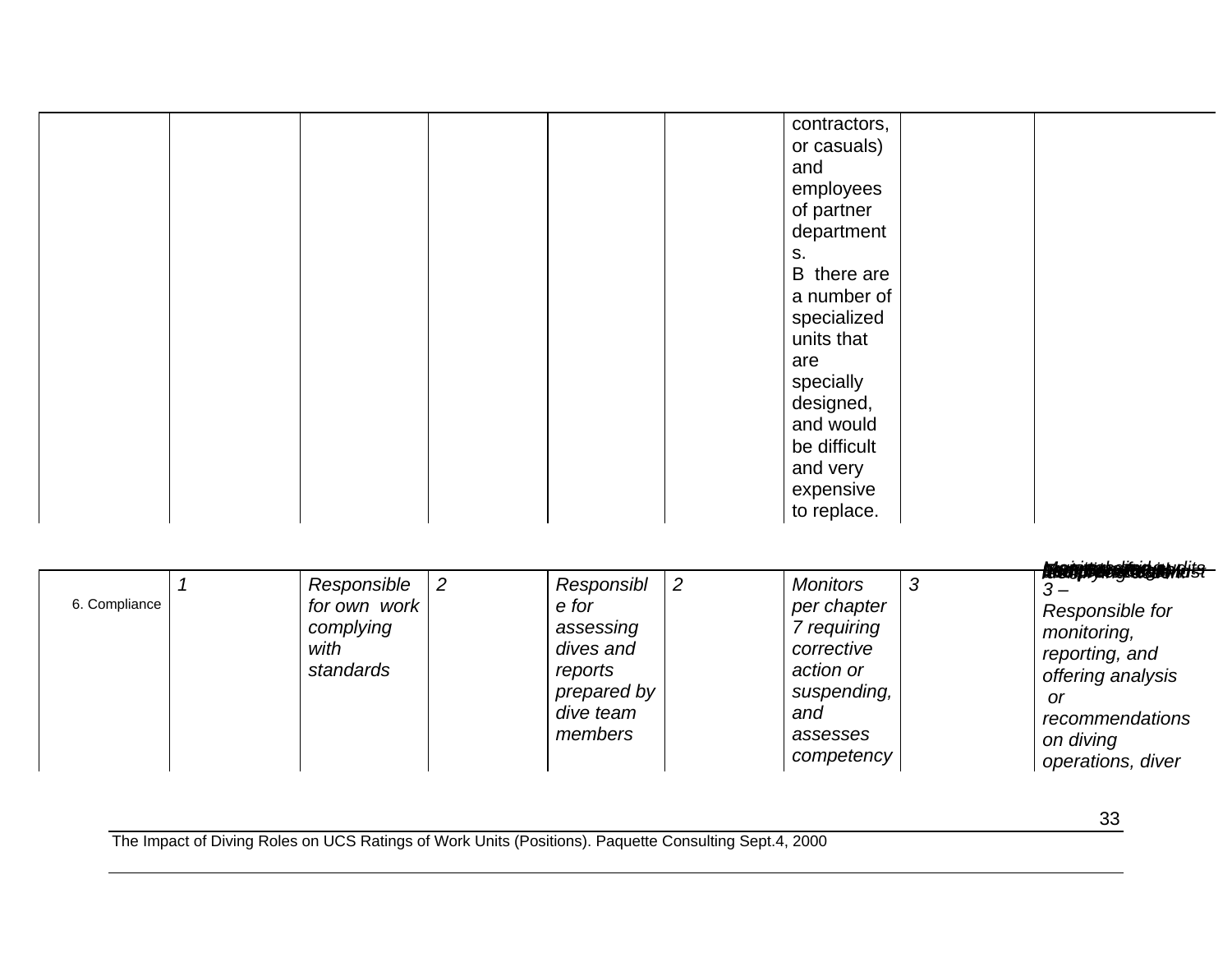|  |  |  |  |  |  | of divers<br>and DICs<br>and<br>identifies<br>deficiencies<br>requiring<br>corrective<br>action. |  | training and<br>competency<br>checks, dive<br>records, equipment<br>maintenance and<br>repair, program<br>audits, incident and<br>accident<br>investigations<br>which show<br>regulatory<br>compliance and<br>prove due diligence<br>or for taking action<br>guided by federal<br>diving regulations,<br>and accepted<br>processes and<br>practices to<br>achieve regulatory<br>compliance and<br>prove due<br>diligence. Is<br>required to select<br>from a range<br>of Canadian and<br>international<br>precedents to<br>identify the most<br>appropriate action. |
|--|--|--|--|--|--|--------------------------------------------------------------------------------------------------|--|---------------------------------------------------------------------------------------------------------------------------------------------------------------------------------------------------------------------------------------------------------------------------------------------------------------------------------------------------------------------------------------------------------------------------------------------------------------------------------------------------------------------------------------------------------------------|
|--|--|--|--|--|--|--------------------------------------------------------------------------------------------------|--|---------------------------------------------------------------------------------------------------------------------------------------------------------------------------------------------------------------------------------------------------------------------------------------------------------------------------------------------------------------------------------------------------------------------------------------------------------------------------------------------------------------------------------------------------------------------|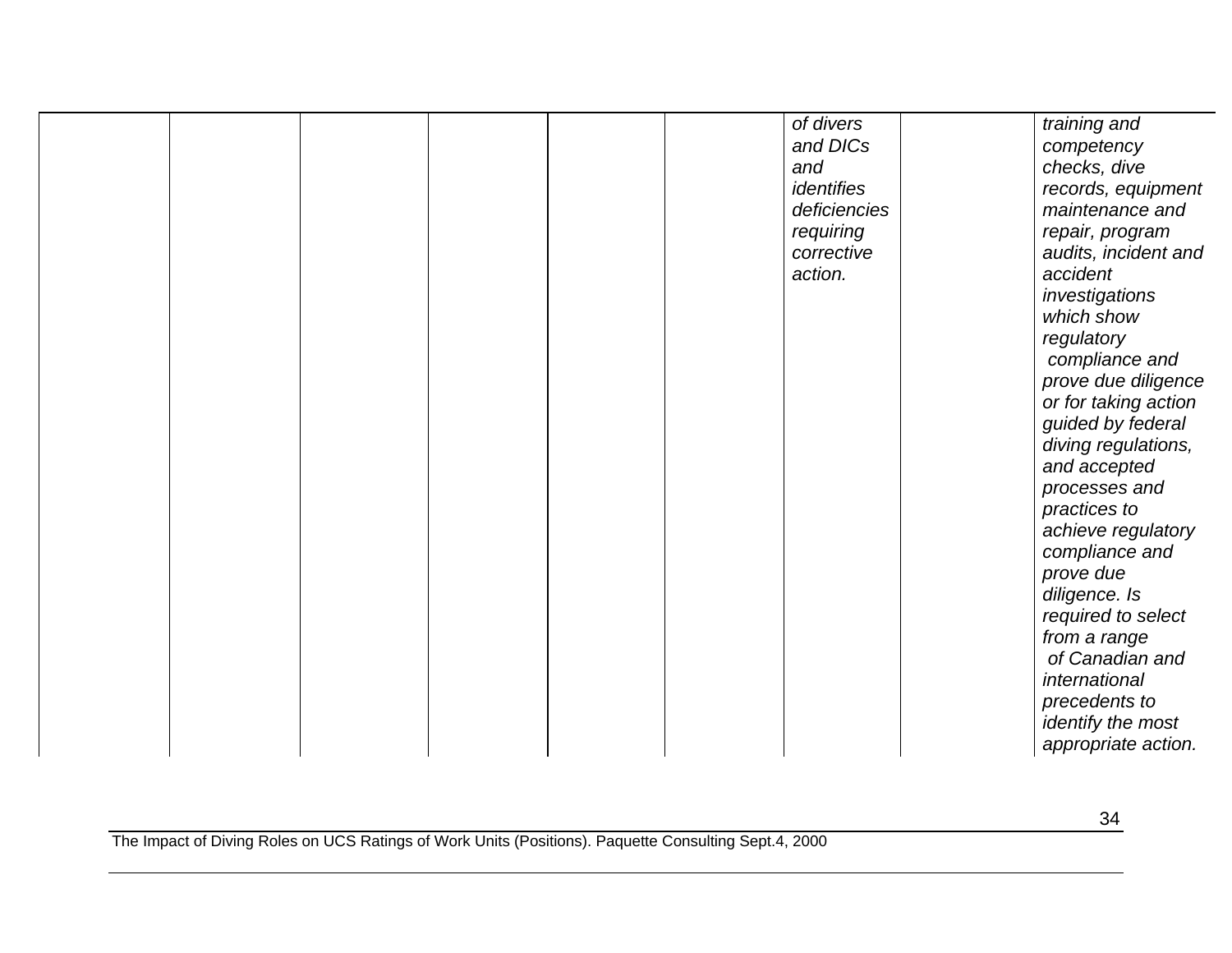| 7 Job Content<br>Knowl. | 5555 | A. theories,<br>principles<br>and practices<br>of the<br>physiology<br>the human<br>body in an<br>underwater<br>environment<br>and gas | 5555 | A. theories,<br>principles<br>and<br>practices of<br>the<br>physiology<br>the human<br>body in an<br>underwater<br>environmen | 6555 | A. theories,<br>principles,<br>practices,<br>and<br>techniques<br>of diving at<br>a level of<br>mastery in<br>the<br>application | 5555 | A. theories,<br>principles and<br>practices of the<br>physiology the<br>human body in an<br>underwater<br>environment and<br>gas laws, and of<br>diving and potential<br>dangers to the |
|-------------------------|------|----------------------------------------------------------------------------------------------------------------------------------------|------|-------------------------------------------------------------------------------------------------------------------------------|------|----------------------------------------------------------------------------------------------------------------------------------|------|-----------------------------------------------------------------------------------------------------------------------------------------------------------------------------------------|
|                         |      | laws, and of<br>diving and                                                                                                             |      | t and gas<br>laws, and of                                                                                                     |      | of these<br>theories,                                                                                                            |      | <i>individual diver at</i><br>various depths at a                                                                                                                                       |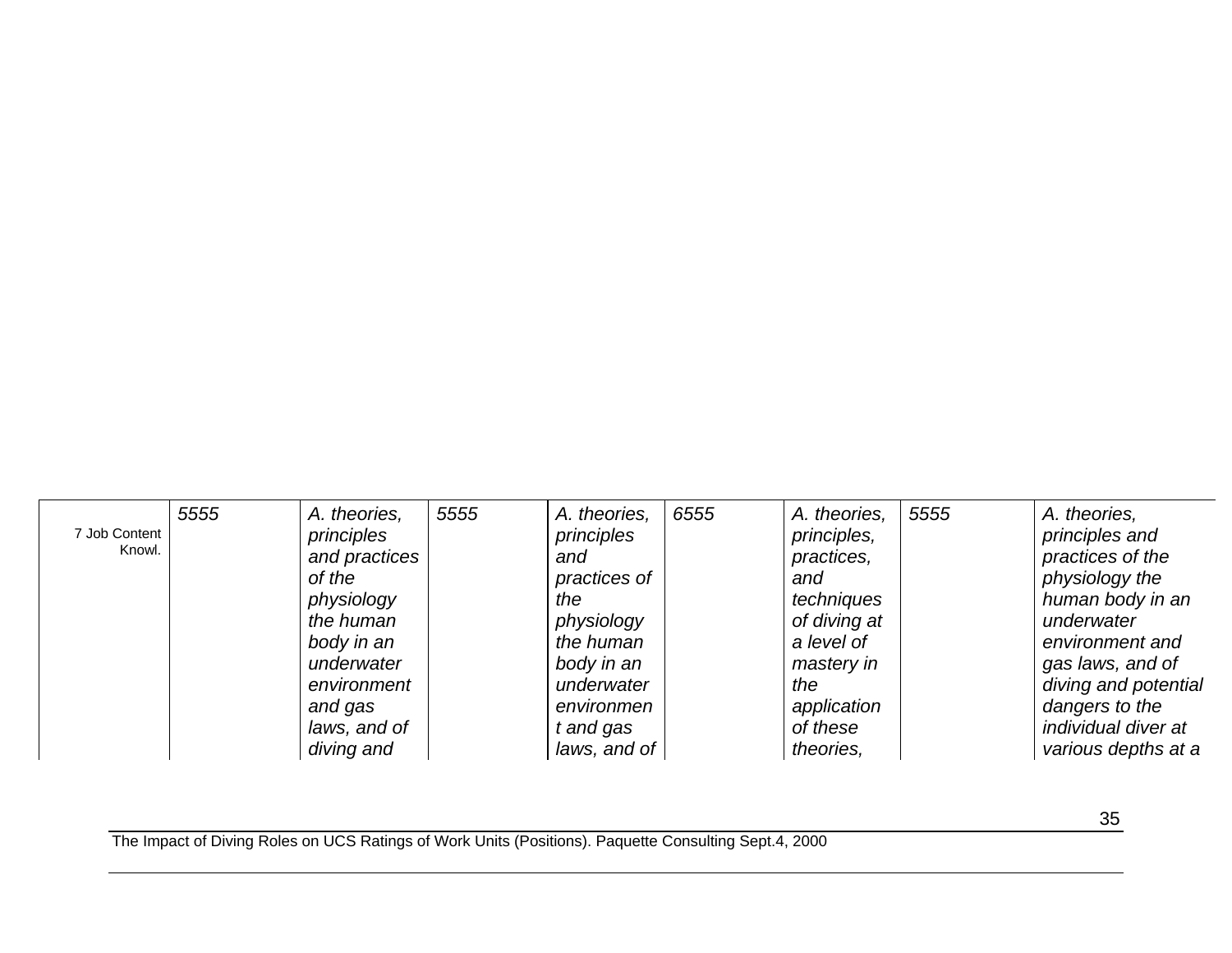| potential      | diving and     | principles   | level of             |  |
|----------------|----------------|--------------|----------------------|--|
| dangers to     | potential      | and          | understanding to     |  |
| the individual | dangers to     | concepts to  | develop proper       |  |
| diver at       | the            | diving       | procedures and       |  |
| various        | individual     | operations   | practices to ensure  |  |
| depths at a    | diver at       | under all    | the safety of divers |  |
| level of       | various        | underwater   | B. theories,         |  |
| understandin   | depths at a    | conditions   | principles and       |  |
| g to develop   | level of       | and to the   | practices of the     |  |
| proper         | understandi    | testing of   | medical treatment    |  |
| procedures     | ng to          | competency   | of diving related    |  |
| and practices  | develop        | of divers    | injury, including    |  |
| to ensure the  | proper         | and divers-  | treatment protocols  |  |
| safety of self | procedures     | in-charge.   | <i>(including</i>    |  |
| and other      | and            | B. theories, | hyperbaric           |  |
| divers         | practices to   | principles   | chamber              |  |
|                | ensure the     | and          | operation), long     |  |
| B. theories,   | safety of      | practices of | term health          |  |
| principles     | diversB.       | the          | problems at a level  |  |
| and practices  | theories.      | physiology   | of understanding to  |  |
| of the         | principles     | the human    | develop regional     |  |
| medical        | and            | body in an   | safety plans         |  |
| treatment of   | practices of   | underwater   | C. theories,         |  |
| diving related | the medical    | environmen   | principles and       |  |
| injury,        | treatment of   | t and gas    | practices of         |  |
| including      | diving         | laws, and of | common law as        |  |
| treatment      | related        | diving and   | applied in health    |  |
| protocols at   | <i>injury,</i> | potential    | and safety at a      |  |
| a level of     | including      | dangers to   | level of             |  |
| understandin   | treatment      | the          | understanding to     |  |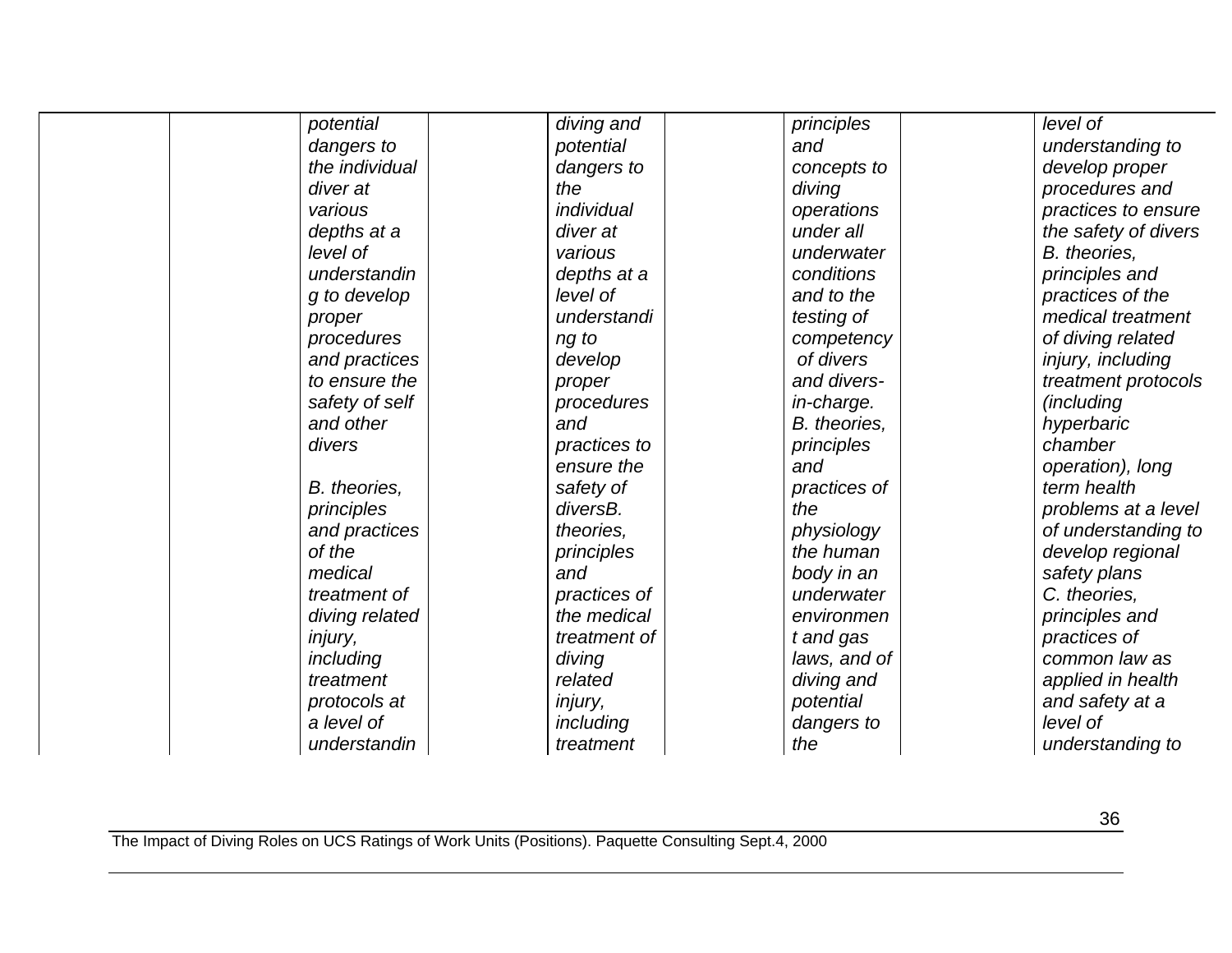| g to provide   | protocols at | individual   | interpret statutes                                       |
|----------------|--------------|--------------|----------------------------------------------------------|
| assistance to  | a level of   | diver at     | and regulations,                                         |
| buddy divers   | understandi  | various      | and to develop                                           |
|                | ng to        | depths at a  | regional diving                                          |
| C. theories.   | provide      | level of     | <b>Sefety protocols</b>                                  |
| principles     | assistance   | understandi  | $5555 -$                                                 |
| and practices  | to diving    | ng to        | theories, principles and                                 |
| of common      | team         | develop      | practices of the                                         |
| law as         | members      | proper       | physiology the human<br>body in an underwater            |
| applied in     | C. theories, | procedures   | environment and gas                                      |
| health and     | principles   | and          | laws.                                                    |
| safety at a    | and          | practices to | and of diving and potential<br>dangers to the individual |
| level of       | practices of | ensure the   | diverat various depths at a                              |
| understandin   | common       | safety of    | level of understanding to                                |
| g to interpret | law as       | divers       | develop proper<br>procedures and practices               |
| statutes and   | applied in   | C. theories, | to ensure the safety of                                  |
| regulations    | health and   | principles   | divers                                                   |
| D. theories.   | safety at a  | and          | C. theories, principles and<br>practices of the medical  |
| principles,    | level of     | practices of | treatment of diving related                              |
| practices,     | understandi  | the medical  | injury, including treatment                              |
| and            | ng to        | treatment of | protocols (including<br>hyperbaric chamber               |
| techniques of  | interpret    | diving       | operation), long term                                    |
| diving at a    | statutes     | related      | health problems at a level                               |
| level of       | and          | injury,      | of understanding to                                      |
| understandin   | regulations, | including    | develop in collaboration<br>with Health Canada           |
| g to carry out | D. theories, | treatment    | physicians, treatment                                    |
| diving         | principles,  | protocols at | criteria                                                 |
| operations     | practices,   | a level of   | D. theories, principles and<br>practices of common law   |
| under all      | and          | understandi  | as applied in health and                                 |
| underwater     | techniques   | ng to        | safety at a level of                                     |
|                |              |              | understanding to interpret                               |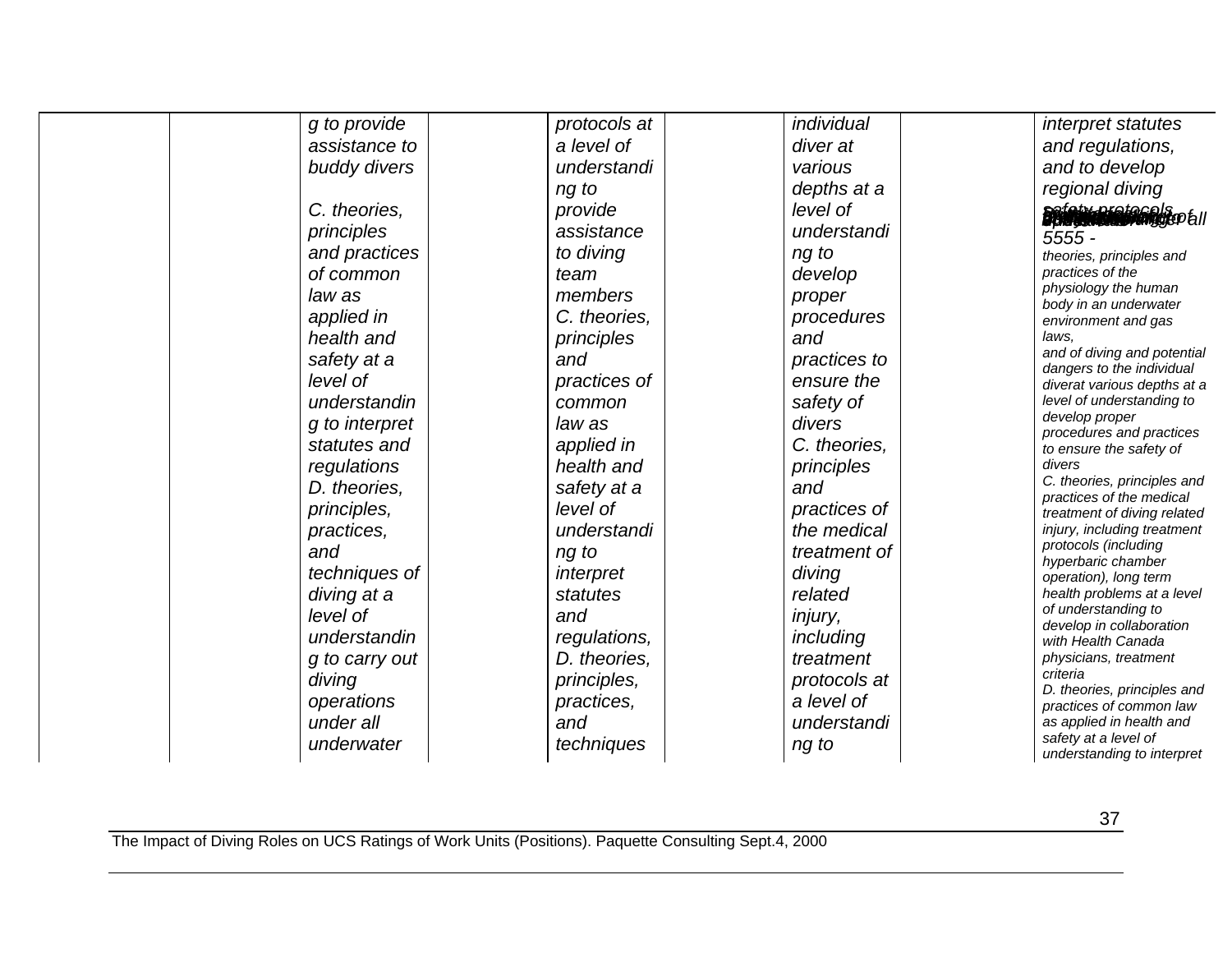|                       |        | conditions                                                                        |        | of diving at<br>a level of<br>understandi<br>ng to carry<br>out diving<br>operations<br>under all<br>underwater<br>conditions |        | develop<br>evacuation<br>and<br>emergency<br>plans for<br>area diving<br>teams.<br>D. theories,<br>principles<br>and<br>practices of<br>common<br>law as<br>applied in<br>health and<br>safety at a<br>level of<br>understandi<br>ng to<br>interpret<br>statutes<br>and<br>regulations. |        | statutes and regulations,<br>and to develop diving<br>safety protocols.<br>D. theories, principles,<br>practices, and techniques<br>of diving at a level of<br>understanding to carry out<br>diving operations under all<br>underwater conditions;<br>domidessurgeonarbiscom |
|-----------------------|--------|-----------------------------------------------------------------------------------|--------|-------------------------------------------------------------------------------------------------------------------------------|--------|-----------------------------------------------------------------------------------------------------------------------------------------------------------------------------------------------------------------------------------------------------------------------------------------|--------|------------------------------------------------------------------------------------------------------------------------------------------------------------------------------------------------------------------------------------------------------------------------------|
| 8 Contextual<br>Knowl | 444444 | Must know<br>enough in all sub-<br>elements to<br>choose best<br>course of action | 544444 | Must know<br>enough in own<br>area to<br>recommend<br>changes to<br>structures.<br>policies, or<br>protocols and in           | 544444 | Must know<br>enough in own<br>area to<br>recommend<br>changes to<br>structures.<br>policies, or<br>protocols and in                                                                                                                                                                     | 544444 | 55555<br>Must have significant<br>knowledge in all six areas<br>to recommend changes to<br>existing structures,<br>policies, protocols, and<br>regulations                                                                                                                   |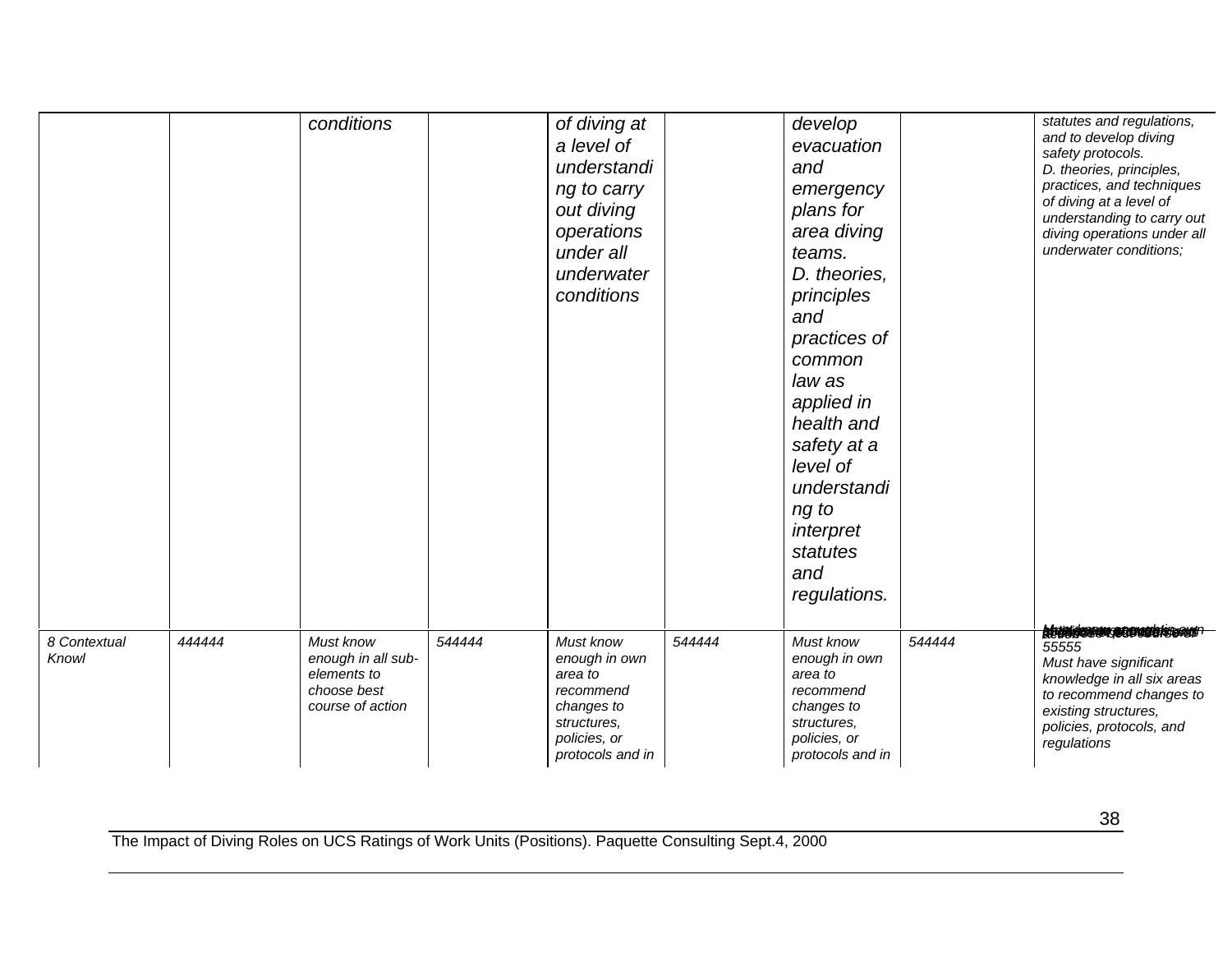|  | other sub-<br>all | all<br>other sub- |  |
|--|-------------------|-------------------|--|
|  | elements to       | elements to       |  |
|  | choose best       | choose best       |  |
|  | course of action  | course of action  |  |

|                | 4,3 | A-IN – "as a                 | 4, 3 | $A$ -IN – "as           | $4 - 3$ | IN as for                 | $4 - 3$ | A- IN as for diving                            |
|----------------|-----|------------------------------|------|-------------------------|---------|---------------------------|---------|------------------------------------------------|
| Communications |     | diving buddy<br>must also be |      | the Diver-<br>in-Charge |         | diving buddy<br>or DIC as |         | buddy or DIC as<br><b>BORGAPHES Routlivleg</b> |
|                |     | able to<br>recognize a       |      | must also<br>be able to |         | appropriate<br>UT as for  |         | 4.4<br>A- IN as for diving                     |
|                |     | problem<br>following a       |      | recognize a<br>problem  |         | diving buddy<br>or DIC if |         | buddy or DIC as<br>appropriate                 |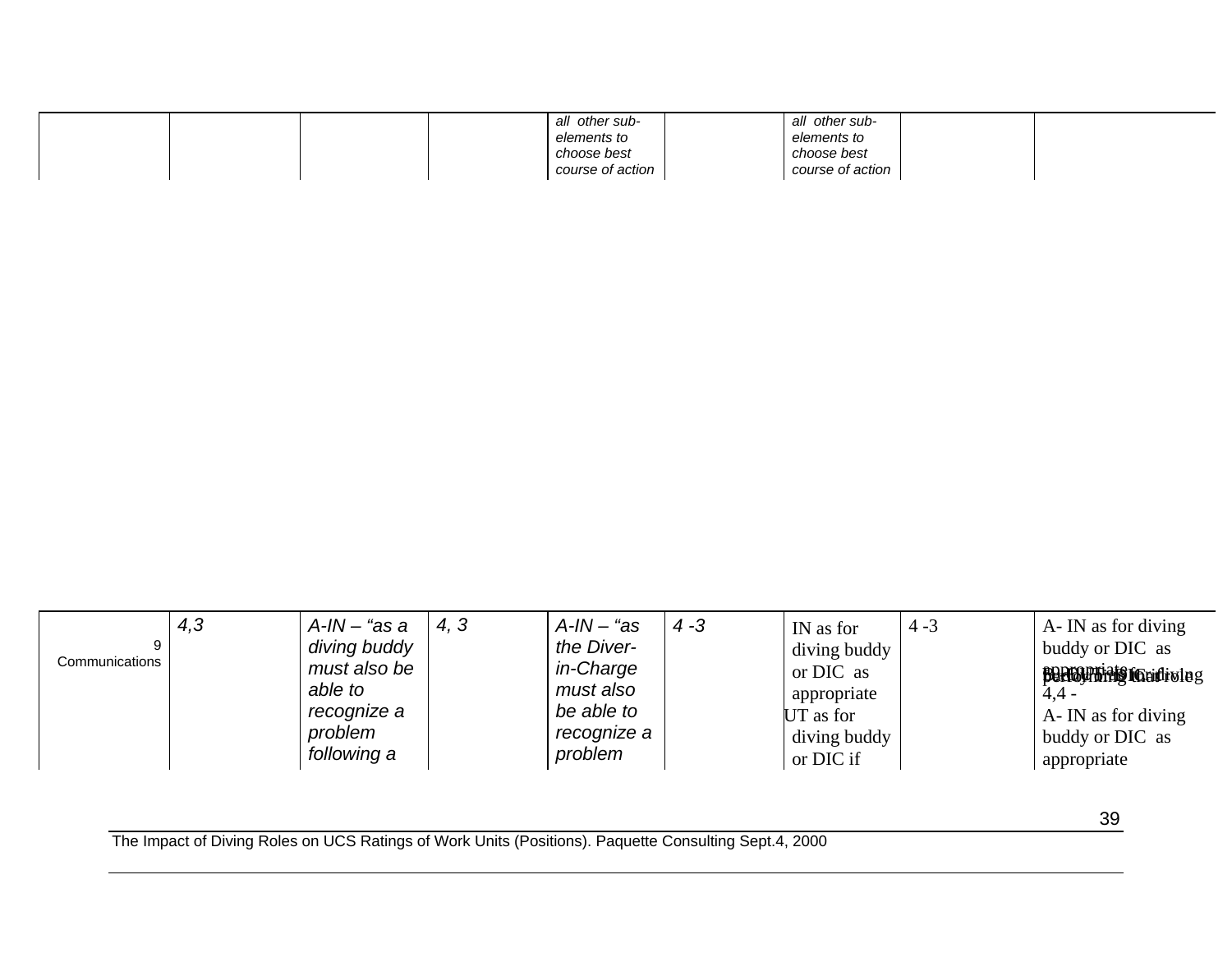| dive $(e.g.,$  | following a   | performing | $B$ OUT – "speaking"   |
|----------------|---------------|------------|------------------------|
| decompressi    | dive $(e.g.,$ | that role  | and writing skills are |
| on illness) by | decompres     |            | required to            |
| carefully      | sion illness) |            | effectively deal with  |
| monitoring     | by carefully  |            | a variety of           |
| and            | monitoring    |            | audiences, including   |
| identifying    | and           |            | other non-diving       |
| the implicit   | identifying   |            | public servants,       |
| messages       | the implicit  |            | divers, equipment      |
| produced by    | messages      |            | manufacturers,         |
| the body       | produced      |            | suppliers, and other   |
| language       | by the body   |            | organizations (e.g.    |
| (signs) and    | language      |            | <b>Canadian Marine</b> |
| communicati    | (signs) and   |            | Rescue Auxiliary) by   |
| ons            | communicat    |            | persuasively           |
| (symptoms)     | ions          |            | presenting solutions   |
| of the diving  | (symptoms)    |            | to resolve differences |
| buddy which    | of the diver  |            | or disputes,           |
| are key to     | which are     |            | persuasively           |
| ensuring       | key to        |            | presenting the         |
| medical        | ensuring      |            | regional position on   |
| attention is   | medical       |            | proposed policies,     |
| made           | attention is  |            | regulations, standards |
| available in a | made          |            | and procedures.        |
| timely         | available in  |            | These skills           |
| fashion if     | a timely      |            | are used to persuade   |
| required       | fashion if    |            | others                 |
| $B$ OUT $-$    | required      |            | and build consensus    |
| must be able   | $B$ OUT $-$   |            | among stakeholders."   |
| to adapt or    | must be       |            |                        |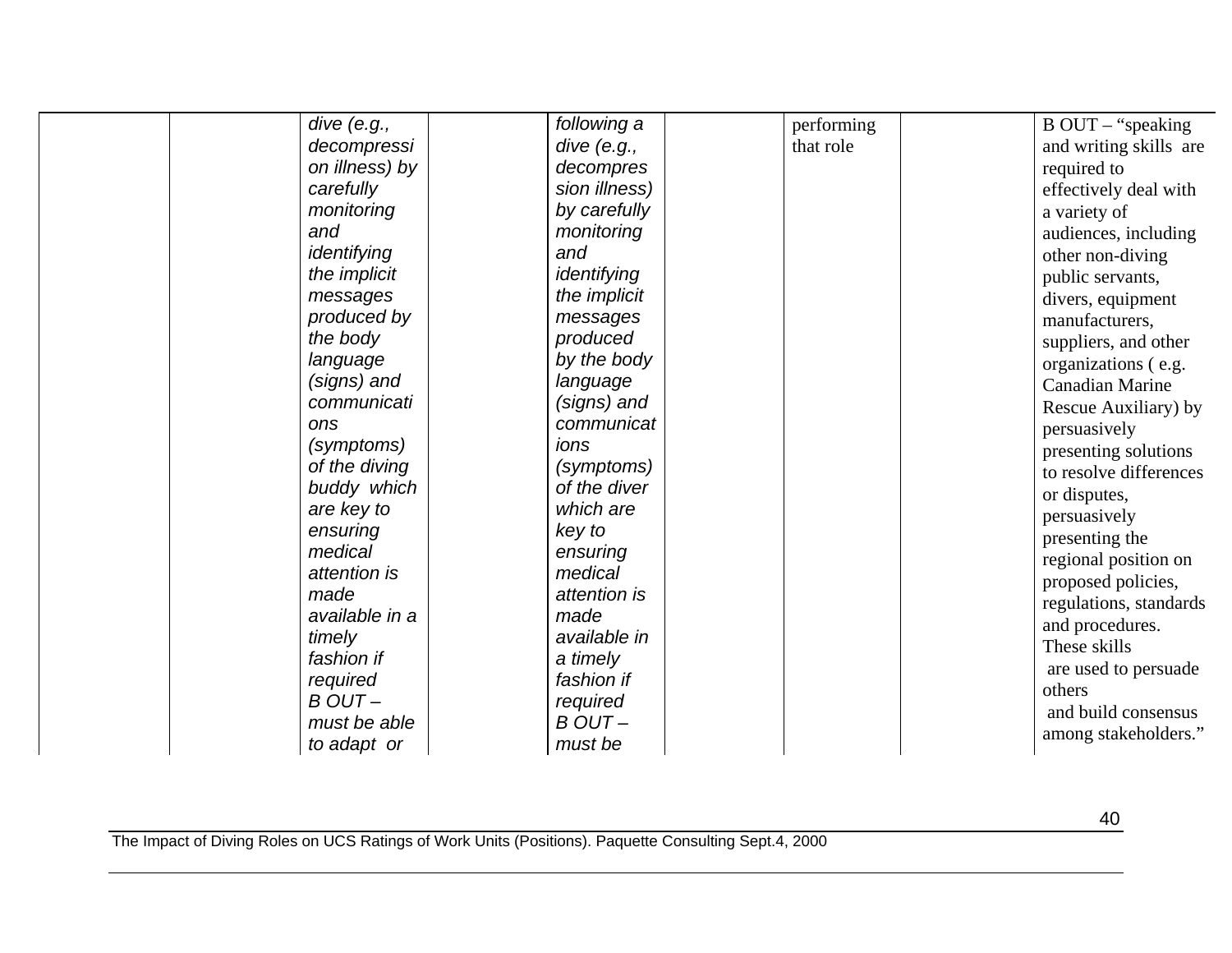|                         |                | clarify<br>messages<br>using<br>different<br>means as<br>buddy                                                                                                                                                                                   |   | able to<br>adapt or<br>clarify<br>messages<br>using<br>different<br>means as<br>Diver in<br>Charge |                |                                               |                          |                                                                                  |
|-------------------------|----------------|--------------------------------------------------------------------------------------------------------------------------------------------------------------------------------------------------------------------------------------------------|---|----------------------------------------------------------------------------------------------------|----------------|-----------------------------------------------|--------------------------|----------------------------------------------------------------------------------|
| 10 Motor and<br>Sensory | $\overline{4}$ | <b>Engineering of S</b><br>Expert or<br>trained,<br>motor and<br>sensory skills<br>are required<br>to carry out<br>underwater<br>diving in a<br>broad range<br>of conditions<br>(open water,<br>under ice,<br>frigid and<br>warm waters,<br>etc) | 4 | As for diver<br>if<br>performing<br>that role                                                      | $\overline{4}$ | As for diver<br>if<br>performing<br>that role | $\overline{\mathcal{A}}$ | <b>Astformingthat role</b><br>$4-$<br>As for diver if<br>performing that<br>role |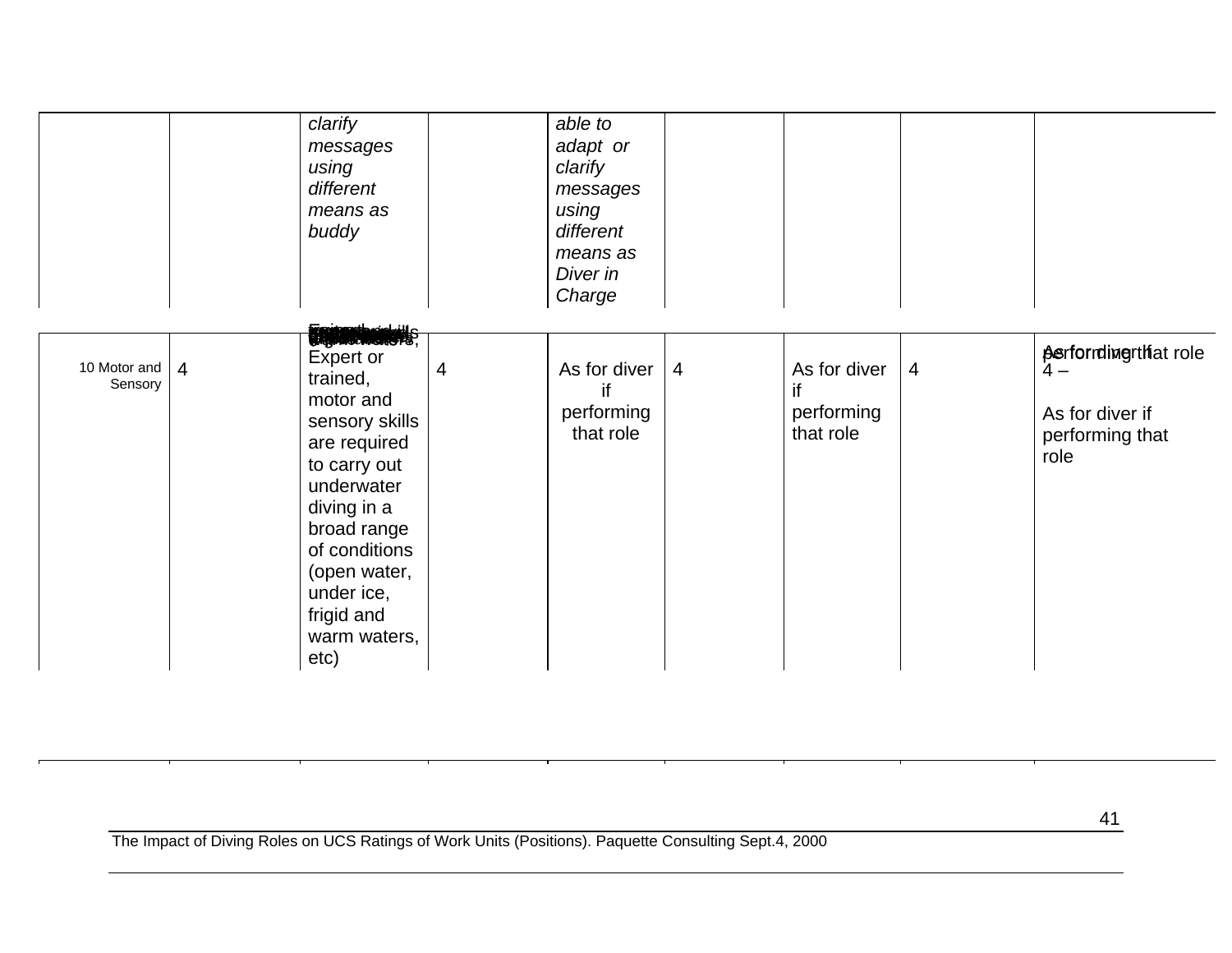| 11 Intellectual<br>Effort | 2B | Apply<br>existing<br>knowledge,<br>guidelines,<br>and<br>protocols in  | 2B | Apply<br>existing<br>knowledge,<br>guidelines,<br>and<br>protocols in | 3B | 3 - required<br>to analyze<br>options to<br>improve the<br>coordinatio<br>n and | 3B | 3 - required to<br>analyze options<br>and possible<br>solutions to<br>develop and<br>provide advice on  |
|---------------------------|----|------------------------------------------------------------------------|----|-----------------------------------------------------------------------|----|---------------------------------------------------------------------------------|----|---------------------------------------------------------------------------------------------------------|
|                           |    | conducting<br>dives and<br>serving as a<br>dive buddy.<br>Will have to |    | managing<br>dive teams.<br>Will have<br>to deal with<br>external      |    | safety of all<br>diving<br>operations<br>conducted<br>on behalf of              |    | issues pertaining to<br>diving safety and<br>health to senior<br>management of the<br>Region and of the |
|                           |    | deal with<br>external<br>constraints<br>as they arise<br>in uncertain  |    | constraints<br>as they<br>arise in<br>uncertain<br>conditions.        |    | the<br>organizatio<br>n, and<br>develop<br>and                                  |    | Department based<br>on field experience<br><b>BOASKDAMUSSB6wn</b><br>3B<br>3 - required to              |
|                           |    | conditions.                                                            |    |                                                                       |    | maintain<br>dive site<br>emergency<br>contingency<br>and                        |    | analyze options<br>and possible<br>solutions to<br>develop and<br>provide advice on                     |
|                           |    |                                                                        |    |                                                                       |    | evacuation<br>plans based<br>on field<br>experience<br>and                      |    | diving policy and<br>compliance<br>guidelines,<br>standards, and<br>procedures                          |
|                           |    |                                                                        |    |                                                                       |    | knowledge.<br>B - from<br>the 4<br>constraints                                  |    | governing the<br>provision of diving<br>and diving services<br>within DFO and                           |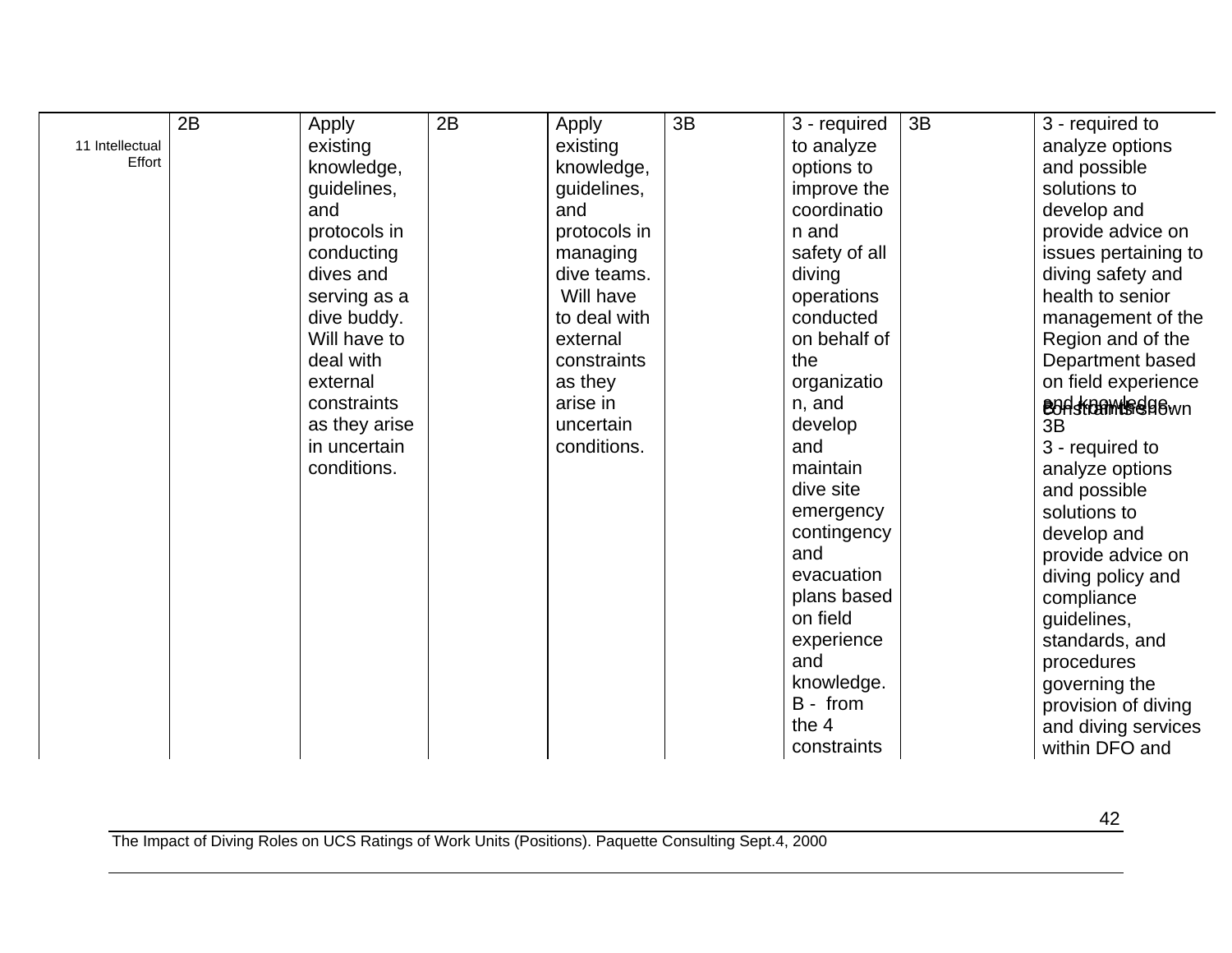|  | shown | interdepartmentally,<br>as established<br>within the Canada<br>Labour Code and<br>pursuant<br>regulations, and<br>internationally<br>as negotiated<br>based on field<br>experience and<br>knowledge.<br>B - from the 4<br>constraints<br>shown. |
|--|-------|-------------------------------------------------------------------------------------------------------------------------------------------------------------------------------------------------------------------------------------------------|
|--|-------|-------------------------------------------------------------------------------------------------------------------------------------------------------------------------------------------------------------------------------------------------|

| 12 Sustained   A1 | Sustained                                                        | A <sub>1</sub> | Sustained                                                        | A <sub>1</sub> | Sustained                                                         | A2 | <b>Austrial Medicini M</b><br><b>TANORADORES</b><br>$A2 -$                                                                                                                                                                                  |
|-------------------|------------------------------------------------------------------|----------------|------------------------------------------------------------------|----------------|-------------------------------------------------------------------|----|---------------------------------------------------------------------------------------------------------------------------------------------------------------------------------------------------------------------------------------------|
| Atten             | attention<br>required<br>during dives<br>(30 hours per<br>year), |                | attention<br>required<br>during dives<br>(30 hours<br>per year), |                | attention<br>required<br>during dives<br>(30 hours)<br>per year), |    | Sustained attention<br>required during<br>dives (30 hours per<br>year), and when<br>Chairing or<br>participating in<br>lengthy (several<br>hours to 3 days)<br>meetings with<br>stakeholders (e.g.<br>consultations with<br>various groups, |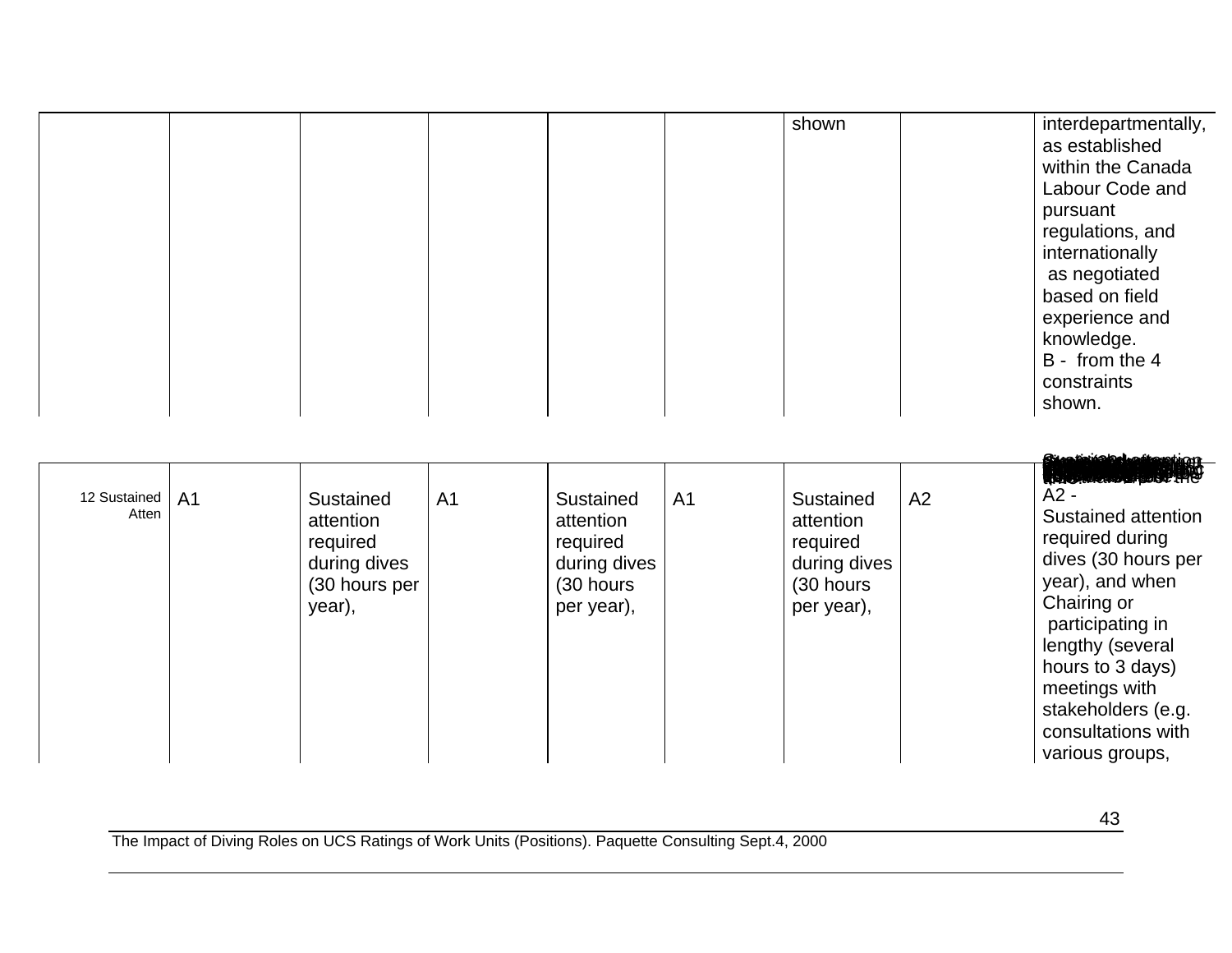|  |  |  |  |  |  |  |  | technical<br>committees, ad hoc<br>committees dealing<br>with specific<br>problems) requires<br>attention focused<br>on listening and<br>body language, to<br>capture the<br>essence of<br>concerns and<br>questions, up to<br>15% of the time: $=$<br>less than 1/3<br>of the time. |
|--|--|--|--|--|--|--|--|--------------------------------------------------------------------------------------------------------------------------------------------------------------------------------------------------------------------------------------------------------------------------------------|
|--|--|--|--|--|--|--|--|--------------------------------------------------------------------------------------------------------------------------------------------------------------------------------------------------------------------------------------------------------------------------------------|

| B2 - 90<br>psycho-emo<br>13 Psycho-Emo<br>needed to<br>Effort<br>control<br>some, but<br>not all, work<br>demands, in<br>particular | As for diver<br>performing<br>that role | As for diver<br>performing<br>that role | As for diver if<br>performing that role<br>As for diver if |
|-------------------------------------------------------------------------------------------------------------------------------------|-----------------------------------------|-----------------------------------------|------------------------------------------------------------|
|-------------------------------------------------------------------------------------------------------------------------------------|-----------------------------------------|-----------------------------------------|------------------------------------------------------------|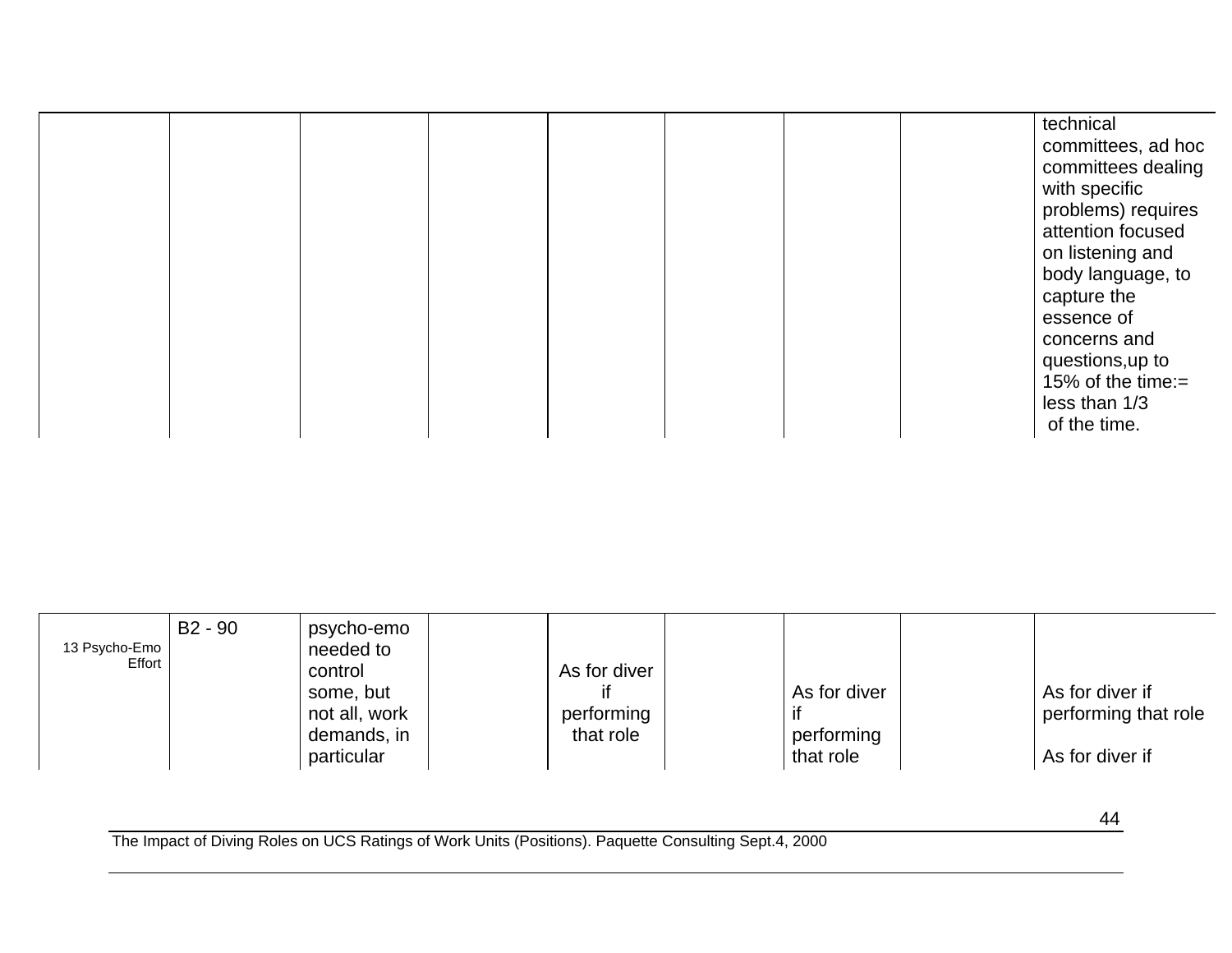| Once a dive   |  |  | performing that |
|---------------|--|--|-----------------|
| has begun     |  |  | role            |
| there is no   |  |  |                 |
| control over  |  |  |                 |
| the timing    |  |  |                 |
| and           |  |  |                 |
| frequency,    |  |  |                 |
| and the need  |  |  |                 |
| to mentally   |  |  |                 |
| control       |  |  |                 |
| psychological |  |  |                 |
| reaction      |  |  |                 |
| increases     |  |  |                 |
| significantly |  |  |                 |
| when life-    |  |  |                 |
| threatening   |  |  |                 |
| crises arise, |  |  |                 |
| and the       |  |  |                 |
| incumbent     |  |  |                 |
| must          |  |  |                 |
| implement     |  |  |                 |
| emergency     |  |  |                 |
| procedures    |  |  |                 |
| to either     |  |  |                 |
| save an       |  |  |                 |
| individual    |  |  |                 |
| diver         |  |  |                 |
| threatened    |  |  |                 |
| with death,   |  |  |                 |
| or recover    |  |  |                 |
|               |  |  |                 |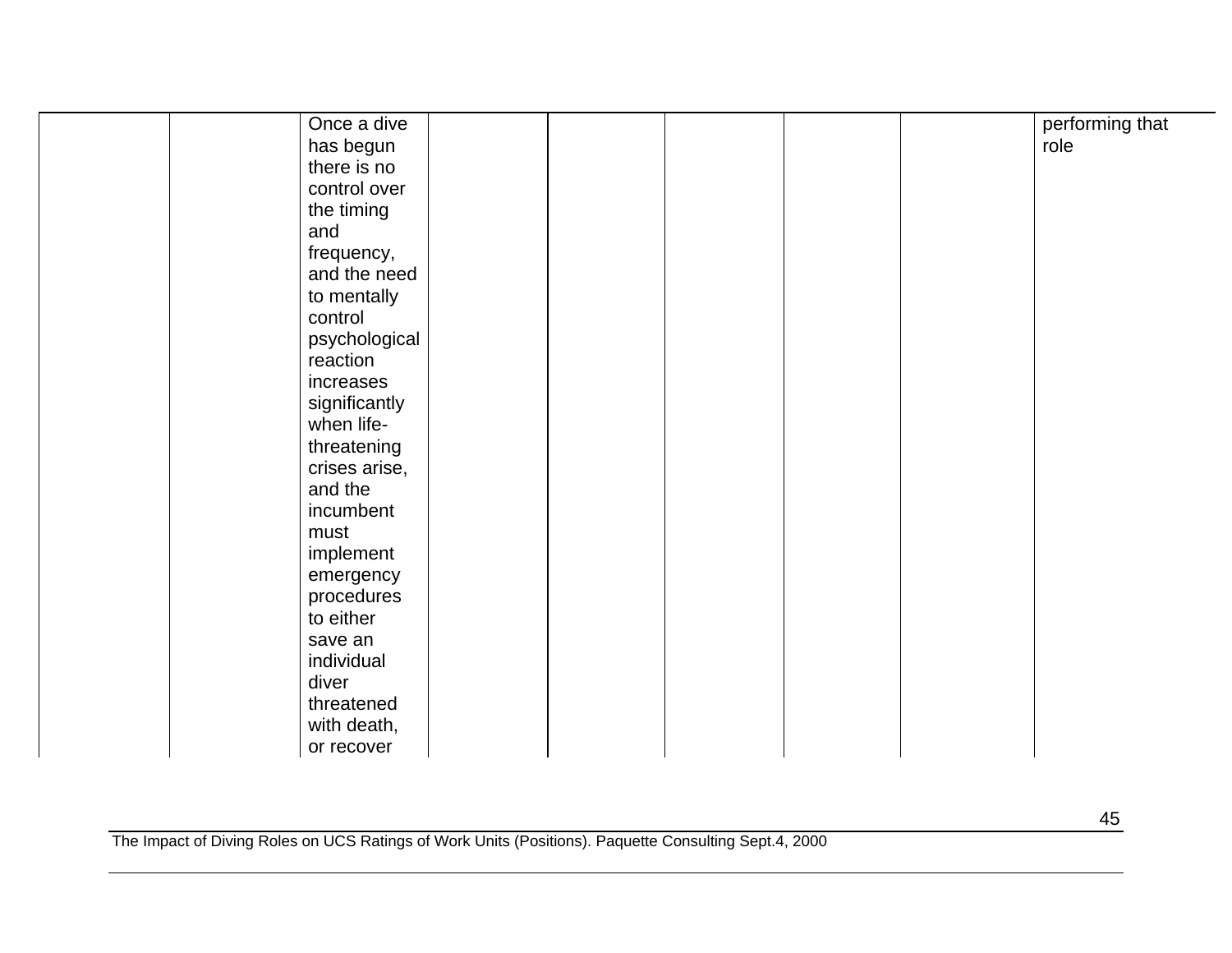| the body of a  |  |  |  |
|----------------|--|--|--|
| .<br>diver who |  |  |  |
| has died       |  |  |  |

| $A2 - 35$<br>Protective/sp<br>14 Physical Effort<br>ecial clothing<br>(skidoo suits<br>with parkas,<br>survival<br>suits)<br>required for<br>field work<br>impede work,<br>movement<br>and vision,<br>thus<br>increasing<br>physical<br>effort. Dive<br>gear required<br>to be worn<br>for each<br>under-ice | As for diver<br>if<br>performing<br>that role | As for diver<br>if<br>performing<br>that role | As for diver if<br>performing that role<br>As for diver if<br>performing that<br>role |
|--------------------------------------------------------------------------------------------------------------------------------------------------------------------------------------------------------------------------------------------------------------------------------------------------------------|-----------------------------------------------|-----------------------------------------------|---------------------------------------------------------------------------------------|
|--------------------------------------------------------------------------------------------------------------------------------------------------------------------------------------------------------------------------------------------------------------------------------------------------------------|-----------------------------------------------|-----------------------------------------------|---------------------------------------------------------------------------------------|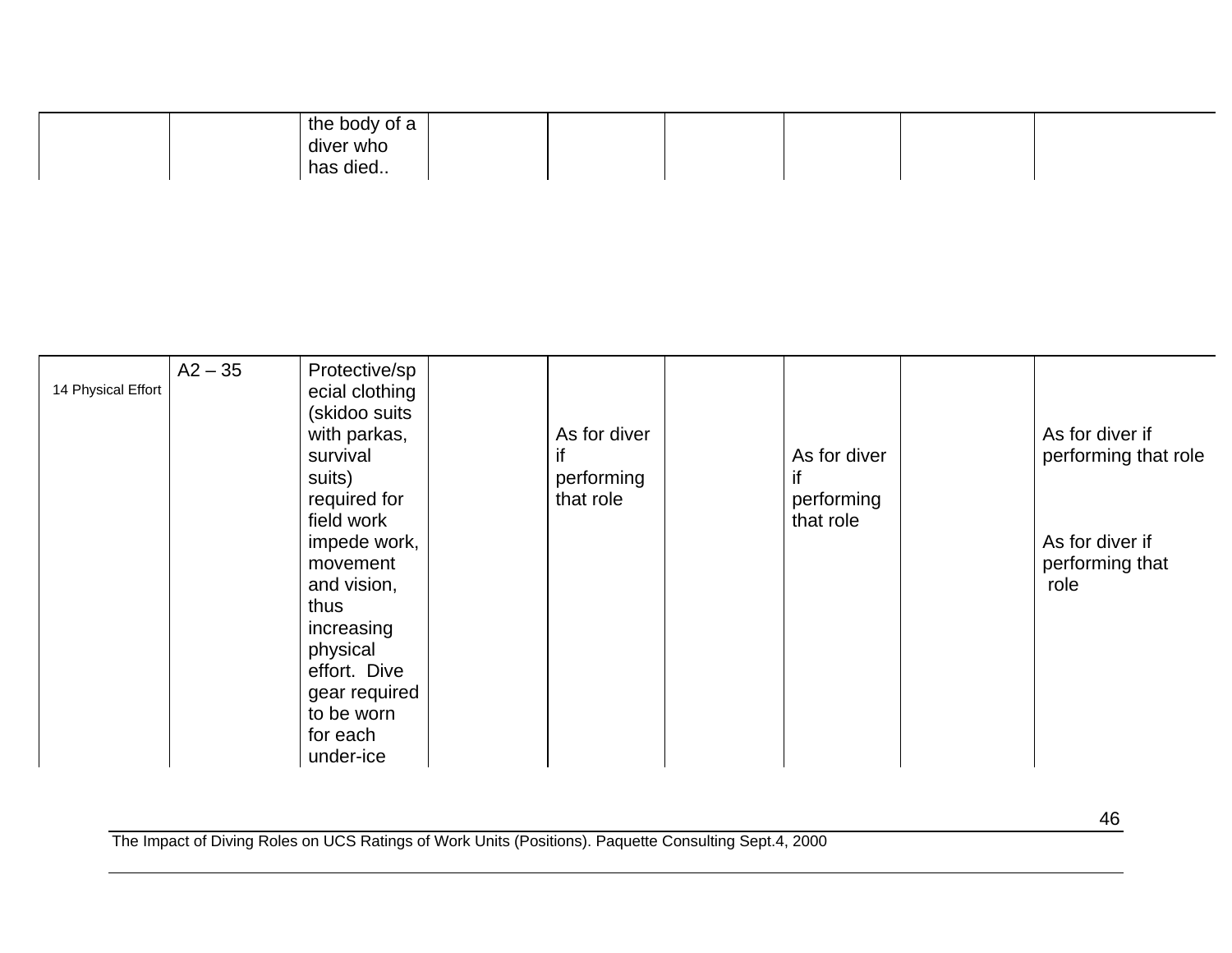|                        |            | dive weights<br>in excess of<br>50 Kg and<br>movement<br>prior to<br>entering the<br>dive hole<br>requires<br>physical<br>exertion.<br>This occurs<br>20 to 30<br>times a year<br>for an hour<br>or so at a<br>time |                                               |                                               |                                                                               |
|------------------------|------------|---------------------------------------------------------------------------------------------------------------------------------------------------------------------------------------------------------------------|-----------------------------------------------|-----------------------------------------------|-------------------------------------------------------------------------------|
| 15 Work<br>Environment | $3,3 - 60$ | $A -$<br>Psychologica<br>I: when<br>diving 20-30<br>times a year,<br>conditions<br>can cause a<br>high degree<br>of<br>psychological<br>$discomfort =$<br>on occasion<br>B.- Physical:                              | As for diver<br>if<br>performing<br>that role | As for diver<br>if<br>performing<br>that role | As for diver if<br>performing that role<br>As for diver if<br>performing that |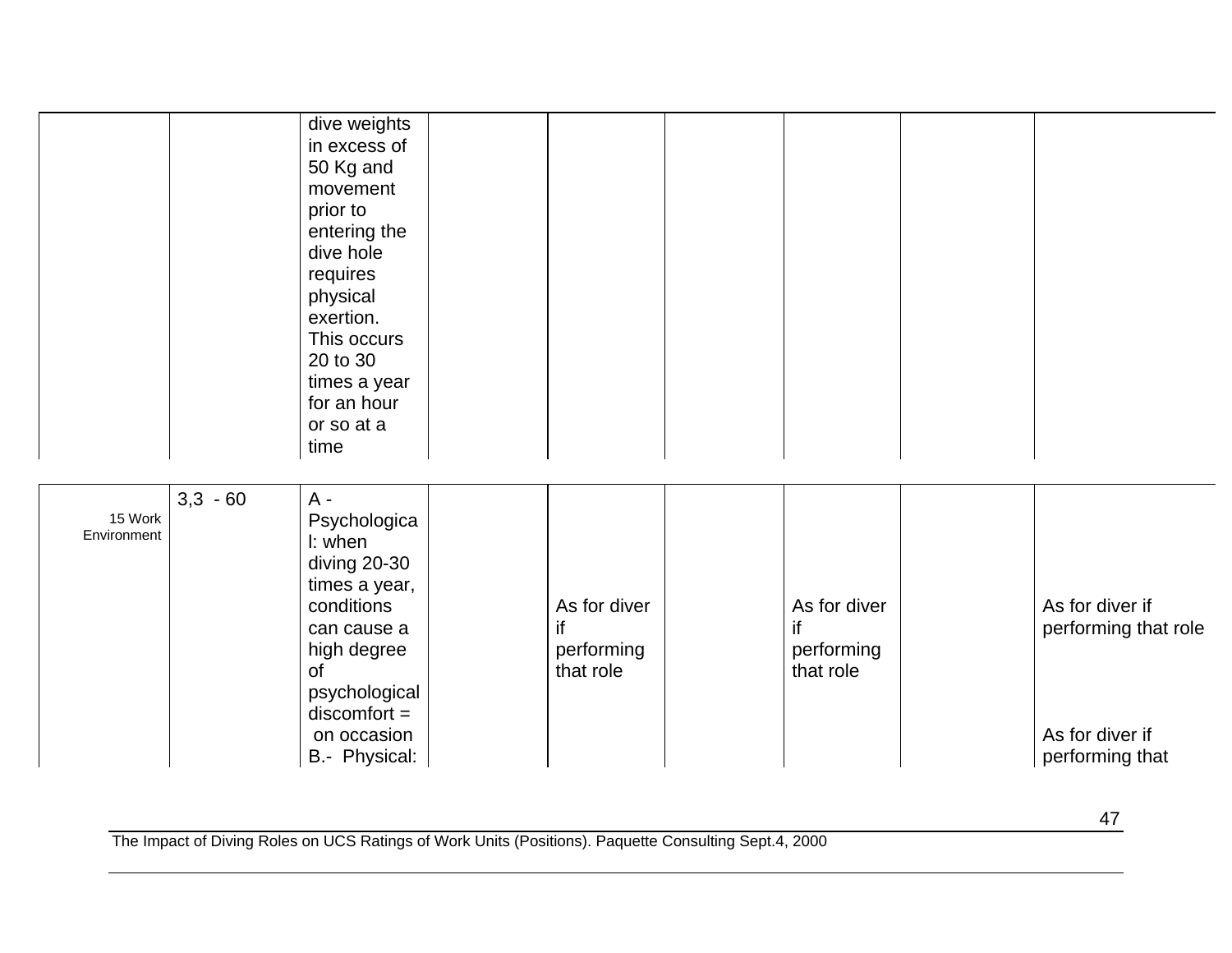|                   |          | when diving<br>20-30 times<br>a year,<br>conditions<br>can cause a<br>high degree<br>of physical<br>$discomfort =$<br>on occasion                                                                                                          |                                               |                                               | role                                                                                  |
|-------------------|----------|--------------------------------------------------------------------------------------------------------------------------------------------------------------------------------------------------------------------------------------------|-----------------------------------------------|-----------------------------------------------|---------------------------------------------------------------------------------------|
| 16 Risk to Health | $3 - 75$ | When diving,<br>risks in the<br>work cannot<br>be entirely<br>managed.: in<br>spite of all<br>safety<br>precautions,<br>diving<br>exposes the<br>incumbent to<br>greater risk<br>to health<br>such as<br>accident,<br>injury, or<br>death. | As for diver<br>if<br>performing<br>that role | As for diver<br>if<br>performing<br>that role | As for diver if<br>performing that role<br>As for diver if<br>performing that<br>role |